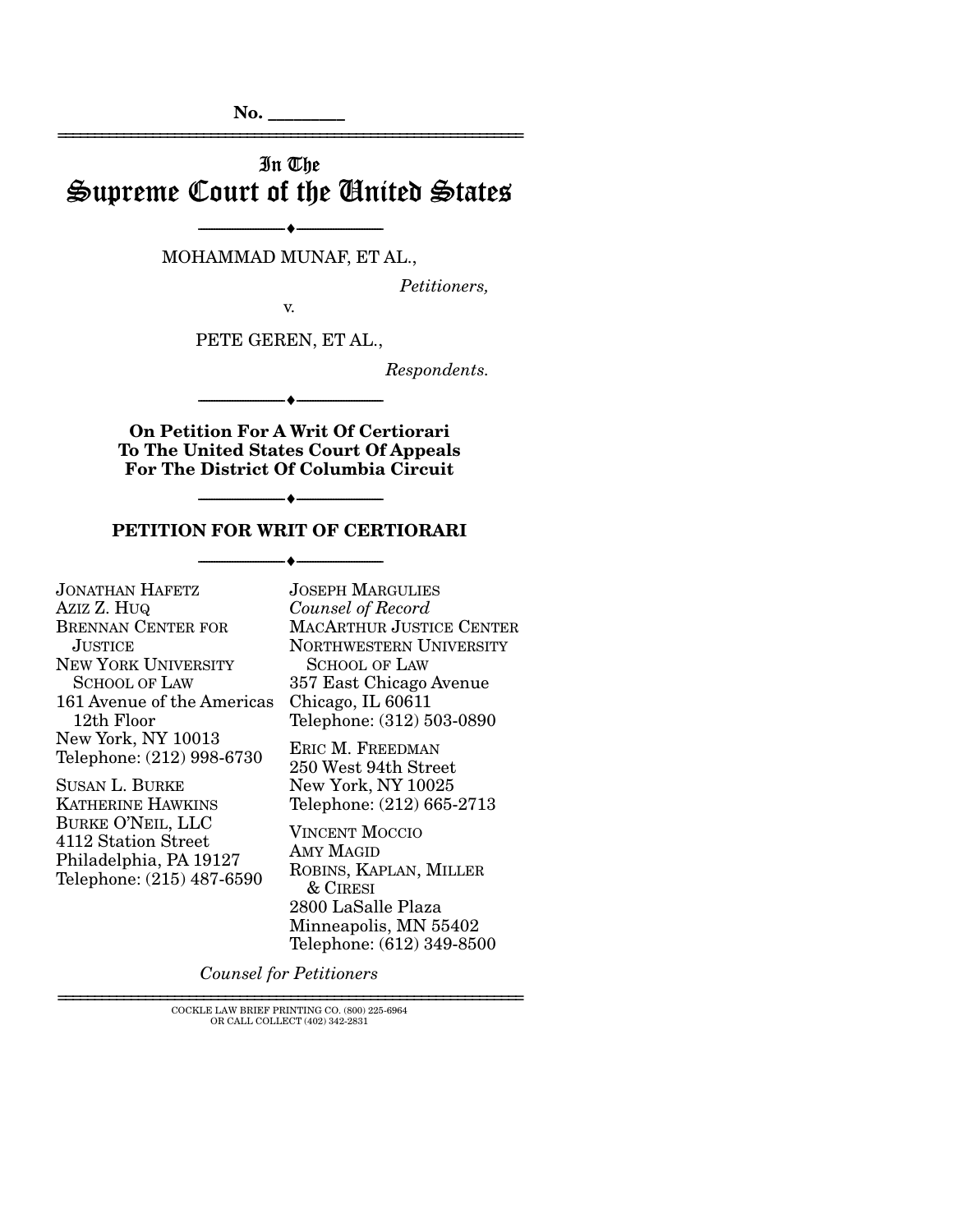1. When an American citizen is detained under the exclusive control of American military authorities abroad, is the jurisdiction of a federal court to entertain his petition for a writ of habeas corpus defeated by the fact that those American military authorities purport to act as a part of a multi-national force and that they propose – with no valid legal authority – to deliver the citizen to a foreign nation for execution of a death sentence imposed by a court of that nation?

2. Does the decision of the Court of Appeals, holding that *Hirota v. MacArthur* deprives the federal courts of jurisdiction under these circumstances, extend the 1948 *per curiam* opinion in *Hirota* into conflict with this Court's post-1948 jurisprudence culminating in *Rasul v. Bush* and *Hamdi v. Rumsfeld*, and should that conflict be resolved either by restricting *Hirota* to its proper sphere or by overruling it?

3. Did the Court of Appeals err in holding that the jurisdiction of the federal courts over a habeas corpus petition filed by an American citizen detained under the exclusive control of American military authorities abroad turns on whether those authorities propose to deliver him to a foreign nation for prosecution in its courts (in which case the Court of Appeals has held that habeas jurisdiction exists) or for execution of sentence after conviction by the foreign court (in which case the Court of Appeals here holds that jurisdiction ceases to exist)? If this distinction is valid, can the military authorities defeat federal habeas corpus jurisdiction *ex post* by doing what they did in this case – arranging the conviction and sentencing of their detainee by a foreign court *after* his habeas petition has been filed?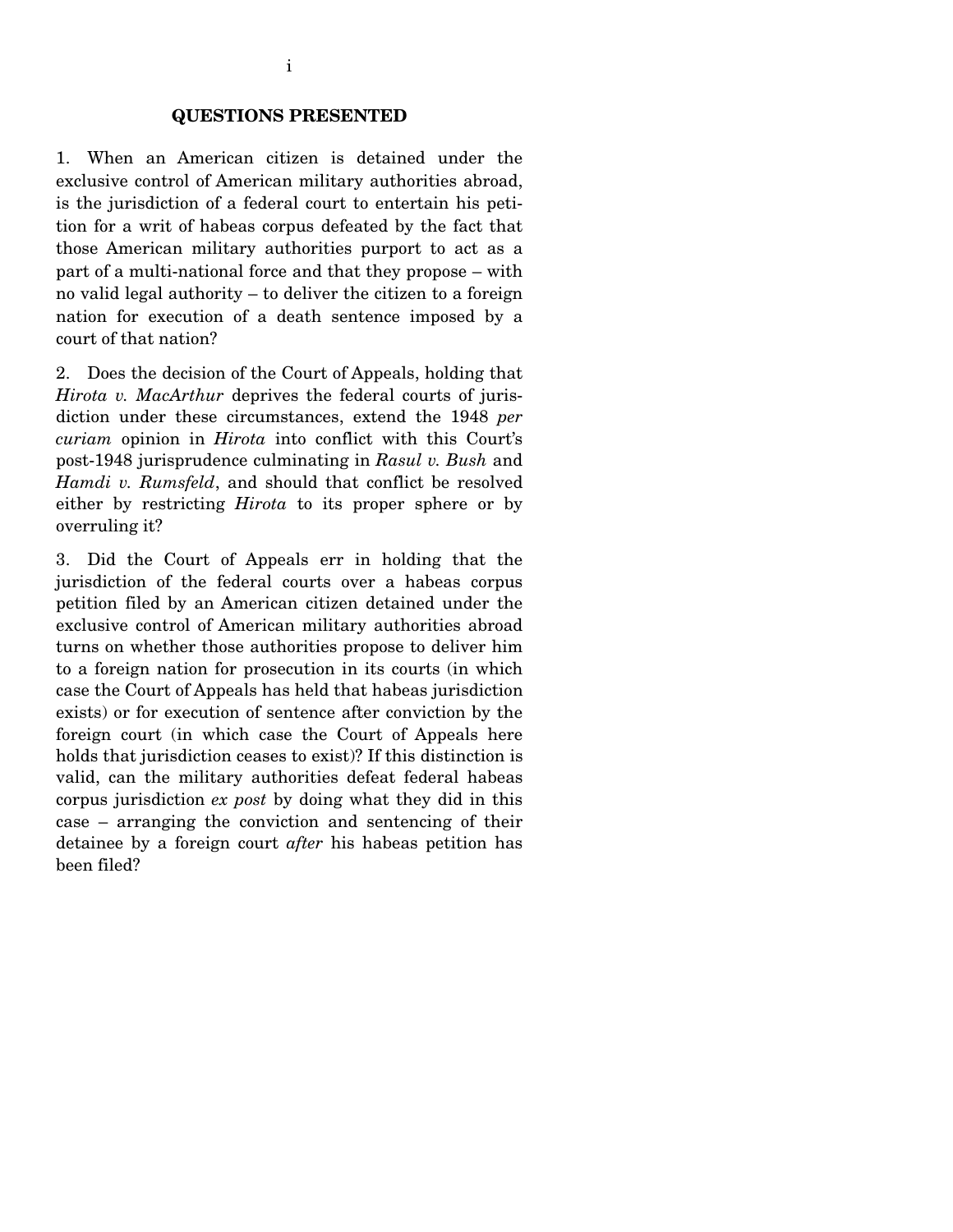#### **LIST OF PARTIES TO THE PROCEEDINGS BELOW**

 Mohammad Munaf, who is imprisoned at Camp Cropper, in Iraq, appeared below as the petitioner, with his sister, Maisoon Mohammed, acting as his next friend. The following people appeared below as respondents: Pete Geren, the Secretary of the Army; Major General John D. Gardner, Deputy Commanding General of Detainee Operations; and Lieutenant Colonel Quentin K. Crank, petitioner's immediate custodian.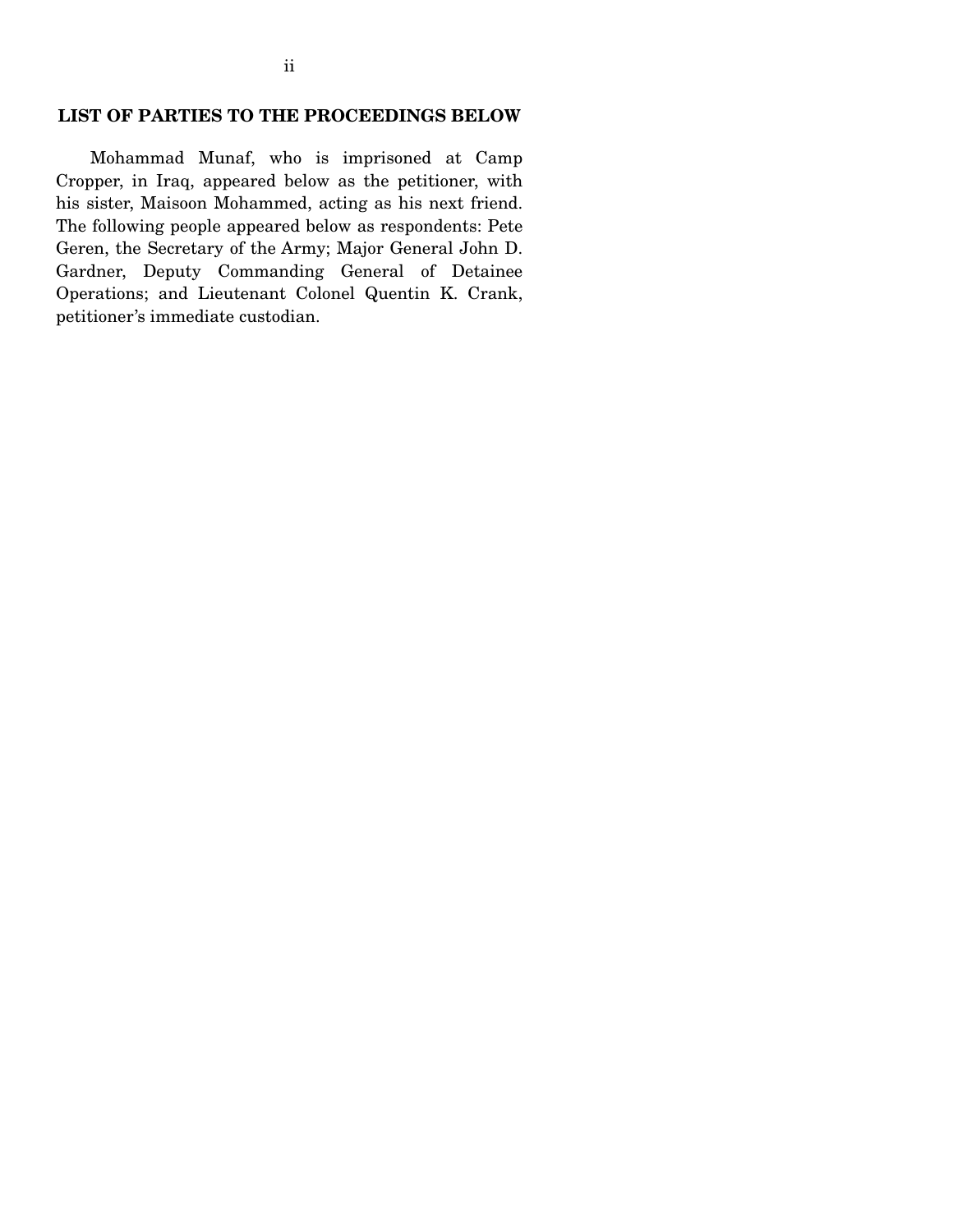## TABLE OF CONTENTS

|                                                                                                                                                                | $\mathbf{i}$            |
|----------------------------------------------------------------------------------------------------------------------------------------------------------------|-------------------------|
| LIST OF PARTIES TO THE PROCEEDINGS BELOW                                                                                                                       | ii                      |
|                                                                                                                                                                | iii                     |
|                                                                                                                                                                | $\overline{\mathbf{V}}$ |
| PETITION FOR A WRIT OF CERTIORARI                                                                                                                              | $\mathbf{1}$            |
|                                                                                                                                                                | $\mathbf{1}$            |
|                                                                                                                                                                | 1                       |
| CONSTITUTIONAL AND STATUTORY PROVISIONS                                                                                                                        |                         |
|                                                                                                                                                                | 1                       |
|                                                                                                                                                                | $\overline{2}$          |
| $A_{\cdot}$                                                                                                                                                    | 3                       |
| $B_{\cdot}$                                                                                                                                                    | $\overline{\mathbf{4}}$ |
| REASON FOR GRANTING THE WRIT                                                                                                                                   | 9                       |
| COURT SHOULD GRANT THE WRIT<br>THE<br>BECAUSE THE LOWER COURT IMPROPERLY<br>EXTENDED HIROTA v. MACARTHUR TO A U.S.<br>CITIZEN IMPRISONED BY U.S. SOLDIERS AT A |                         |
|                                                                                                                                                                | 9                       |
| $A_{1}$                                                                                                                                                        | 9                       |
| $\bf{B}$ .<br>Citizenship Has Been "A Head Of<br>Jurisdiction" For Nearly Sixty Years                                                                          | 12                      |
| Treating Mr. Munaf's Case As An Exception To<br>C.<br>The Rule Of Habeas Jurisdiction For Citizens Has<br>Created Dangerous Uncertainty In The Law             | 16                      |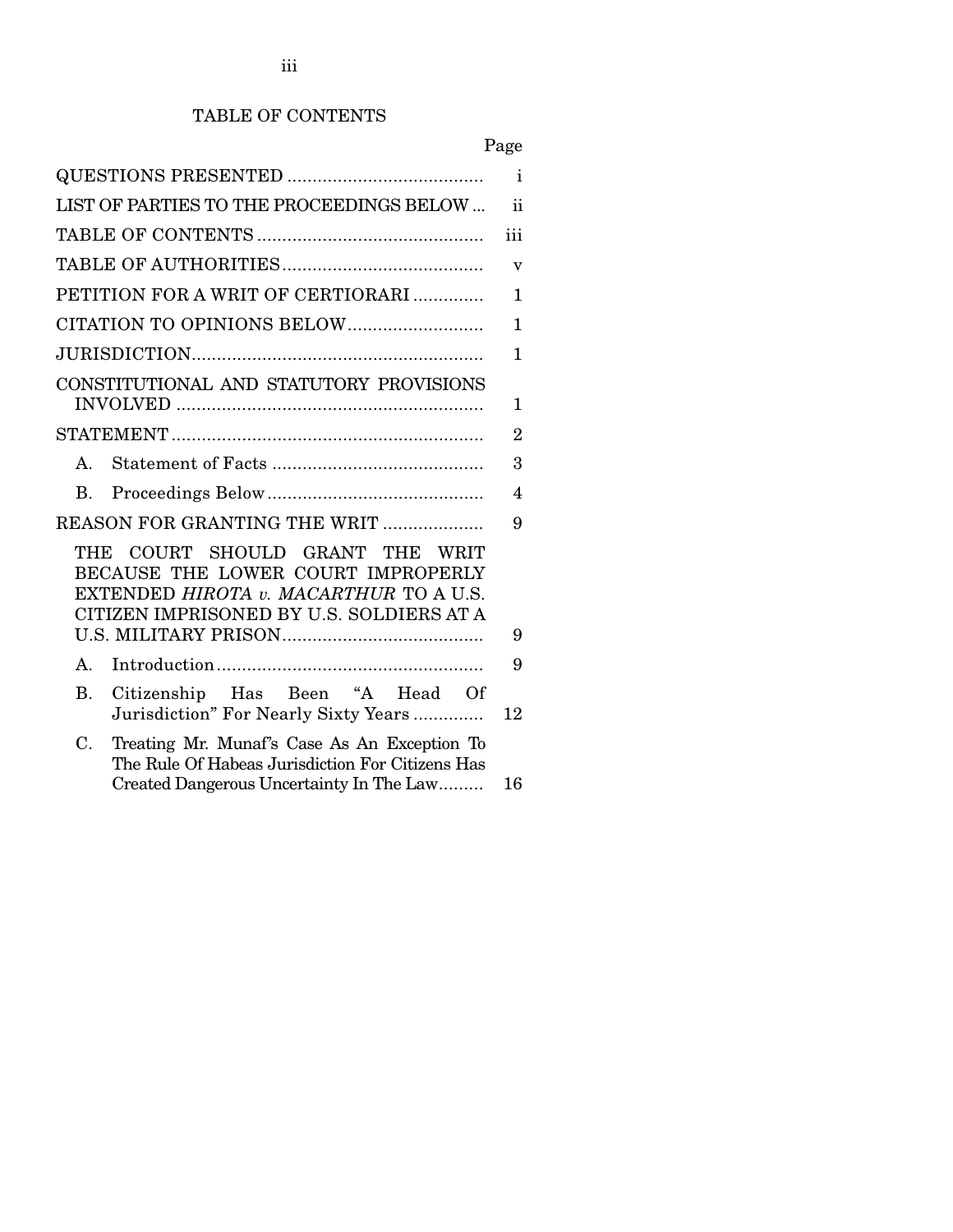## TABLE OF CONTENTS – Continued

Page

| a. | By Making Habeas Jurisdiction Hinge On                                           |    |
|----|----------------------------------------------------------------------------------|----|
|    | The Fact Of A Foreign Conviction, The                                            |    |
|    | Lower Court Ignored Settled Constitutional                                       |    |
|    | Principles And Introduced Needless                                               |    |
|    | Ambiguity Into The Law Of Prisoner                                               |    |
|    |                                                                                  |    |
|    | b. Neither An Executive Agreement Nor A<br>U.N. Resolution Can Suspend The Great |    |
|    |                                                                                  | 24 |
|    |                                                                                  | 27 |
|    |                                                                                  |    |
|    |                                                                                  |    |

iv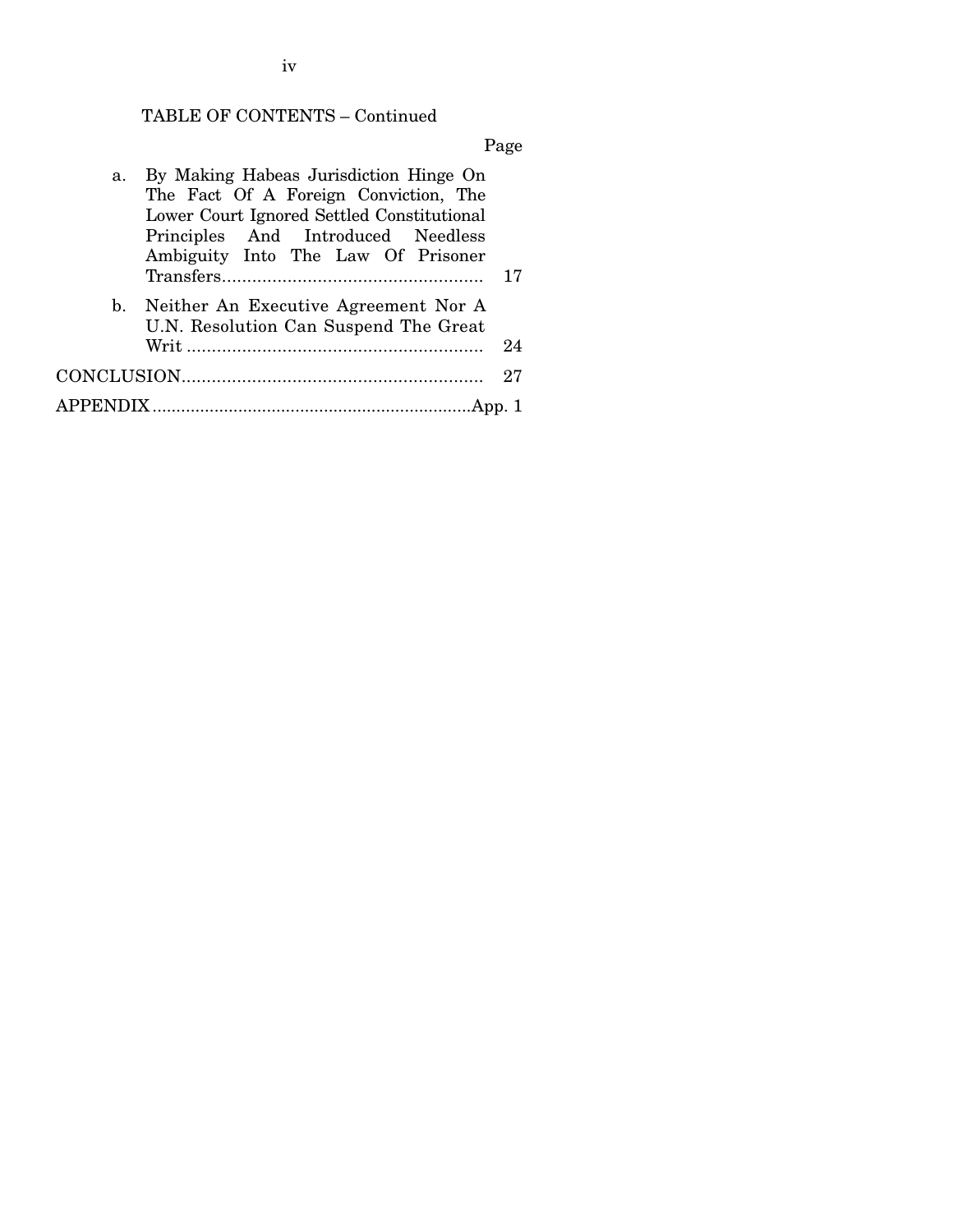## TABLE OF AUTHORITIES

## Page

## FEDERAL CASES

| Abu Ali v. Ashcroft, 350 F. Supp. 2d 28 (D.D.C.    |
|----------------------------------------------------|
| Barr v. United States Department of Justice, 819   |
| Braden v. 30th Judicial Circuit Court of Ky., 410  |
| Burns v. Wilson, 346 U.S. 137 (1953) 13            |
|                                                    |
| Ex parte Merryman, 17 F. Cas. 144 (C.C.D. Md.      |
| Factor v. Laubenheimer, 290 U.S. 276 (1933) 17, 23 |
|                                                    |
|                                                    |
| Grupo Dataflux v. Atlas Global Group, 541 U.S. 567 |
|                                                    |
| Hirota v. MacArthur, 338 U.S. 197 (1948) (per      |
| Holmes v. Jennison, 39 U.S. 540 (1840) 18          |
| Holmes v. Laird, 459 F.2d 1211 (D.C. Cir.), cert.  |
| Johnson v. Eisentrager, 339 U.S. 763               |
| Madsen v. Kinsella, 343 U.S. 341 (1952) 13         |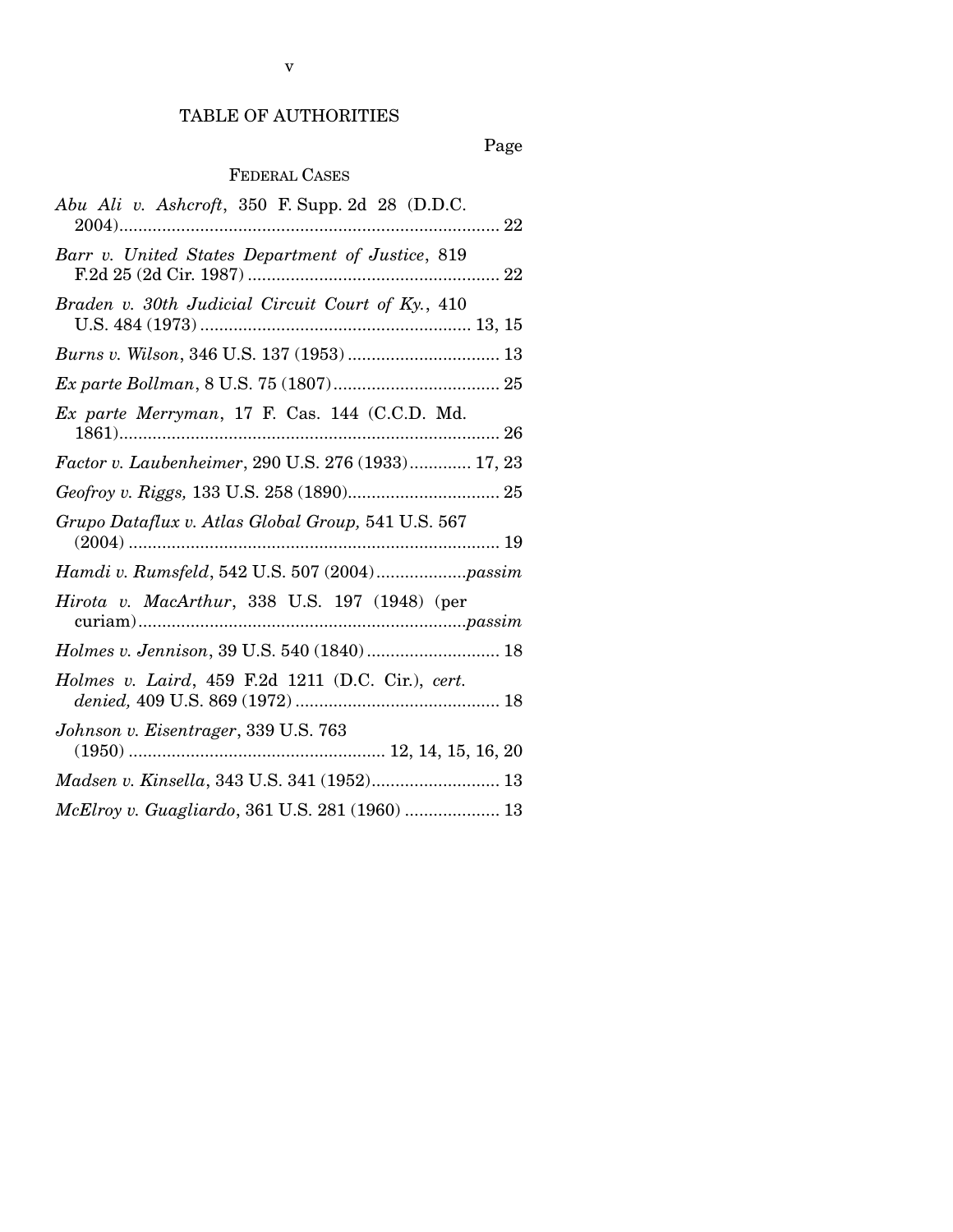## TABLE OF AUTHORITIES – Continued

| Page                                                            |
|-----------------------------------------------------------------|
| Missouri v. Holland, 252 U.S. 416 (1929)  25                    |
| <i>Munaf v. Harvey</i> , 456 F. Supp. 2d 115 (D.D.C. 2006) 1, 7 |
| Munaf v. Geren, 482 F.3d 582 (D.C. Cir. 2007) passim            |
| <i>Omar v. Harvey</i> , No. 06-5126, Slip Op. (D.C. Cir.        |
| Quinn v. Robinson, 783 F.2d 776 (9th Cir.) cert.                |
|                                                                 |
|                                                                 |
| Republic of Austria v. Altmann, 541 U.S. 677 (2004) 21          |
| Rodriguez de Quijas v. Shearson/American Express,               |
| Terlinden v. Ames, 184 U.S. 270 (1902) 18                       |
| Underhill v. Hernandez, 168 U.S. 250 (1897) 22                  |
| United States ex rel. Toth v. Quarles, 350 U.S. 11              |
| Valentine v. United States, 297 U.S. 5 (1936) 17, 18, 23        |

## CONSTITUTIONAL PROVISIONS

### FEDERAL STATUTES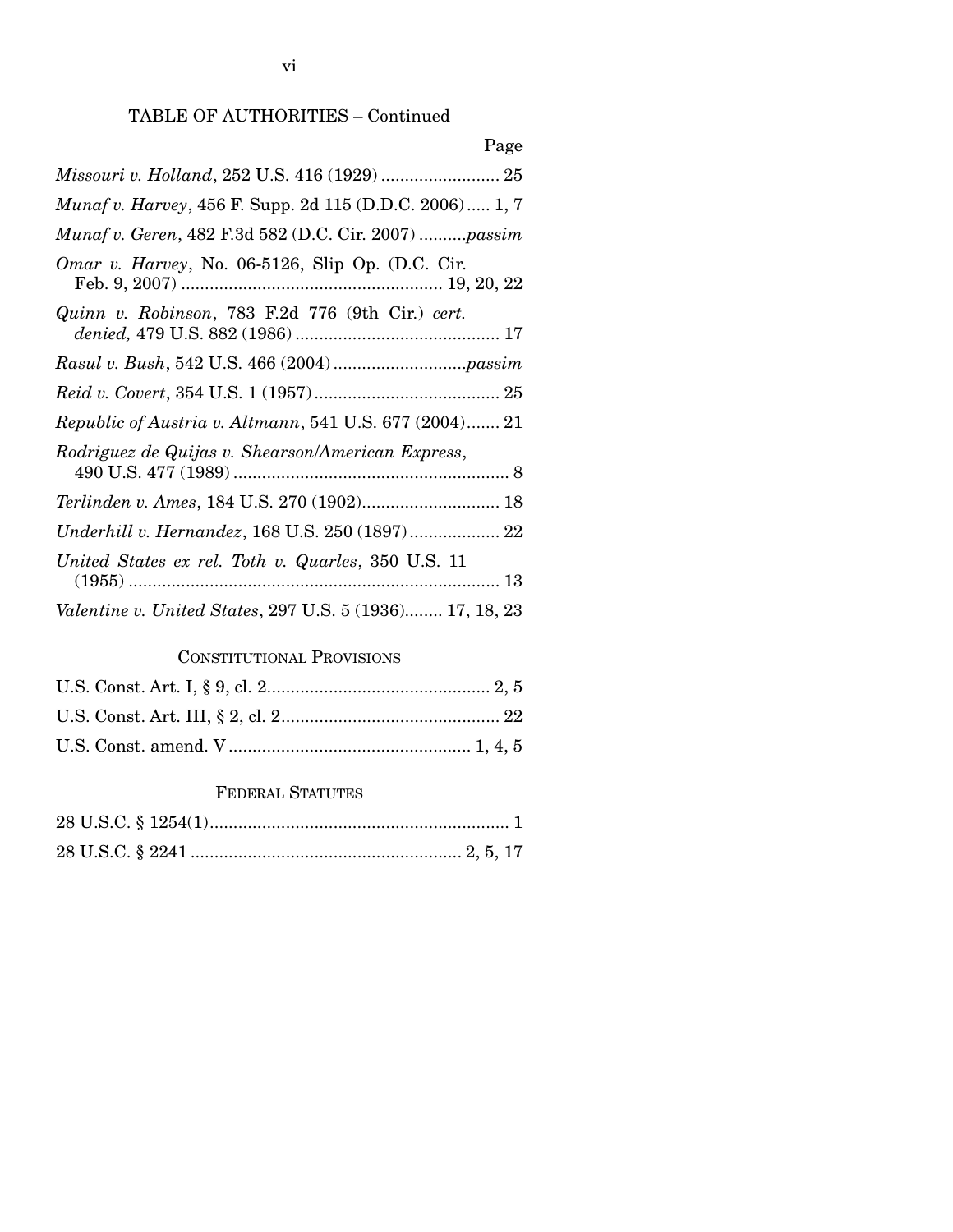## TABLE OF AUTHORITIES – Continued

|                                                 | Page |
|-------------------------------------------------|------|
|                                                 |      |
| Military Commissions Act of 2006, P.L. 109-366, |      |
|                                                 |      |

#### LEGISLATIVE MATERIALS

| 152 Cong. Rec. H7925-02, H7946, 2006 WL             |
|-----------------------------------------------------|
|                                                     |
| 152 Cong. Rec. S10243-01, S10267, 2006 WL           |
|                                                     |
| Advance Questions for General George W. Casey, Jr., |
| U.S. Army Nominee for Commander, Multi-             |
|                                                     |
| Nomination of General George W. Casey, Jr., USA,    |
| for Reappointment to the Grade of General and       |
| to be Commander, Multinational Force-Iraq:          |
| Hearing Before the S. Comm. On Armed Svcs.,         |
|                                                     |

### ADMINISTRATIVE AND EXECUTIVE MATERIALS

Executive Agreement of July 27, 1942, 57 Stat. 1193 ................................................................................. 25

### INTERNATIONAL MATERIALS

| U.N. HRC, Communication No. 1539/2006, Munaf               |
|------------------------------------------------------------|
| v. Romania (CCPR), Submissions of Romanian                 |
| Gov't on Admissibility (Mar. 5, 2007), <i>available at</i> |
| http://www.brennancenter.org/dynamic/subpages/             |
| download_file_49032.pdf and http://www.brennan             |
| center.org/dynamic/subpages/download_file_49034.           |
|                                                            |
|                                                            |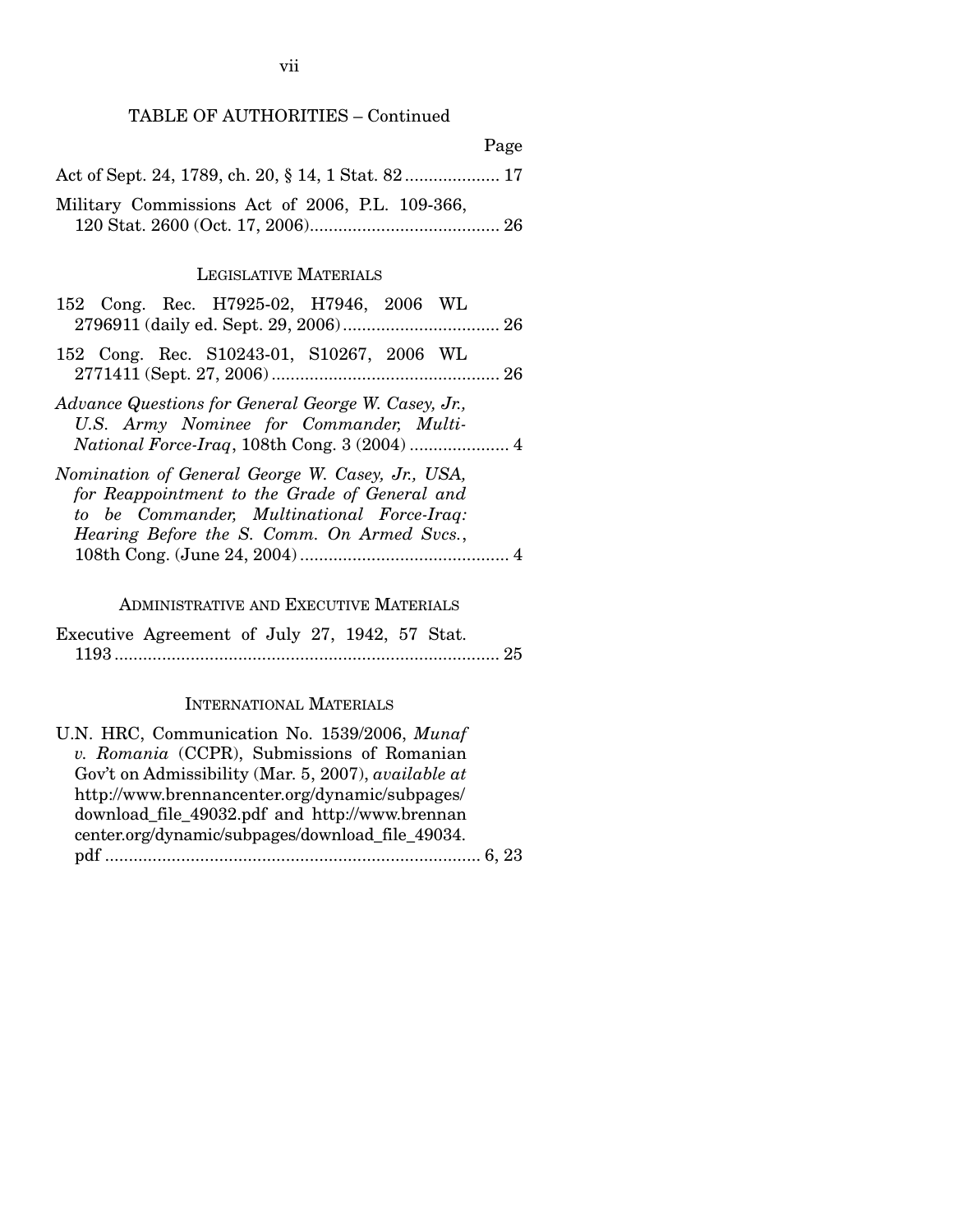#### viii

## TABLE OF AUTHORITIES – Continued

| Page |
|------|
|      |
|      |
|      |

### **TREATISES**

|  | M. Cherif Bassiouni, <i>International Extradition</i> : |  |
|--|---------------------------------------------------------|--|
|  | United States Law and Practice (4th ed. 2002)  18       |  |

R. Stern, E. Gressman, and S. Shapiro, *Supreme Court Practice* (8th ed. 2002) ......................................... 20

### **MISCELLANEOUS**

| Appellant's Pet. for Reh'g and Reh'g En Banc,<br><i>Omar v. Harvey</i> , No. 06-5126 (D.C. Cir. Mar. 26, |  |
|----------------------------------------------------------------------------------------------------------|--|
| Arg. Tr., <i>Munaf v. Harvey</i> , 456 F. Supp. 2d 115                                                   |  |
| Arg. Tr., <i>Omar v. Harvey</i> , No. 06-5126 (D.C. Cir.                                                 |  |
| Brief of Petitioner, Johnson v. Eisentrager, 339 U.S.                                                    |  |
| Brief of Petitioner-Appellant, <i>Hirota v. MacArthur</i> ,                                              |  |
| Brief for the Appellees, <i>Munaf v. Harvey</i> , 482 F.3d                                               |  |
| Munaf v. Harvey, No. 06-A471, Order, 2006 WL                                                             |  |
| Munaf v. Geren, No. 06-5324, Order (D.C. Cir. May                                                        |  |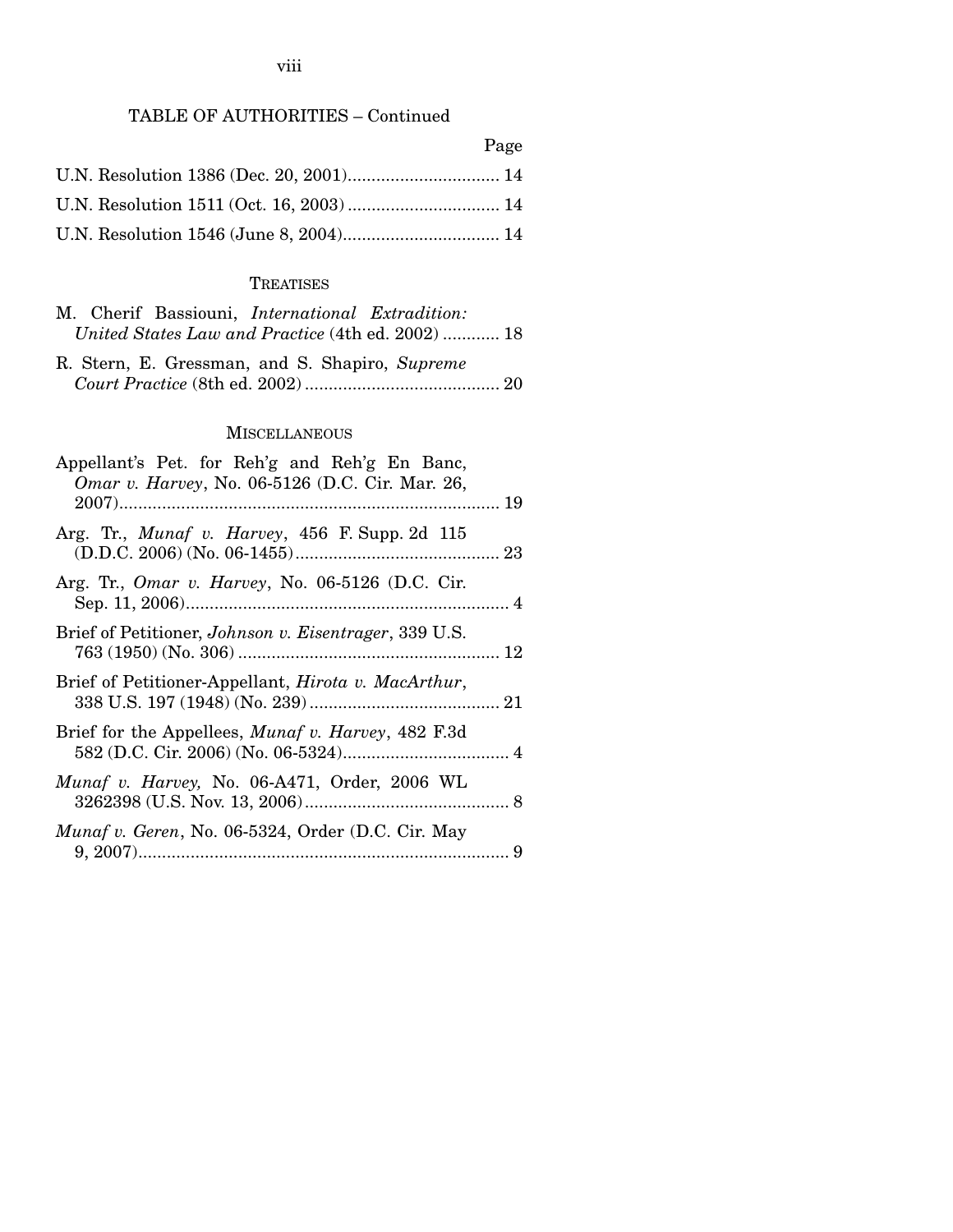TABLE OF AUTHORITIES – Continued

|                                                                                                                  | Page |
|------------------------------------------------------------------------------------------------------------------|------|
| Munaf v. Harvey, No. 06-5324, Order (D.C. Cir. Nov.                                                              |      |
| Munaf v. Harvey, No. 06-5324, Order (D.C. Cir. Oct.                                                              |      |
| Pet'n for Writ of Habeas Corpus, <i>Hirota v.</i><br>MacArthur, 338 U.S. 197 (1948) (No. 239) 21                 |      |
| Pet'rs' Mot. for TRO, Munaf v. Harvey, 456                                                                       |      |
| Pet'rs' Supp. Mot. for TRO, Munaf v. Harvey, 456                                                                 |      |
| Resp. Pet'rs' Supp. Mot. for TRO, <i>Munaf v. Harvey</i> ,<br>456 F. Supp. 2d 115 (D.D.C. 2006) (No. 06-1455)  6 |      |
| Resp'ts' Mem. in Opp. to Mot. for TRO, Munaf v.<br><i>Harvey</i> , 456 F. Supp. 2d 115 (D.D.C. 2006) (No.        |      |
|                                                                                                                  |      |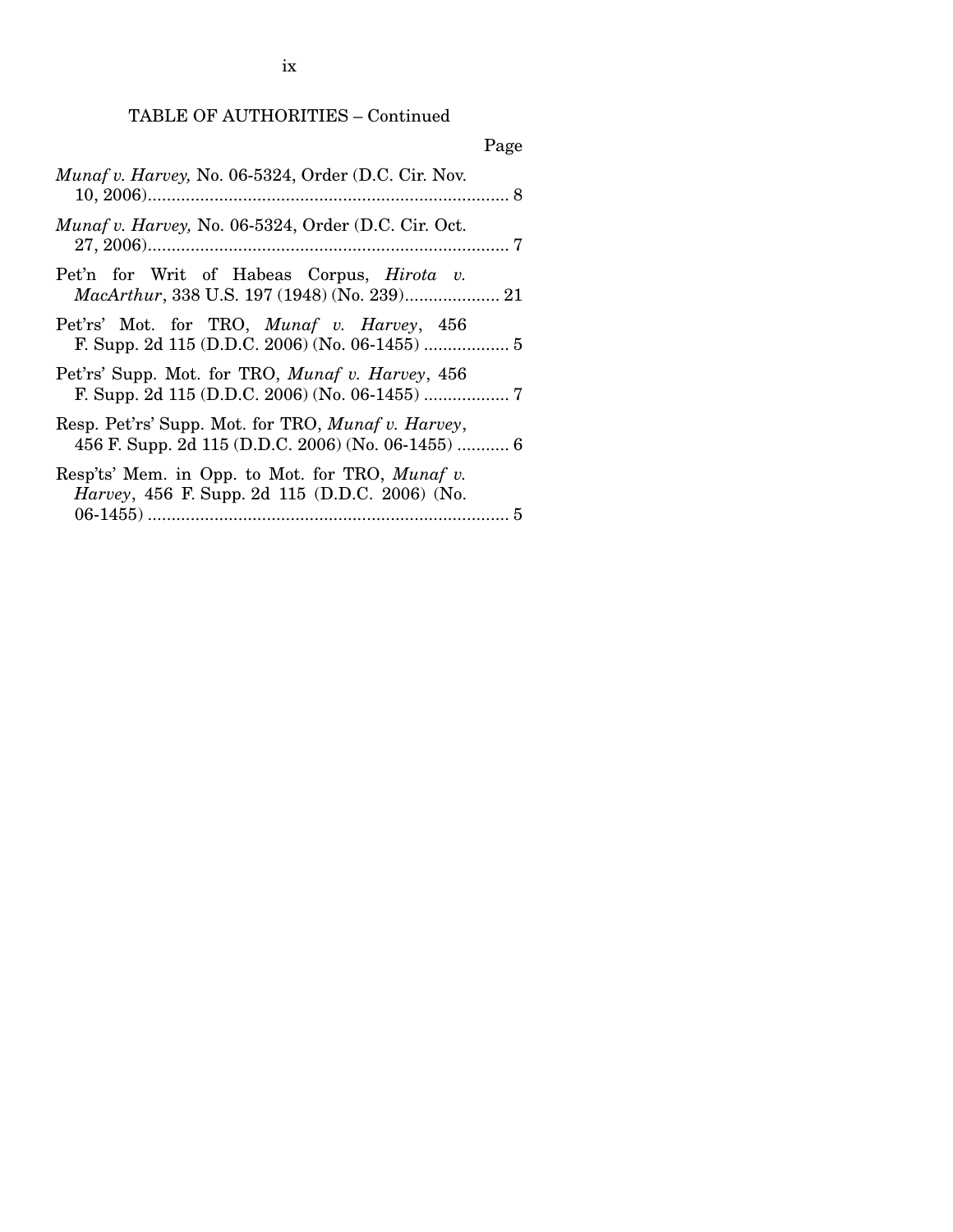#### **PETITION FOR A WRIT OF CERTIORARI**

 Mohammad Munaf, with his sister Maisoon Mohammed as next friend, prays that a writ of certiorari issue to review the judgment of the United States Court of Appeals for the District of Columbia Circuit.

#### **CITATION TO OPINIONS BELOW**

--------------------------------- ♦ ---------------------------------

 The opinion of the Court of Appeals is reported as *Munaf v. Geren*, 482 F.3d 582 (D.C. Cir. 2007), and is reprinted at Appendix A to this petition. The opinion of the United States District Court for the District of Columbia is reported as *Munaf v. Harvey*, 456 F. Supp. 2d 115 (D.D.C. 2006), and is reprinted as Appendix B.

#### **JURISDICTION**

 $-\bullet-$ 

 The Court of Appeals entered its judgment April 6, 2007, and, on May 9, granted Mr. Munaf 's motion to stay the mandate pending the disposition of this petition. This Court has jurisdiction pursuant to 28 U.S.C. § 1254(1).

### **CONSTITUTIONAL AND STATUTORY PROVISIONS INVOLVED**

--------------------------------- ♦ ---------------------------------

 This case involves the Due Process Clause of the Fifth Amendment to the United States Constitution, which provides in pertinent part:

No person shall be . . . deprived of life, liberty, or property, without due process of law. . . .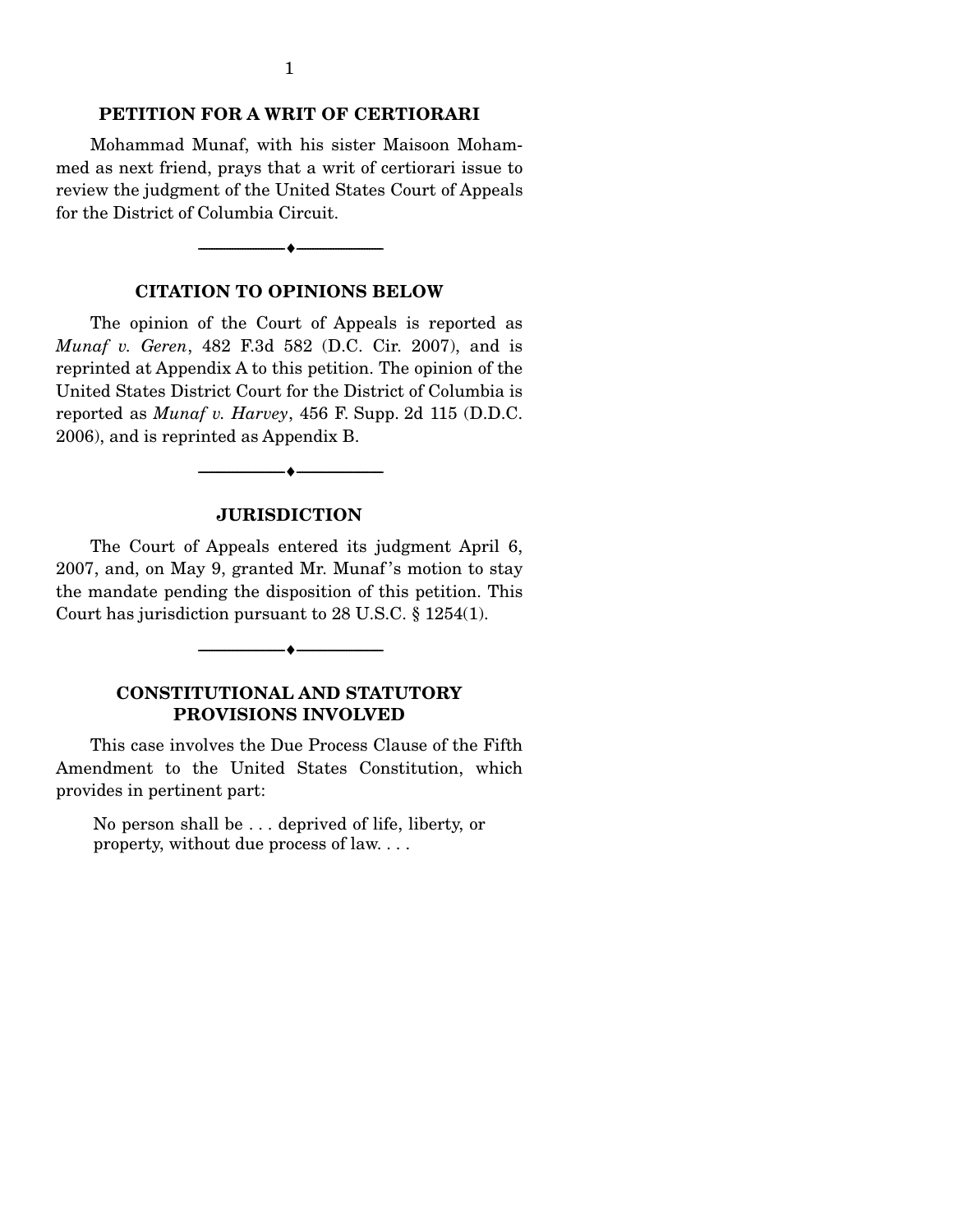This case also involves the Suspension Clause to the Constitution, which provides:

The Privilege of the Writ of Habeas Corpus shall not be suspended, unless when in Cases of Rebellion or Invasion the public Safety may require it.

 This case also involves 28 U.S.C. § 2241, which provides in relevant part:

(a) Writs of habeas corpus may be granted by the Supreme Court, any justice thereof, the district courts and any circuit judge within their respective jurisdictions.

\* \* \*

(c) The writ of habeas corpus shall not extend to a prisoner unless –

 1. He is in custody under or by color of the authority of the United States . . . ; or

\* \* \*

 3. He is in custody in violation of the Constitution or laws or treaties of the United States. . . .

#### **STATEMENT**

--------------------------------- ♦ ---------------------------------

 This petition arises from a divided decision of the Court of Appeals for the District of Columbia Circuit dismissing the habeas corpus petition of a U.S. citizen in U.S. military custody overseas. The lower court relied on a 59-year-old *per curiam* opinion from this Court that it described as not "especially clear or compelling, particularly as applied to American citizens," a decision whose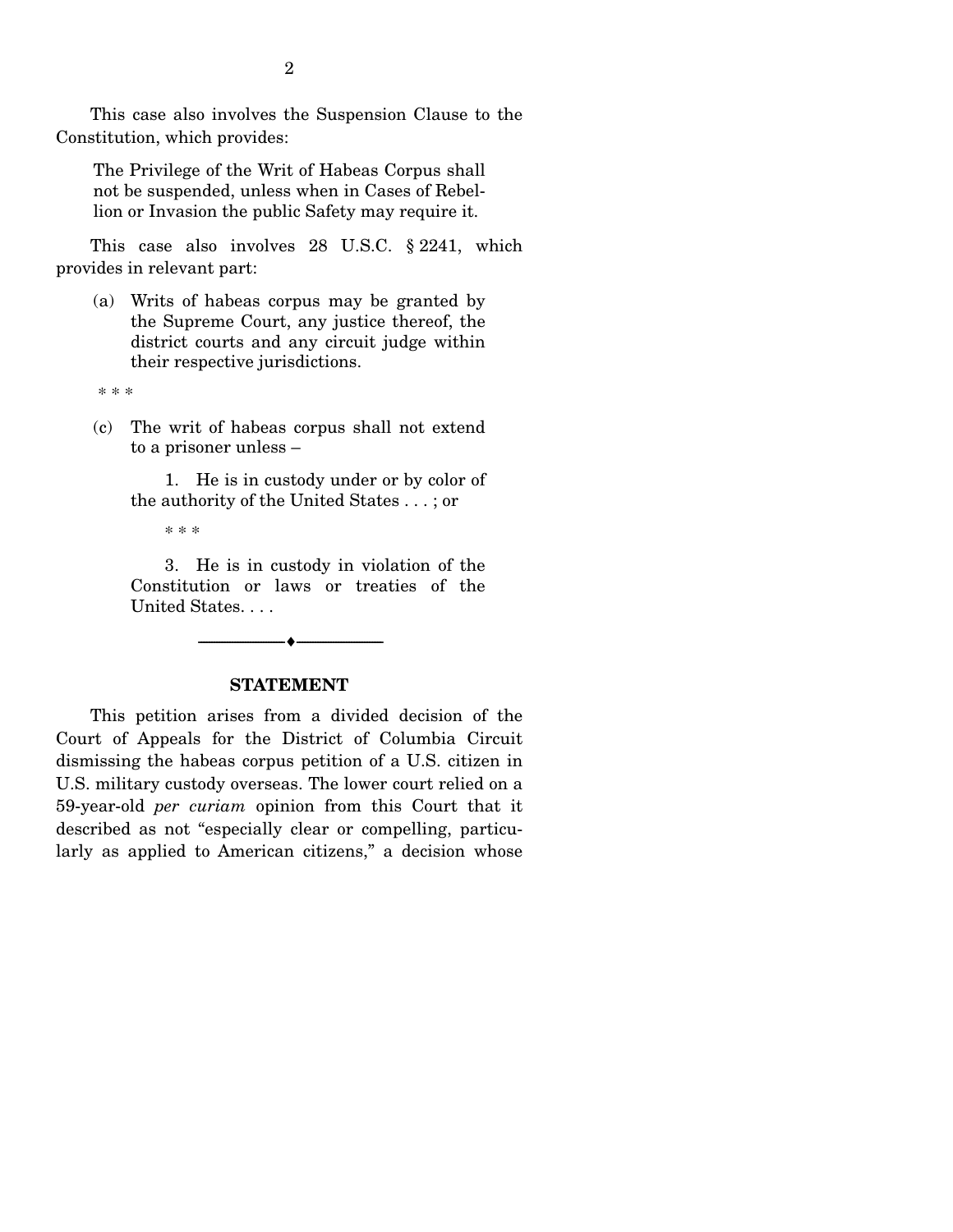continuing vitality has been called into question by more recent rulings here. But the Court of Appeals expressly concluded it would leave to this Court "the prerogative of overruling its own decisions." *Munaf v. Geren*, 482 F.3d 582, 585 (D.C. Cir. 2007) (App. A at 6).

#### **A. Statement of Facts**

 Mohammad Munaf was born in Baghdad, Iraq, and emigrated to the United States in 1990 with his wife. J.A. 7.<sup>1</sup> In 2000, after ten years in the United States, Mr. Munaf naturalized to become an American citizen. *Id.* at 11. Mr. Munaf and his wife have three young children, all U.S. citizens. *Id*. at 12.

 Mr. Munaf's wife is Romanian, and in 2001 he and his family moved to Bucharest. *Id*. In March 2005, three Romanian journalists invited Mr. Munaf to travel with them to Iraq as their paid translator and guide. *Id.* The four arrived in Iraq in mid-March 2005. In late March, they were kidnapped by an Iraqi group identifying itself as the "Muadh Ibn Jabal Brigade." On May 22, 2005, after nearly two months in captivity, Mr. Munaf and the three journalists were released. *Id*. Upon release, they were taken to the Romanian Embassy in Baghdad.

 Immediately thereafter, U.S. military officers arrested Mr. Munaf. *Id.* They moved him to Camp Cropper, a U.S. prison near Baghdad International Airport, where he remains in the custody of U.S. personnel. *Id.* at 8; *Munaf*,

<sup>&</sup>lt;sup>1</sup> "J.A." refers to the Joint Appendix filed in the Court of Appeals.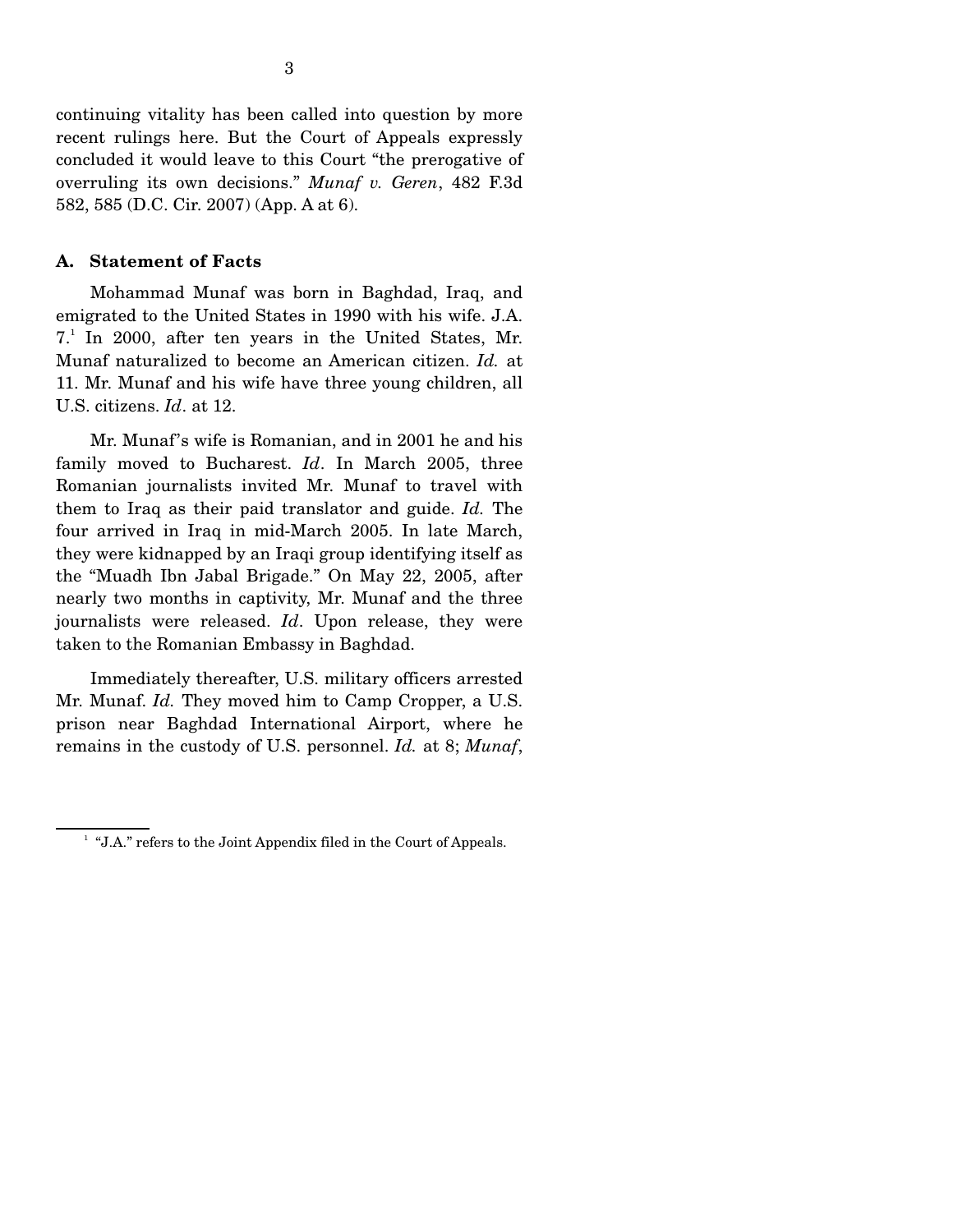App. A. at 7 (Randolph, J., concurring in the judgment) ("[Munaf] is held by American forces overseas."). $^2$ 

 Mr. Munaf 's custodians, like all U.S. soldiers in Iraq, answer *only* to a U.S. chain of command and are solely "subject to the authority, direction and control of the Commander, U.S. Central Command[.]" *Advance Questions for General George W. Casey, Jr., U.S. Army Nominee for Commander, Multi-National Force-Iraq*, 108th Cong. 3  $(2004).$ <sup>3</sup> As the government has properly conceded, U.S. citizens imprisoned in Iraq are entirely "in the authority and control of the United States." Arg. Tr., *Omar v. Harvey*, No. 06-5126 (D.C. Cir. Sep. 11, 2006).

#### **B. Proceedings Below**

On August 18, 2006 – after almost fifteen months in U.S. custody – Mr. Munaf petitioned for a writ of habeas

<sup>&</sup>lt;sup>2</sup> In the lower courts, the government described a non-judicial proceeding that it claims took place at Camp Cropper, and that supposedly led to Mr. Munaf 's classification as a "security internee." Brief for the Appellees at 5-6, *Munaf v. Harvey*, 482 F.3d 582 (D.C. Cir. 2006) (No. 06-5324). It is undisputed that Mr. Munaf did not have the benefit of counsel at this proceeding, and the government pointedly does not suggest it satisfied the requirements of the Due Process Clause. When the litigation in this case moves to the merits, the district court may take the measure of this proceeding against the requirements imposed by the Court in *Hamdi v. Rumsfeld*, 542 U.S. 507 (2004) (plurality opinion) (military must demonstrate lawfulness of citizen's detention by judicial proceeding that satisfies Due Process Clause).

<sup>3</sup> General Casey's Senate testimony was to the same effect. *See Nomination of General George W. Casey, Jr., USA, for Reappointment to the Grade of General and to be Commander, Multi-National Force-Iraq: Hearing Before the S. Comm. On Armed Svcs.*, 108th Cong. (June 24, 2004) (U.S. soldiers in MNF-I do not answer to any component of the United Nations or to any entity other than the United States).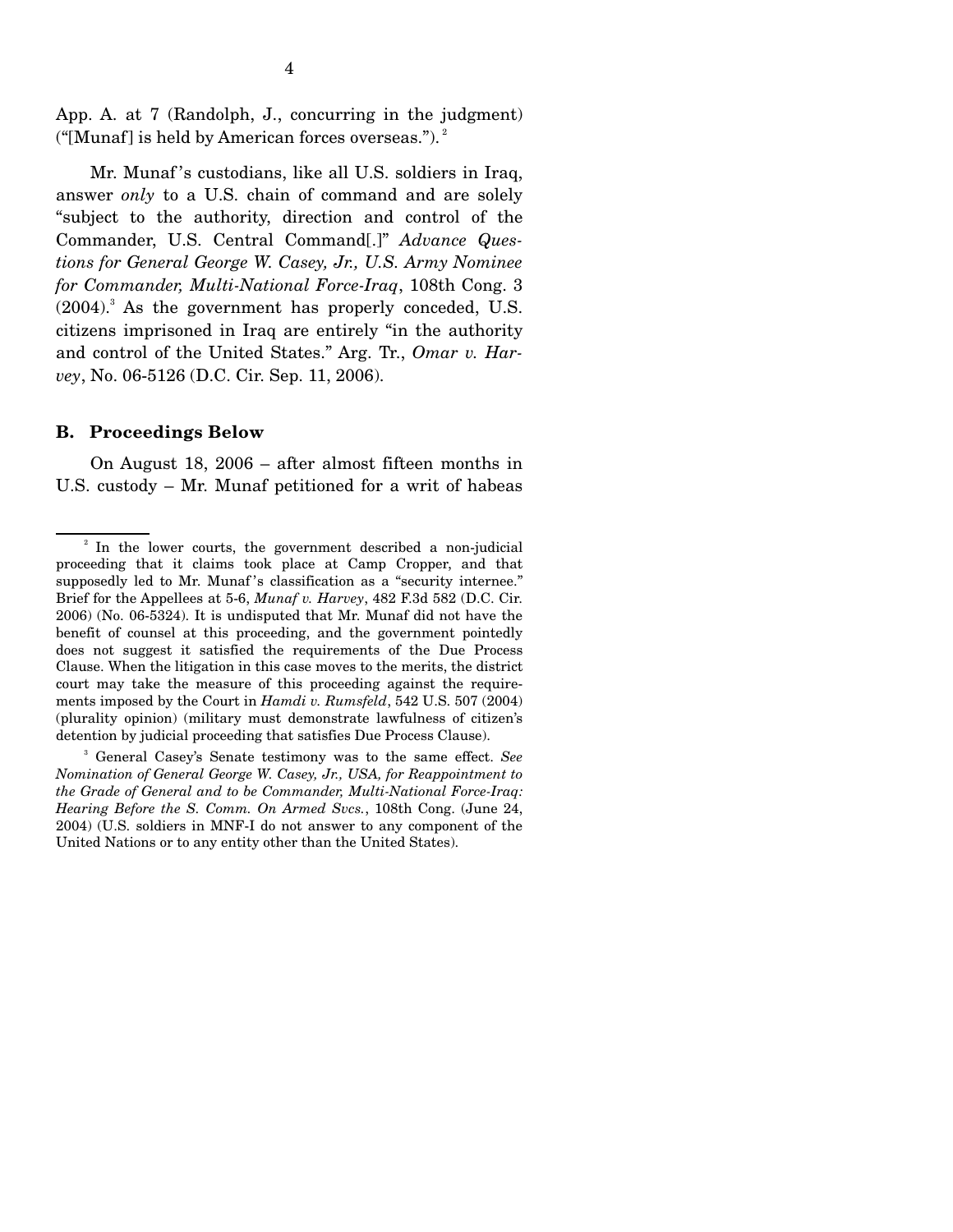corpus in the United States District Court for the District of Columbia. Through his sister as next friend, he alleged that he had committed no crime or violent act against the U.S. or its allies; that he had not supported forces hostile to American interests; that he had not been a member of or associated with al-Qaeda or any insurgent or militia group; and that his detention by the Executive without lawful process violated, *inter alia*, the Suspension Clause and the Due Process Clause of the Fifth Amendment to the U.S. Constitution. J.A. 7, 13, 85-86. Mr. Munaf invoked the court's jurisdiction pursuant to 28 U.S.C.  $\S\S 2241(a)$ , (c)(1), and (c)(3), as well as the Suspension and Due Process Clauses. *Id.* at 9.

 Three weeks after Mr. Munaf began this litigation, counsel for the government advised Mr. Munaf 's counsel that Mr. Munaf would be tried for an unspecified civilian crime by an Iraqi court and would be transferred to Iraqi custody if convicted. Because Mr. Munaf, a Sunni Muslim, faces a real and substantial risk of torture if he were delivered to the Iraqi Government, his counsel moved for a temporary restraining order ("TRO") to freeze the *status quo* and prevent any transfer pending the adjudication of his habeas petition. Pet'rs' Mot. for TRO, *Munaf v. Harvey*, 456 F. Supp. 2d 115 (D.D.C. 2006) (No. 06-1455). The government opposed the motion, contending the District Court lacked jurisdiction over Mr. Munaf 's habeas petition. *Id.,* Resp'ts' Mem. in Opp. to Mot. for TRO, *Munaf v. Harvey*, 456 F. Supp. 2d 115 (D.D.C. 2006) (No. 06-1455).

 On October 12, 2006, despite the application for a TRO pending in the District Court, U.S. military officers presented Mr. Munaf before the Central Criminal Court of Iraq ("CCCI") to face criminal charges related to his alleged role in the kidnapping of his three Romanian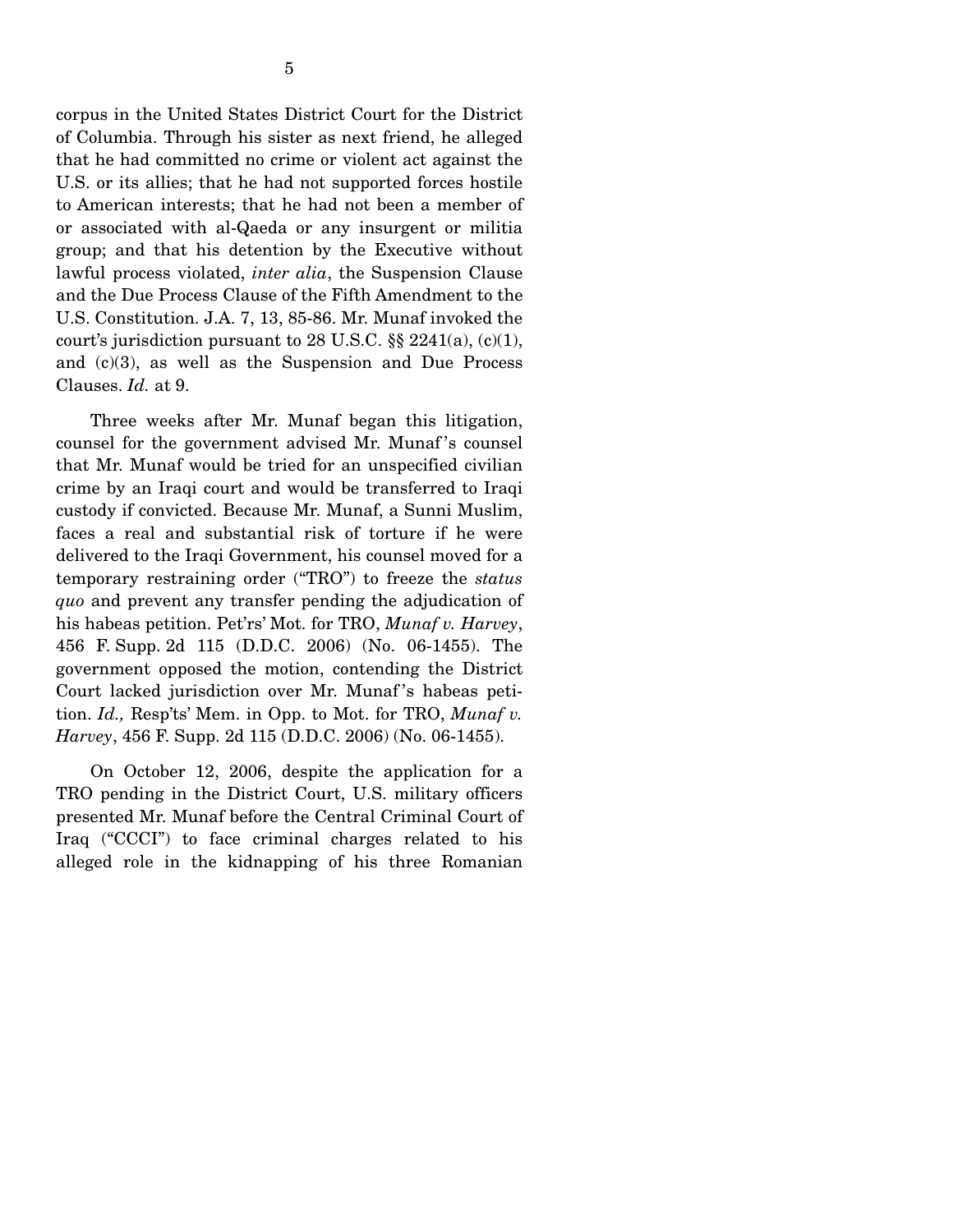companions. *Id.*, Resp. to Pet'rs' Supp. Mot. for TRO at 1, *Munaf v. Harvey*, 456 F. Supp. 2d 115 (D.D.C. 2006) (No. 06-1455).

 Iraqi law requires that an aggrieved party issue a formal complaint against the accused before a prosecution can go forward. J.A. 53. Because Mr. Munaf was charged with kidnapping Romanian citizens, the CCCI could not begin a prosecution without a formal complaint from the Romanian government. *Id*. At the October 12 proceeding, Lieutenant Robert M. Pirone of the U.S. Coast Guard appeared in the CCCI, purportedly on behalf of the Romanian Government, to make a formal complaint against Mr. Munaf. Lieutenant Pirone stated that the Romanian Embassy had authorized him to appear on its behalf. *Id*. at 52. He claimed this authorization was documented in a letter submitted in advance to the Iraqi court. *Id*. No such letter was produced, however. Nor is it part of the public record in either the U.S. or Iraqi courts. *Id.* at 48. Neither Mr. Munaf nor his counsel has seen it. The Government of Romania, meanwhile, has officially and emphatically denied that it authorized Lt. Pirone to speak on its behalf. *Id.* at 85; *see also* U.N. HRC, Communication No. 1539/2006, *Munaf v. Romania* (CCPR), Submissions of Romanian Gov't on Admissibility, ¶21 (Mar. 5, 2007) ("Romanian representatives from the Embassy in Iraq had no knowledge either of the trial, nor of the alleged authorization allegedly given by the Romanian authorities to U.S. officer Robert Pirone.").<sup>4</sup>

<sup>4</sup> Mr. Munaf has filed a complaint against the Government of Romania in the Inter-American Commission on Human Rights, alleging, *inter alia*, that Romania did not take actions within its power to protect Mr. Munaf from a death sentence. In its response, Romania has insisted Lt. Pirone had no authority to act for the Romanian (Continued on following page)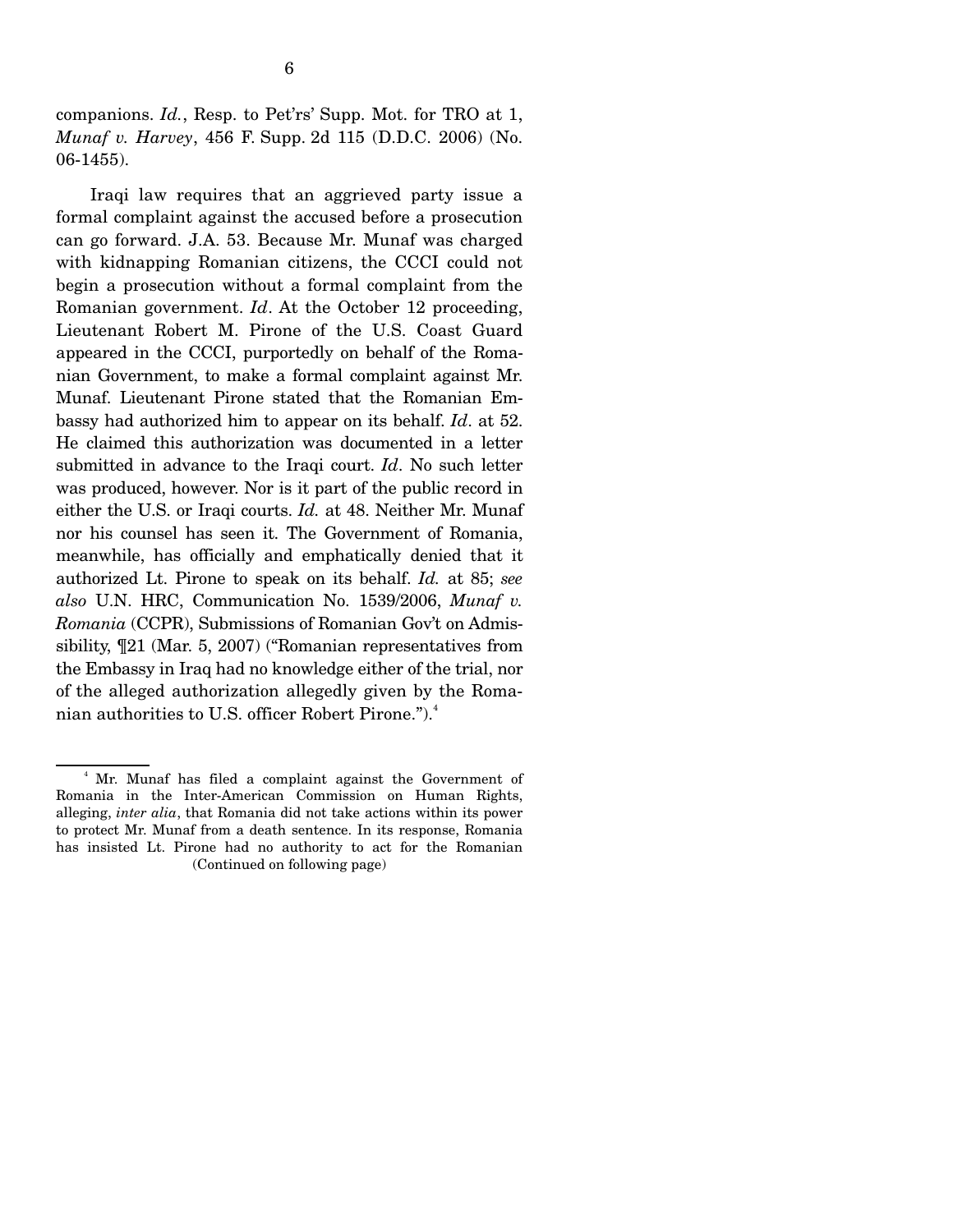After Lt. Pirone set forth what he claimed was Romania's position, he met *ex parte* with the presiding Iraqi judge for approximately fifteen minutes. Immediately thereafter, that judge convicted and sentenced Mr. Munaf to die. J.A. at 49. Mr. Munaf 's appeal of his criminal conviction to the Iraqi Court of Cassation is still pending.

 Mr. Munaf promptly notified the District Court that he had been convicted and sentenced to death. Pet'rs' Supp. Mot. for TRO, *Munaf v. Harvey*, 456 F. Supp. 2d 115 (D.D.C. 2006) (No. 06-1455). Nonetheless, on October 19, 2006, the District Court dismissed the case for want of subject matter jurisdiction and denied the TRO application as moot. *Munaf v. Harvey,* 456 F. Supp. 2d 115 (D.D.C. 2006) (App. B).

 Mr. Munaf filed an immediate notice of appeal to the D.C. Circuit and asked the Court of Appeals to enjoin the government from transferring him to Iraqi custody pending the outcome of this litigation. On October 27, 2006, a divided motions panel denied the request over a written dissent, but granted an administrative injunction until November 6, conditioned upon Mr. Munaf seeking emergency relief in this Court by that date. *See Munaf v. Harvey,* No. 06-5324, Order (D.C. Cir. Oct. 27, 2006); *id.*  (Tatel, J., dissenting). On November 6, petitioner filed simultaneous applications for injunctive relief here and with the *en banc* court of appeals.

Government in the Iraqi proceedings. The documents are available at http://www.brennancenter.org/dynamic/subpages/download\_file\_49032.pdf and http://www.brennancenter.org/dynamic/subpages/download\_file\_49034. pdf.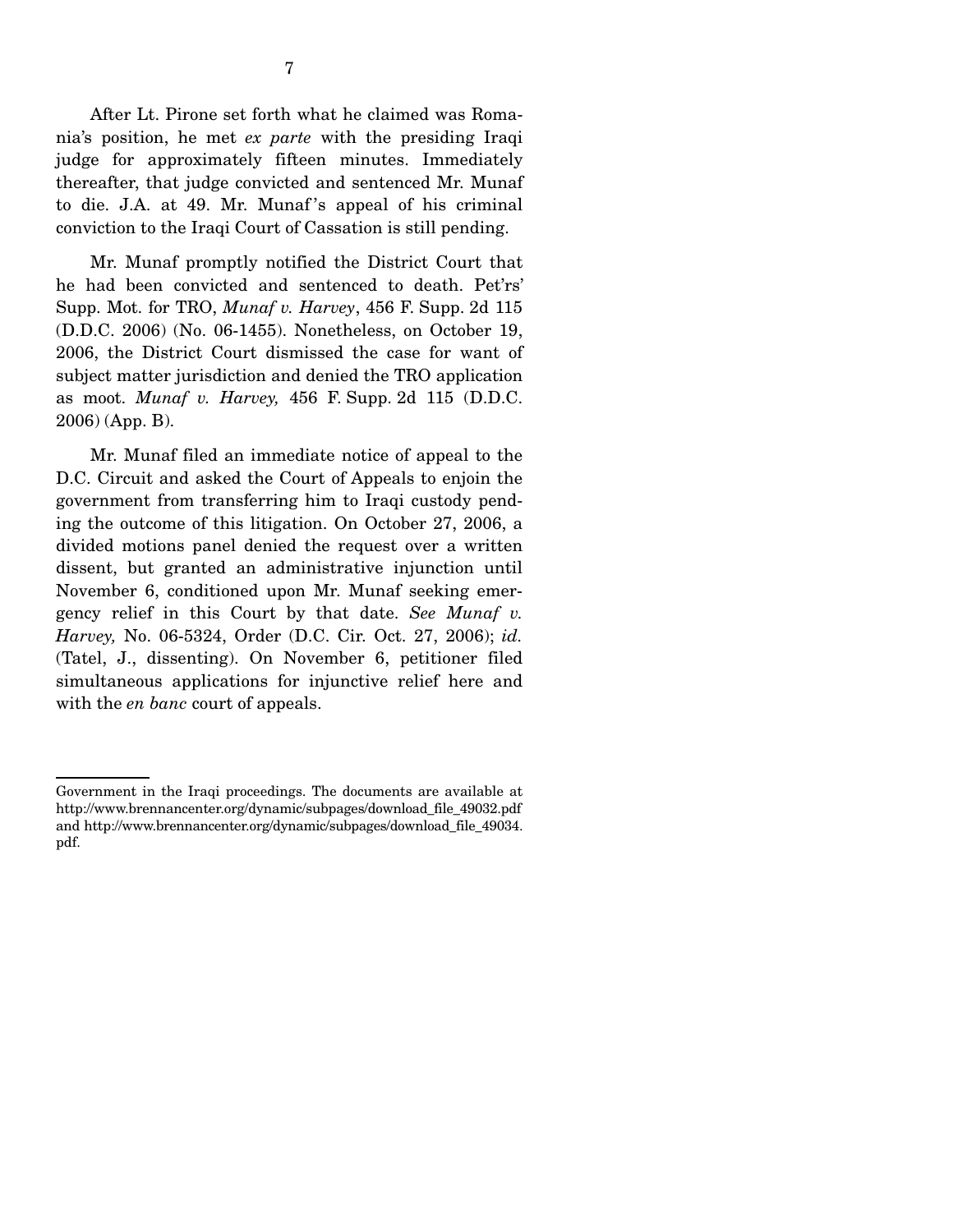On November 10, 2006, the motions panel issued a *sua sponte* order extending its administrative injunction pending action by the *en banc* court. This removed any imminent risk to Mr. Munaf. Having been so informed, this Court on the next business day denied the motion which was still pending before it. *See Munaf v. Harvey,* No. 06-5324, Order (D.C. Cir. Nov. 10, 2006); *Munaf v. Harvey,*  No. 06-A471, Order, 2006 WL 3262398 (U.S. Nov. 13, 2006). On December 15, the *en banc* court granted an injunction barring Mr. Munaf 's transfer to Iraqi custody pending resolution of his appeal.

 On April 6, 2007, a divided panel affirmed the dismissal of Mr. Munaf 's habeas petition, concluding, reluctantly, that its hands were tied by this Court's terse *per curiam* opinion in *Hirota v. MacArthur*, 338 U.S. 197 (1948) (per curiam). *Munaf*, App. A at 5-6. Speaking for the panel majority, Judge Sentelle voiced dissatisfaction with "the logic of *Hirota*," "particularly as applied to U.S. citizens," and "acknowledged" that this Court's recent decisions in *Hamdi v. Rumsfeld*, 542 U.S. 507 (2004), and *Rasul v. Bush*, 542 U.S. 466 (2004), cast doubt on "*Hirota*'s continuing vitality." *Munaf*, App. A at 5-6. Nonetheless, the majority concluded that clarity on this issue must await action by this Court, which alone enjoys "the prerogative of overruling its own decisions." *Id*. at 6 (quoting *Rodriguez de Quijas v. Shearson*/*American Express*, 490 U.S. 477, 484 (1989)).

 Concurring in the judgment, Judge Randolph rejected the government's jurisdictional argument out of hand. He agreed with Mr. Munaf that citizenship and detention by U.S. forces were "critical" distinctions between this case and *Hirota*. *Munaf*, App. A at 7 (Randolph, J. concurring in the judgment); *see also id*. at 8 (extending *Hirota* to bar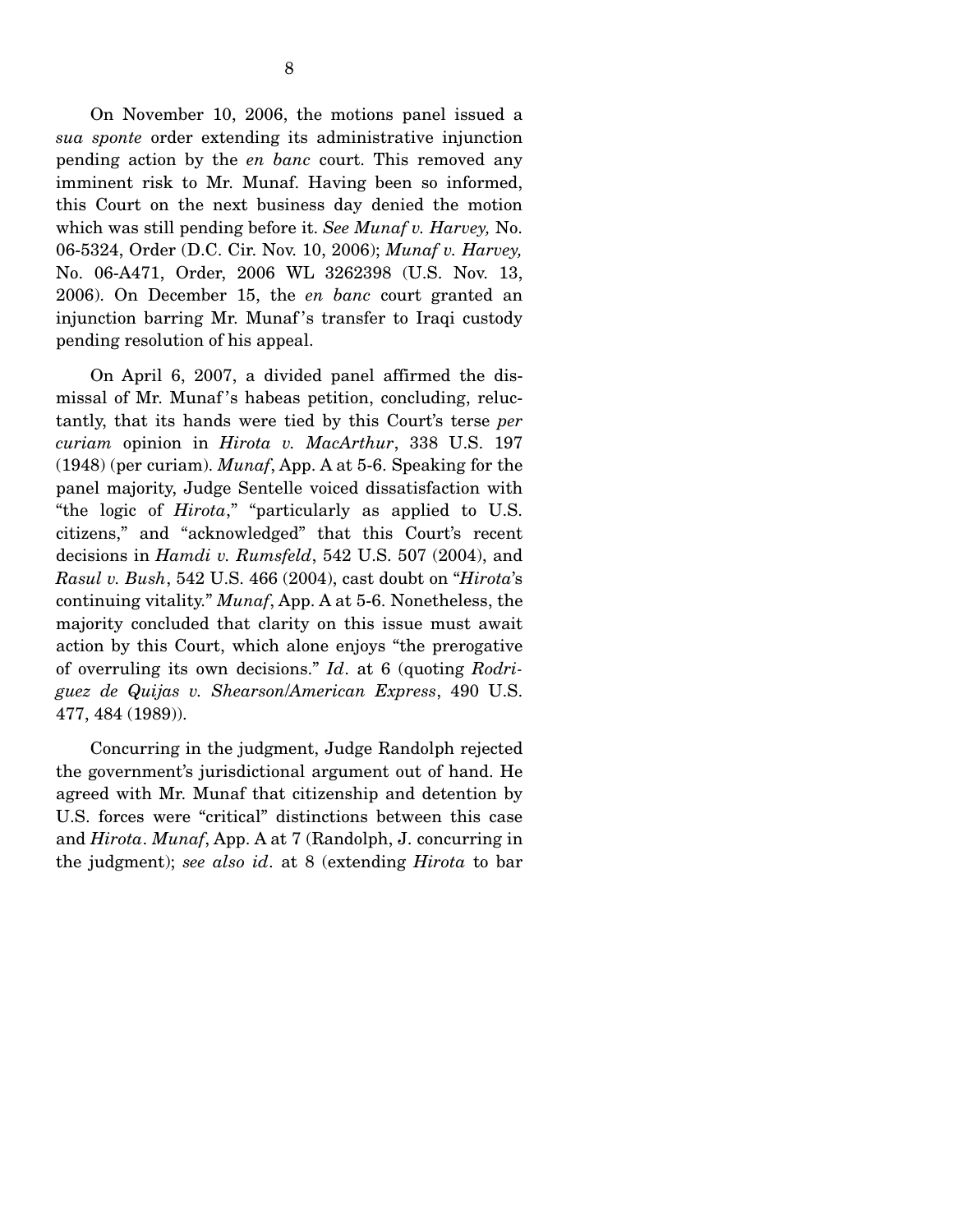habeas petitions filed by or on behalf of U.S. citizens "would contradict . . . the majority and dissenting opinions in *Rasul*"). Judge Randolph, however, would have denied relief on the merits based on grounds neither party had briefed in the courts below. *Id*. at 7-9.

 On April 26, 2007, Mr. Munaf moved the Court of Appeals to stay issuance of its mandate pending the filing and ultimate disposition of this petition. The government opposed the motion on the basis that the petition was unlikely to be granted. On May 9, the court below granted Mr. Munaf 's motion. The effect of that order is to preserve the Court of Appeals' interim injunction of December 15, 2006, preventing Mr. Munaf 's transfer to Iraqi custody. *Munaf v. Geren*, No. 06-5324, Order (D.C. Cir. May 9, 2007).

#### **REASON FOR GRANTING THE WRIT**

--------------------------------- ♦ ---------------------------------

### **THE COURT SHOULD GRANT THE WRIT BECAUSE THE LOWER COURT IMPROPERLY EXTENDED**  *HIROTA v. MACARTHUR* **TO A U.S. CITIZEN IM-PRISONED BY U.S. SOLDIERS AT A U.S. MILITARY PRISON.**

#### **A. Introduction**

The significance of this case can hardly be gainsaid. The Executive Branch argues, and the lower court held, that although Congress has not suspended the Great Writ of Habeas Corpus for U.S. citizens, the United States military may nonetheless detain an American citizen in an overseas American prison indefinitely, or dispatch him to his death at the hands of another sovereign, with no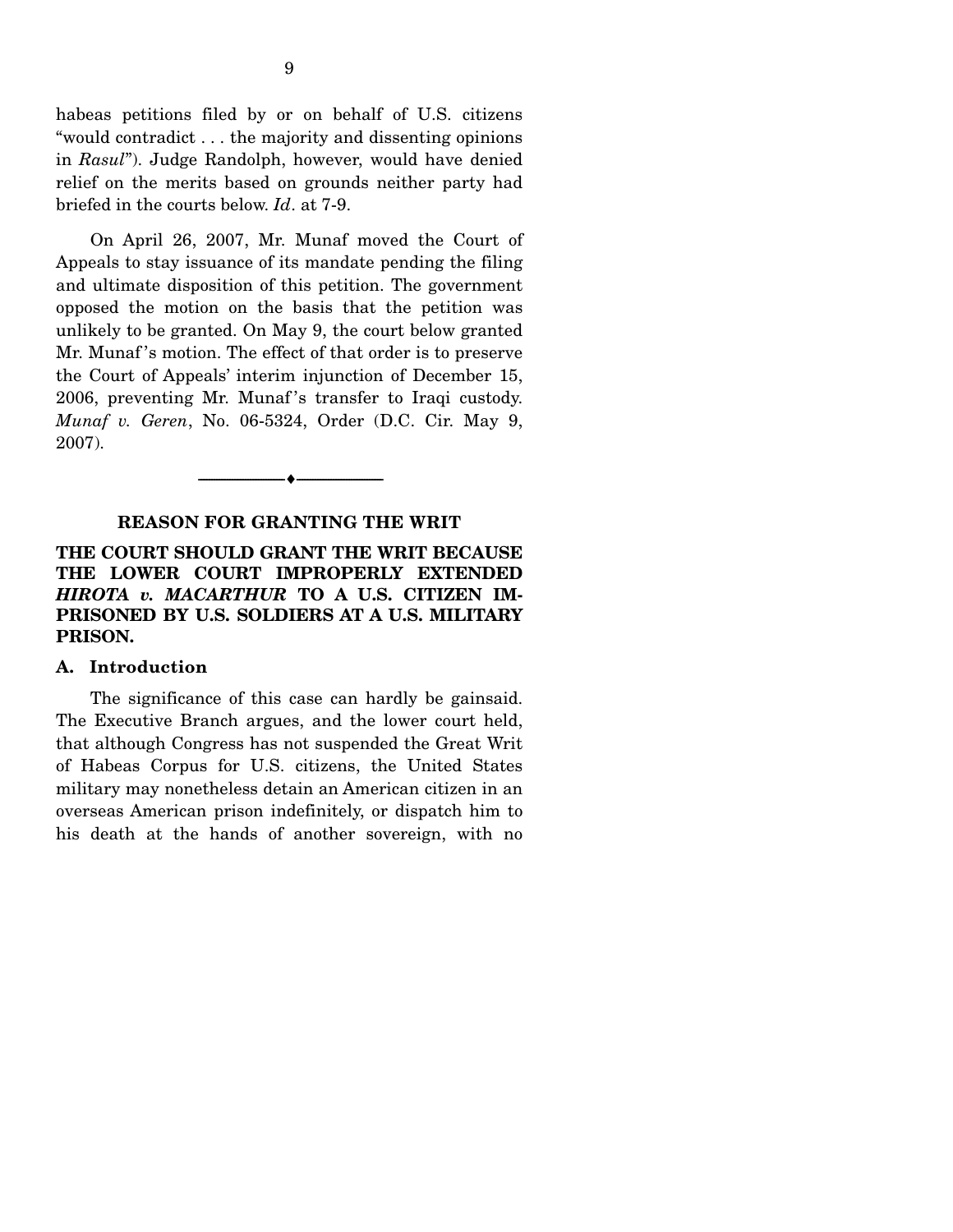obligation to demonstrate the lawfulness of either his imprisonment or his threatened transfer.

 So framed, this case presents questions of surpassing importance: Is the Executive constrained by the Constitution and laws of the United States in its treatment of U.S. citizens detained by U.S. officers at a U.S. prison overseas? And if so, can those citizens enforce those constraints in a federal court by way of habeas corpus? The ruling below, which cast into doubt the long-settled answers to these questions, demands prompt review.

 The Court of Appeals held that the Executive need not account for Mr. Munaf's imprisonment or threatened transfer because he has been convicted by an Iraqi court and is being detained "by United States military personnel serving as part of the Multi-National Force-Iraq." *Munaf*, App. A at 2. The lower court did not elaborate on the relative significance of these two facts except to conclude that they brought his case within *Hirota v. MacArthur*, 338 U.S. 197 (1948) (*per curiam*). *Id.* In *Hirota*, the Court declined to entertain a collateral challenge brought by the former Japanese prime minister to his conviction by an international war crimes tribunal. *Hirota* was a nine sentence *per curiam* by a divided and incomplete Court.<sup>5</sup> It was issued three days after oral argument, cited no authority, and has *never* been relied on by this Court for any proposition.

<sup>&</sup>lt;sup>5</sup> Justice Murphy dissented without writing in *Hirota*; Justice Rutledge reserved his decision but died before announcing his vote; and Justice Jackson did not participate. *Hirota v. MacArthur*, 338 U.S. 197, 198 (1948). Justice Douglas concurred only in the result, believing the district court *would have had* jurisdiction over the case had it begun in a lower court. *Id.* at 203 (Douglas, J., concurring in the result).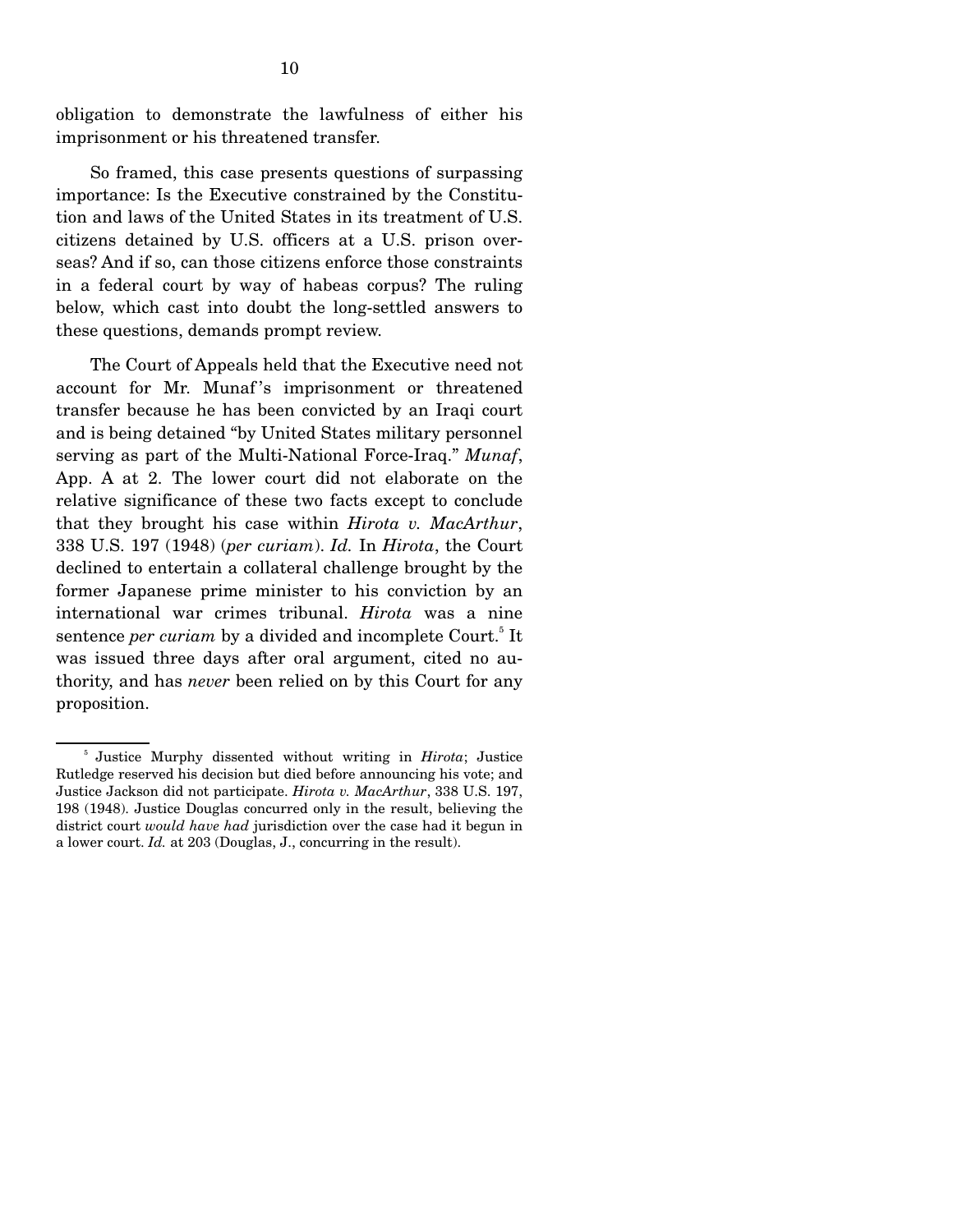The Circuit Court's decision has dangerously destabilized decades of settled precedent. Most importantly, it threatens to transform the legal landscape for U.S. citizens in U.S. custody. Almost sixty years ago, the Solicitor General asked the Court to deny habeas protections to U.S. citizens detained overseas. Unanimously, the Court refused. In the years that followed, the Court has consistently reaffirmed habeas as the preeminent protection of a citizen's physical liberty. The Circuit Court's decision casts this venerable doctrine in doubt.

 At the same time, the lower court's proffered justification for its new rule introduces needless uncertainty into other settled areas of the law. According to the lower court, the bare fact of Mr. Munaf 's foreign conviction, along with America's participation in the MNF-I, combine by some uncertain alchemy to strip a federal court of its power to examine the lawfulness of a citizen's detention and threatened transfer. But this simply makes no sense. As for the conviction, this Court has long recognized that a prisoner may use habeas to challenge the lawfulness of his threatened transfer to another sovereign, even in the shadow of a foreign conviction. And, as for American participation in the MNF-I, it is axiomatic that an executive agreement cannot authorize what the Constitution forbids. Executive membership in an international military force, therefore, cannot suspend the Great Writ for U.S. citizens.

 The lower court went astray by extending *Hirota* to bar Mr. Munaf 's habeas petition. Whatever argument may be made to deny the privilege of litigation to an enemy alien who attempts to mount a collateral challenge to his conviction by a foreign tribunal, it simply has no relevance to a direct challenge by a U.S. citizen to his detention and threatened transfer at the hands of his own countrymen.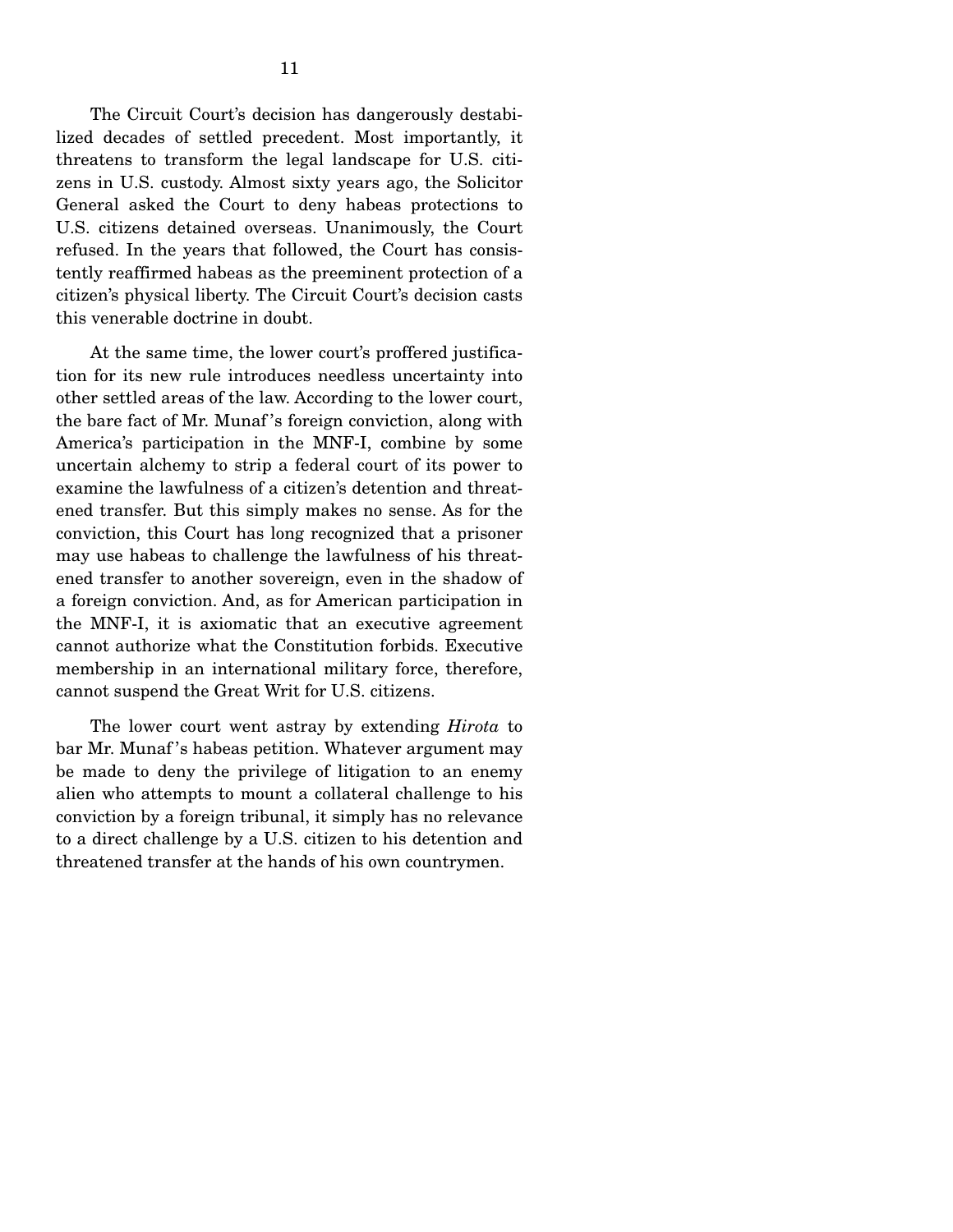The Court should grant *certiorari* and reverse the judgment below to prevent a dangerous erosion of the judiciary's power to hear habeas petitions from U.S. citizens detained abroad, and to prevent unnecessary ambiguities from distorting the settled law governing prisoner transfers and executive agreements.

### **B. Citizenship Has Been "A Head Of Jurisdiction" For Nearly Sixty Years.**

In 1950, the Solicitor General asked the Court to hold that prisoners incarcerated overseas – whether citizen or alien – had no right to challenge their detention in habeas. The Court pointedly refused the invitation, drawing a distinction that has endured for nearly six decades. American citizens, the Court explained, enjoy a "status" distinct from "all categories of aliens":

Citizenship as a head of jurisdiction and a ground of protection was old when Paul invoked it in his appeal to Caesar. The years have not destroyed nor diminished the importance of citizenship nor have they sapped the vitality of a citizen's claims upon his government for protection.

*Johnson v. Eisentrager*, 339 U.S. 763, 769-70 (1950); *see also* Brief of Petitioner at 14-15, *Johnson v. Eisentrager*, 339 U.S. 763 (1950) (No. 306) (arguing that citizens as well as aliens held overseas should be denied access to courts). Decided two years after *Hirota*, *Eisentrager* conclusively put to rest any argument that U.S. citizens enjoy no greater protection than enemy aliens when they find themselves imprisoned abroad by their government.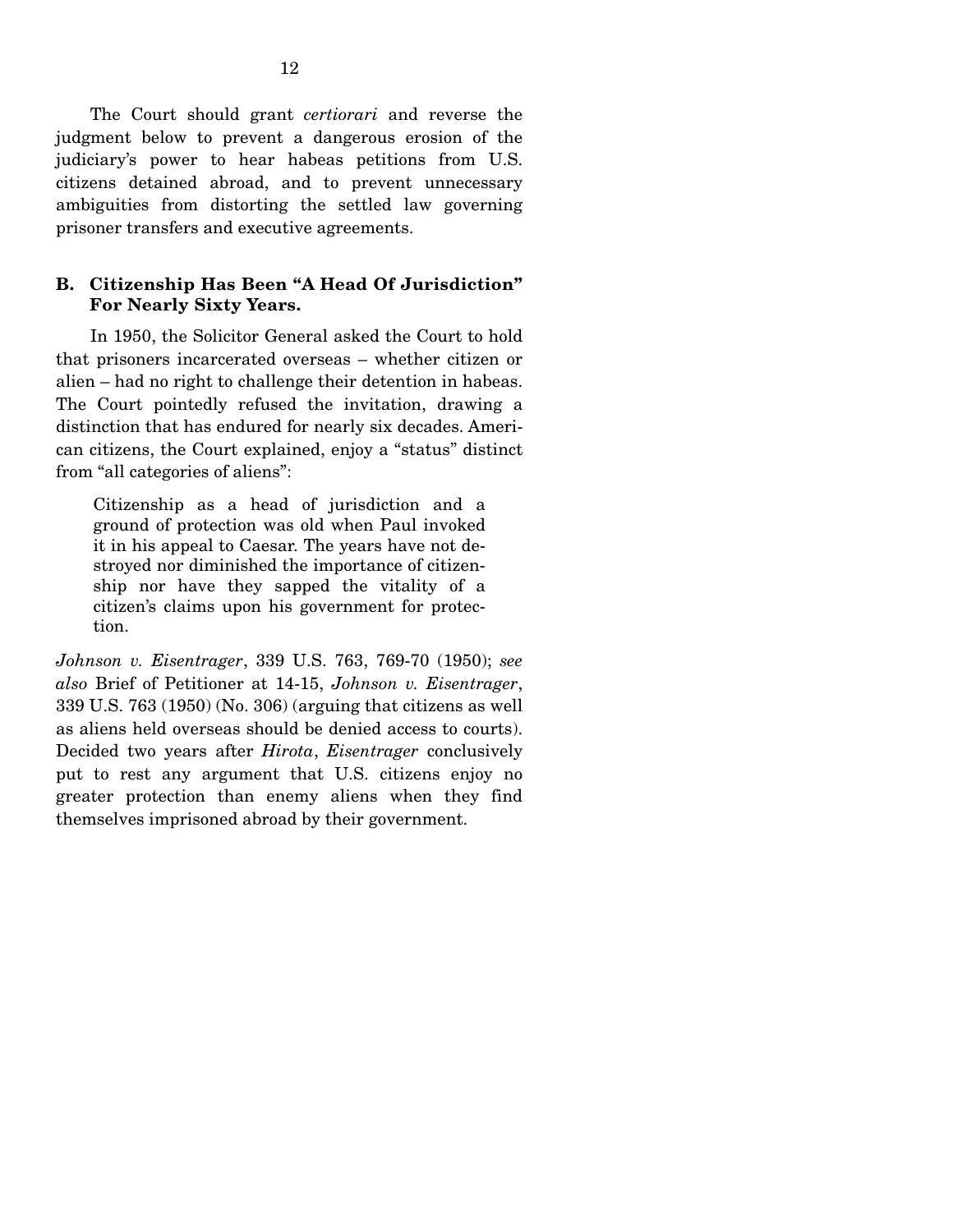The decades since *Eisentrager* have only solidified the Court's commitment to this principle. *See*, *e.g.*, *Madsen v. Kinsella*, 343 U.S. 341 (1952) (entertaining habeas petition filed by U.S. citizen convicted and sentenced by a U.S. controlled occupation court sitting in Germany); *Burns v. Wilson*, 346 U.S. 137, 139 (1953) (plurality opinion) (adjudicating habeas petition from U.S. soldiers imprisoned in Japan); *United States ex rel. Toth v. Quarles*, 350 U.S. 11 (1955) (granting writ to former U.S. soldier who sought habeas while imprisoned in Korea); *McElroy v. Guagliardo*, 361 U.S. 281, 282 (1960) (granting writ to U.S. citizen who sought habeas while held in Morocco).

 By 1973, this principle had achieved sufficient clarity that the Court could proclaim the following general rule with confidence: "Where American citizens confined overseas (and thus outside the territory of any district court) have sought relief in habeas corpus . . . , the petitioners' absence from the district does not present a jurisdictional obstacle to the consideration of the claim." *Braden v. 30th Judicial Circuit Court of Ky.*, 410 U.S. 484, 495 (1973) (internal citations omitted). For U.S. citizens held abroad, the only relevant jurisdictional inquiry is whether an *ultimate* custodian is in the territorial jurisdiction of the district court. *Id.*

 The most recent links in this unbroken chain are *Rasul v. Bush*, 542 U.S. 466 (2004), and *Hamdi v. Rumsfeld*, 542 U.S. 507 (2004). In *Rasul*, eight Justices "explicitly agreed that American citizens held by American officials overseas could invoke habeas jurisdiction." *Munaf*, App. A. 7 (Randolph, J., concurring in the judgment). Writing for five Justices, Justice Stevens pointed out that a U.S. citizen could invoke the habeas statute to challenge his imprisonment at Guantánamo Bay, Cuba. *Rasul*, 542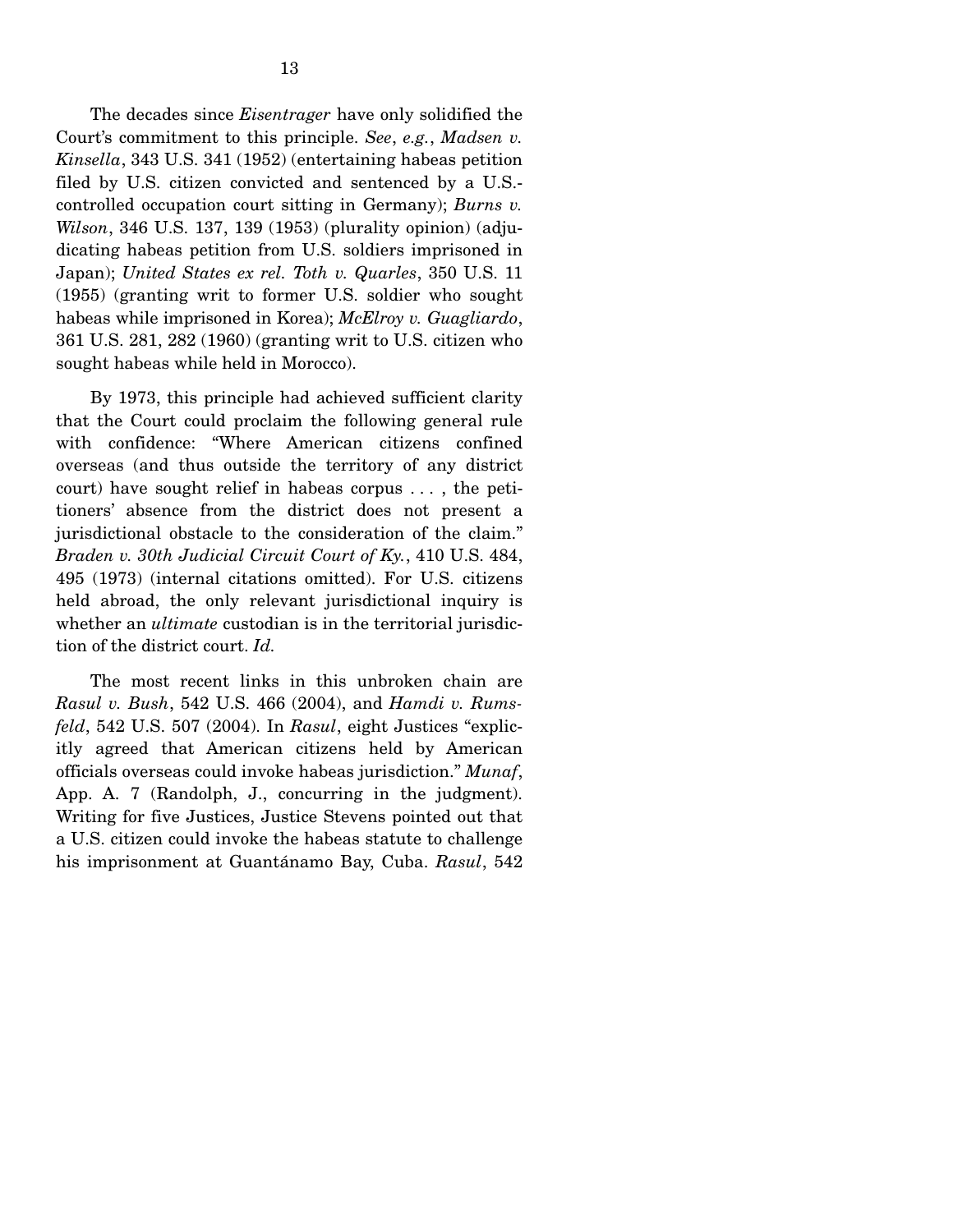U.S. at 481. Dissenting on the ground that the writ did not extend to foreign nationals at Guantánamo, Justice Scalia observed for himself and two other Justices "that United States citizens throughout the world may be entitled to habeas corpus rights, [which] is precisely the position that this Court adopted in *Eisentrager*. . . . " *Id*. at 502.

 *Rasul* concerned foreign nationals. *Hamdi*, however, involved an American citizen seized by a multinational force within a theater of active military operations. 542 U.S. at 510 (plurality opinion) (noting that Hamdi was captured in Afghanistan by Afghan, not American, forces).<sup>6</sup> Hamdi was transferred to the physical custody of the U.S. military, and held first in Afghanistan, then at the Guantánamo Bay Naval Base, and ultimately at military brigs in Virginia and South Carolina. *Id*. Like Mr. Munaf, Hamdi filed a habeas petition seeking to vindicate "the most elemental of liberty interests – the interest in being free from physical detention by one's own government." *Id.*  at 529. Not one Justice suggested even a possibility that jurisdiction was wanting. *Id*. at 539; *id*. at 553 (Souter, J., concurring in part, dissenting in part, and concurring in the judgment); *id*. at 554 (Scalia, J., dissenting); *id*. at 585 (Thomas, J., dissenting).

Like Hamdi, Mr. Munaf is a U.S. citizen taken into U.S. custody in the course of an overseas multinational

<sup>&</sup>lt;sup>6</sup> The U.N. Resolutions that authorized multinational operations in Afghanistan mirror the Resolutions that established the multinational force in Iraq. *Compare* U.N. Resolution 1386 ¶ 1 (Dec. 20, 2001) (authorizing an "International Security Assistance Force" to maintain security in Afghanistan) *with* U.N. Resolution 1511 ¶ 13 (Oct. 16, 2003) (authorizing a "multinational force" to maintain security in Iraq); U.N. Resolution 1546 ¶ 10 (June 8, 2004) (authorizing the "multinational force" to take all necessary steps to maintain and stabilize Iraq).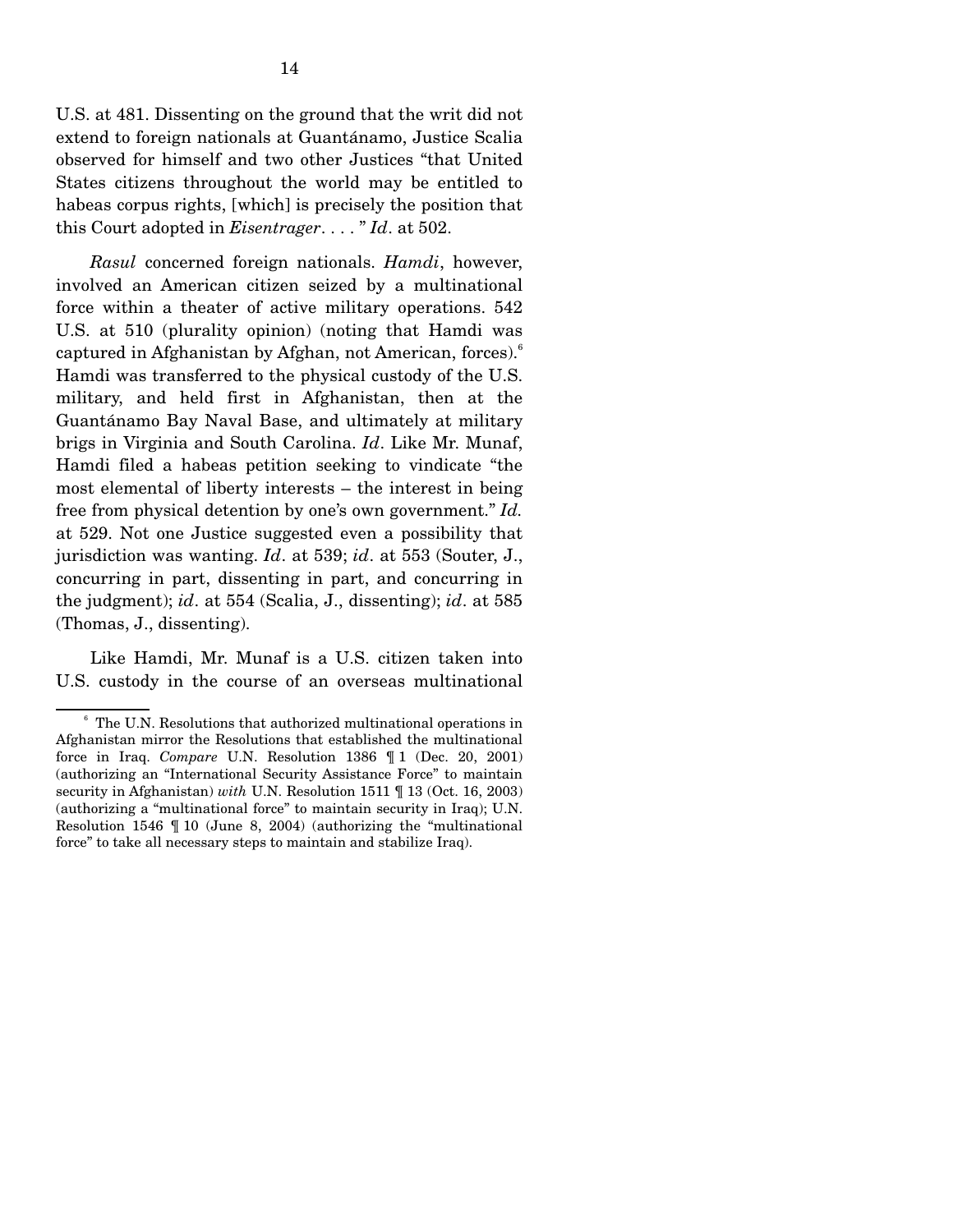military operation. Like Hamdi, Mr. Munaf was initially seized by an ally of the United States. J.A. 12. And like Hamdi, Mr. Munaf is in the present and actual custody of U.S. officers. *Munaf*, App. A at 2 (Munaf "is being held, in Iraq, by United States military personnel . . . "); *id*. at 7 (Randolph, J., concurring in the judgment) ("[Munaf] is

held by American forces overseas.").<sup>7</sup> Quite literally, U.S. military officers hold the key to his cell. They alone have the authority to release him, should a U.S. court order it done. *Braden*, 410 U.S. at 495. Habeas jurisdiction requires nothing more.

 This entire jurisprudence – from *Eisentrager* to *Hamdi* – developed *after Hirota*. And the panel majority freely "acknowledged" that the most recent decisions in this line – *Rasul* and *Hamdi* – cast "*Hirota*'s continued vitality" into doubt. *Munaf*, App. A at 6. Indeed, the majority candidly confessed that the logic of *Hirota* was in no way "clear or compelling, particularly as applied to American citizens." Yet because "*Hirota* did not suggest any distinction between citizens and non-citizens," the lower court concluded, reluctantly, that it was bound by the decision, leaving it to this Court to resolve the inconsistencies in the doctrine. *Id.* Judge Randolph, however, disagreed, tersely dismissing reliance on *Hirota*. "To

<sup>7</sup> The fact that Mr. Munaf is being held in Iraq while Hamdi was held in South Carolina does not alter the result. As *Eisentrager* and its progeny make plain, detention overseas does not alter the jurisdictional calculus for American citizens. *See supra* at 11-14. Further, as Justice O'Connor cautioned in *Hamdi*, granting access to U.S. courts for American citizens held within the country but denying it to American citizens held overseas would create a "perverse incentive" for the military to "simply keep citizen-detainees abroad." *Hamdi*, 542 U.S. at 524 (plurality opinion). And, in any event, the location of Mr. Munaf 's detention was irrelevant to the lower court's jurisdictional logic.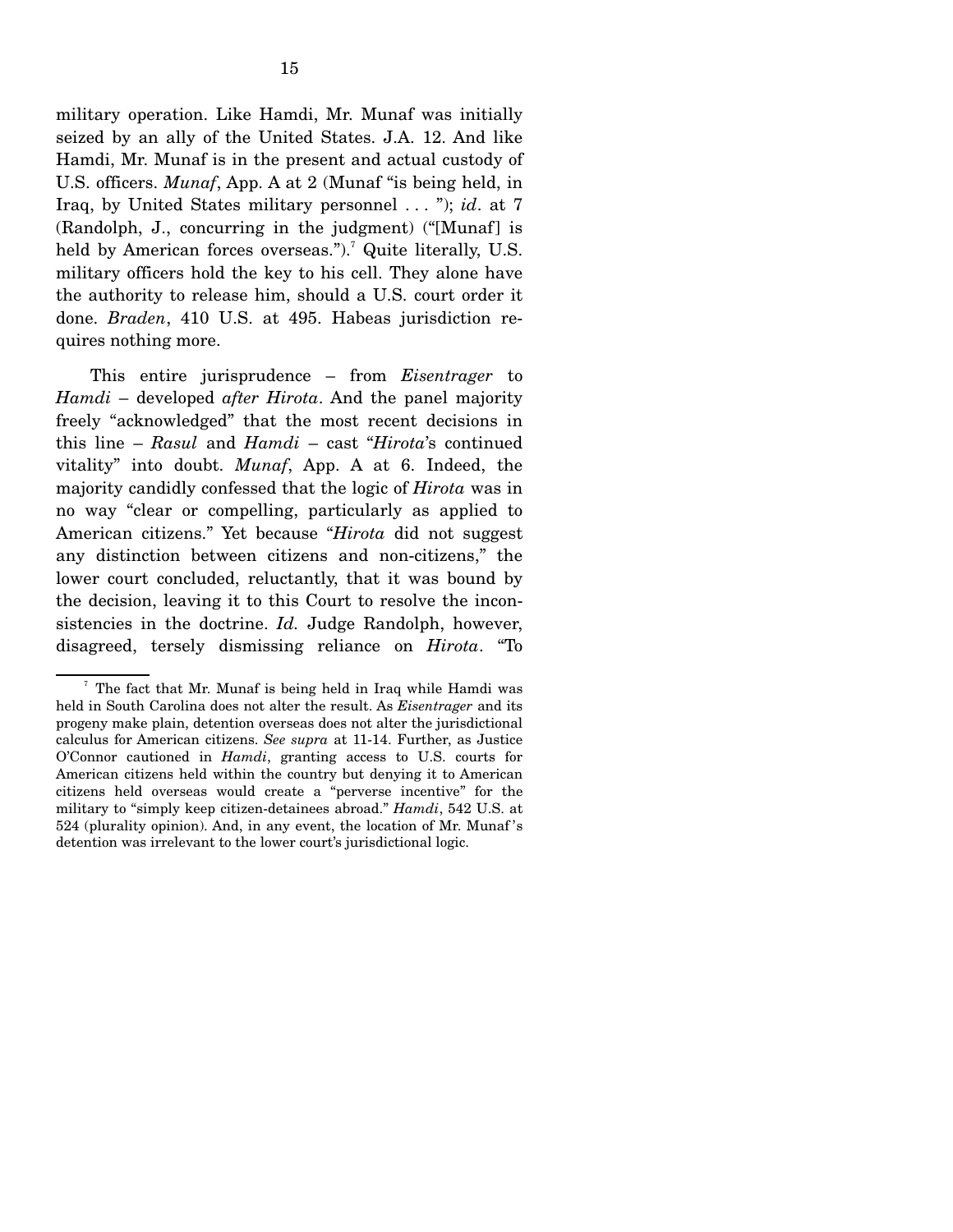extend *Hirota* to habeas petitions filed by American citizens," he warned, "would contradict *Eisentrager* and the majority and dissenting opinions in *Rasul*." *Id.* at 8 (Randolph, J., concurring in the judgment).

 The net effect of the lower court's decision is to upend almost six decades of settled precedent. The Circuit Court has introduced dangerous uncertainty into the law by holding that a U.S. citizen imprisoned by his government may not challenge his detention in an American court – precisely the result sought by the Solicitor General and denied by the Court in *Eisentrager*. The lower court understood perfectly well that this result dramatically extended *Hirota* and created a conflict with more recent Supreme Court authority. But the Court of Appeals left it to this Court to restore clarity and predictability to the law. The Court should accept the lower court's invitation. It should grant certiorari to reaffirm a bedrock principle of our constitutional democracy: Unless Congress has suspended the writ, a U.S. citizen may always challenge the lawfulness of his detention at the hands of his countrymen.

### **C. Treating Mr. Munaf's Case As An Exception To The Rule Of Habeas Jurisdiction For Citizens Has Created Dangerous Uncertainty In The Law.**

The panel majority believed that Mr. Munaf's conviction by an Iraqi court, combined with the U.S. government's participation in the MNF-I, distinguished his case from *Eisentrager* and its progeny and brought it within *Hirota*. *Munaf*, App. A at 2. But the lower court's struggle to bring Mr. Munaf 's case within *Hirota* has produced a rule that simply makes no sense, even as it destabilizes previously settled doctrines.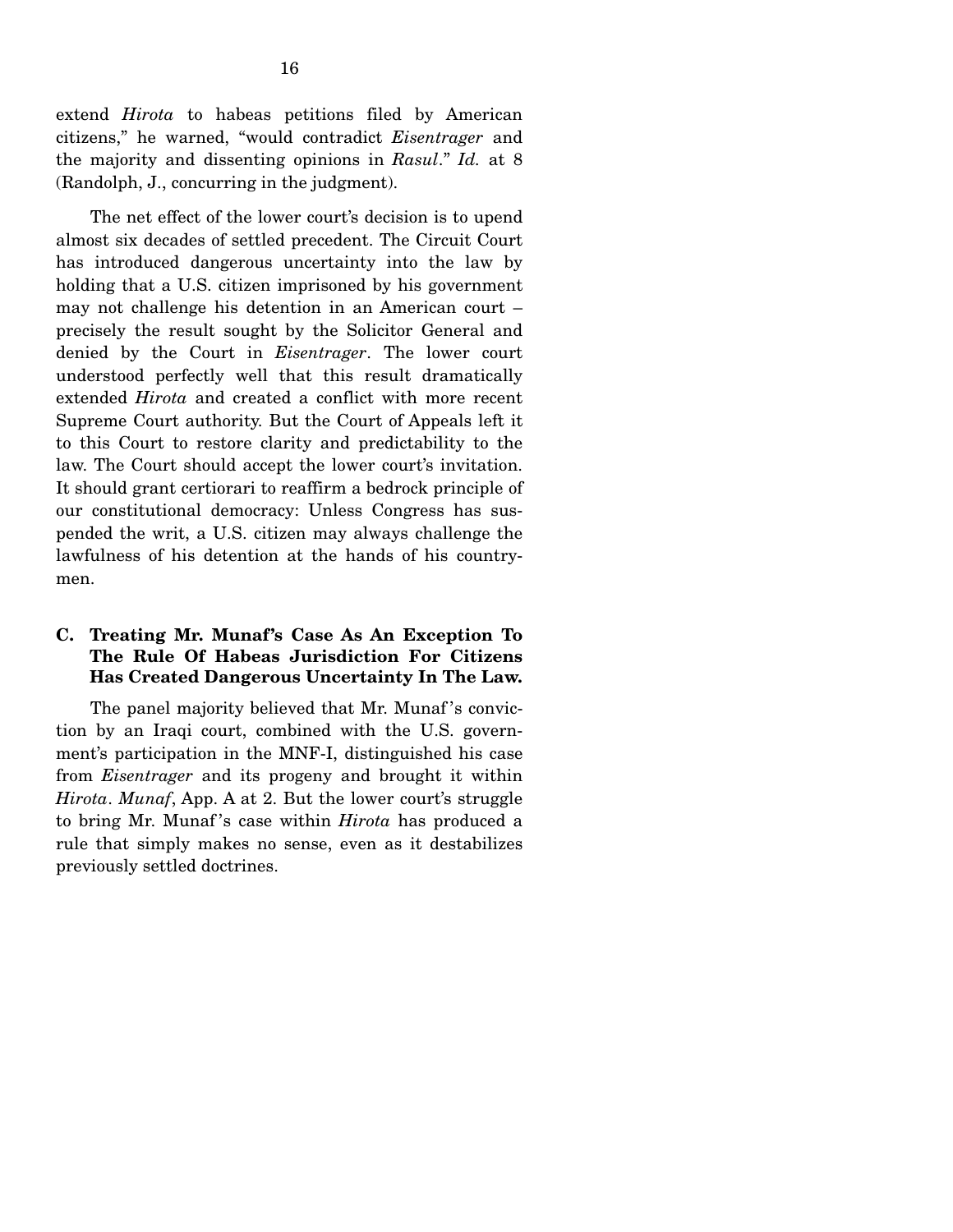### **a. By Making Habeas Jurisdiction Hinge On The Fact Of A Foreign Conviction, The Lower Court Ignored Settled Constitutional Principles And Introduced Needless Ambiguity Into The Law Of Prisoner Transfers.**

With respect to American citizens, the habeas statute is unambiguous and unequivocal: The writ may be granted by "the Supreme Court, any justice thereof, the district courts and any circuit judge within their respective jurisdictions," so long as the prisoner "is in custody under or by color of the authority of the United States," or "is in custody in violation of the Constitution or laws or treaties of the United States." 28 U.S.C. §§ 2241(a), (c)(1), (c)(3). In this regard, the statute has been a bulwark of remarkable constancy. Since 1789 when it was passed by Congress in the First Judiciary Act, and through several legislative refinements, Congress has *always* given an American citizen the right to challenge the lawfulness of his detention by the Executive. Act of Sept. 24, 1789, ch. 20, § 14, 1 Stat. 82. And nothing in this statute has ever remotely depended on the presence or absence of a foreign conviction.

 Equally, the law is unmistakably clear that "in the absence of a conventional or legislative provision, there is no authority vested in any department of the government to seize a fugitive criminal and surrender him to a foreign power." *Valentine v. United States*, 297 U.S. 5, 9 (1936); *see also, e.g., Factor v. Laubenheimer*, 290 U.S. 276, 287 (1933) ("[T]he legal right to demand [a prisoner's] extradition and the correlative duty to surrender him to the demanding country exist only when created by treaty") (collecting cases); *Quinn v. Robinson*, 783 F.2d 776, 782 (9th Cir.), *cert. denied*, 479 U.S. 882 (1986) ("[N]o branch of the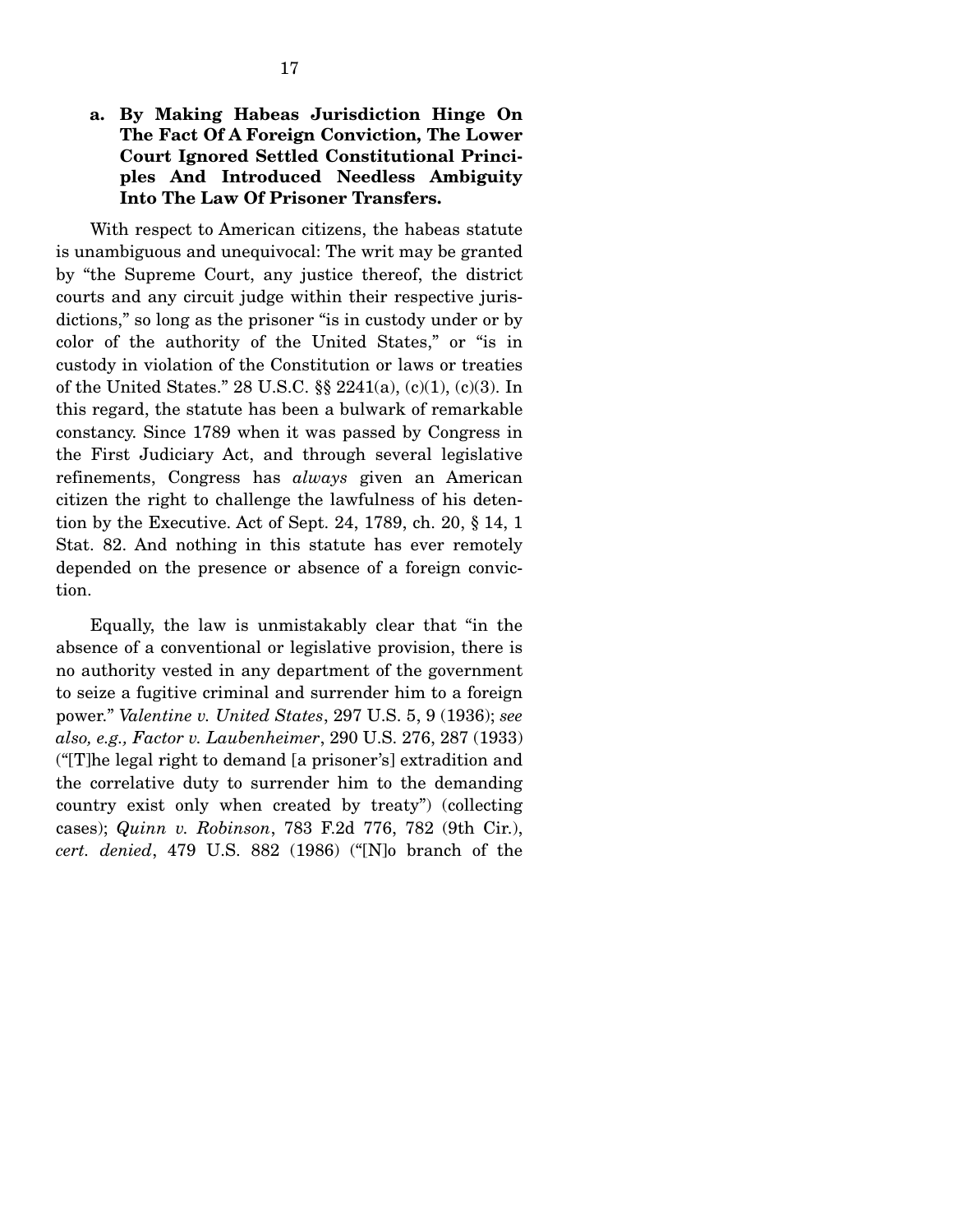United States government has any authority to surrender an accused to a foreign government except as provided for by statute or treaty"); *Holmes v. Laird*, 459 F.2d 1211, 1219 n.59 (D.C. Cir.) ("It is certainly the law that the power of the Executive Branch to invade one's personal liberty by handing him over to a foreign government for criminal proceedings must be traced to the provisions of an applicable treaty."), *cert. denied,* 409 U.S. 869 (1972).

 Because the Executive may not transfer a prisoner to another sovereign "in the absence of a conventional or legislative provision," *Valentine, supra*, federal courts have for centuries relied on habeas to test the lawfulness of a prisoner's threatened transfer. *See generally* M. Cherif Bassiouni, *International Extradition: United States Law and Practice* 70-72 (4th ed. 2002) (citing cases); *see also*, *e.g.*, *Holmes v. Jennison*, 39 U.S. 540, 561-63 (1840) (granting writ of habeas corpus to prisoner wanted for extradition to Canada). For as long as it has applied this doctrine, the Court has understood that this inquiry may take place under the shadow of a foreign conviction. *See*, *e.g.*, *Terlinden v. Ames*, 184 U.S. 270 (1902) (defining extradition as "the surrender by one nation to another of an individual accused *or convicted* of an offence . . . ") (emphasis added). Indeed, it is frequently the very fact of the foreign conviction that triggers the demand for the prisoner's surrender. *See, e.g.*, *Holmes*, 459 F.2d at 1212, 1214 (describing Germany's demand for surrender of U.S. citizen convicted of attempted rape). Habeas jurisdiction in these circumstances is abundantly well settled.

 The court below nevertheless cast this settled doctrine into disarray by making "the fact of a criminal conviction in a non-U.S. court [ ] a fact of jurisdictional significance under the habeas statute." *Munaf*, App. A at 6. And the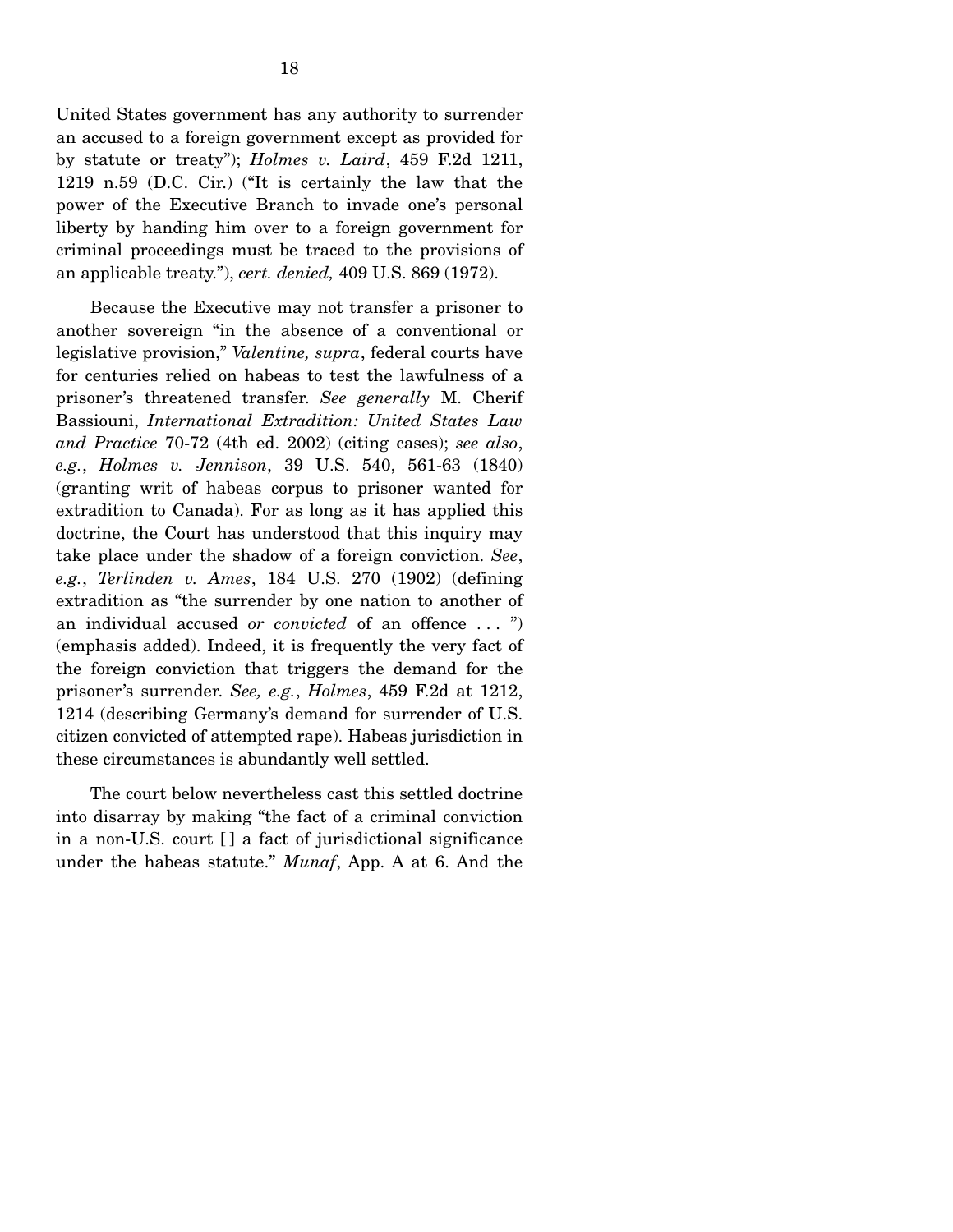same court has solidified this rule by taking a complementary (but correct) position in another case. In *Omar v. Harvey*, No. 06-5126, Slip Op. (D.C. Cir. Feb. 9, 2007), another panel of the Court of Appeals held that a U.S. citizen detained in Iraq by American forces could challenge his detention in habeas because he had not been charged or convicted by an Iraqi court. *Id.* at 12-13. As a consequence, the law in the D.C. Circuit reduces to this: U.S. citizens convicted by a foreign court may *not* challenge the lawfulness of their threatened transfer in an American courtroom, but citizens who have not yet been convicted may.

 The government and Mr. Munaf agree on one point: this rule is simply irrational. *See* Appellant's Pet. for Reh'g and Reh'g En Banc at 11, *Omar v. Harvey*, No. 06-5126 (D.C. Cir. Mar. 26, 2007) (making jurisdiction turn on fact of a foreign conviction is "contrary to . . . common sense"). Under the rule adopted by the Court of Appeals, the District Court apparently had jurisdiction when Mr. Munaf filed his habeas petition in August 2006, but somehow lost it two months later when he was convicted. *Cf. Grupo Dataflux v. Atlas Global Group,* 541 U.S. 567, 570-71 (2004) (affirming long-standing time-of-filing rule for calculation of federal-court jurisdiction). The power of the federal judiciary, in other words, turns on the timing of a foreign tribunal's decision. This rule is not merely nonsensical – it also creates an intolerable incentive for the Executive to engage in precisely the sort of manipulations of a foreign tribunal that are alleged to have

<sup>&</sup>lt;sup>8</sup> Mr. Omar and Mr. Munaf are represented by the same counsel.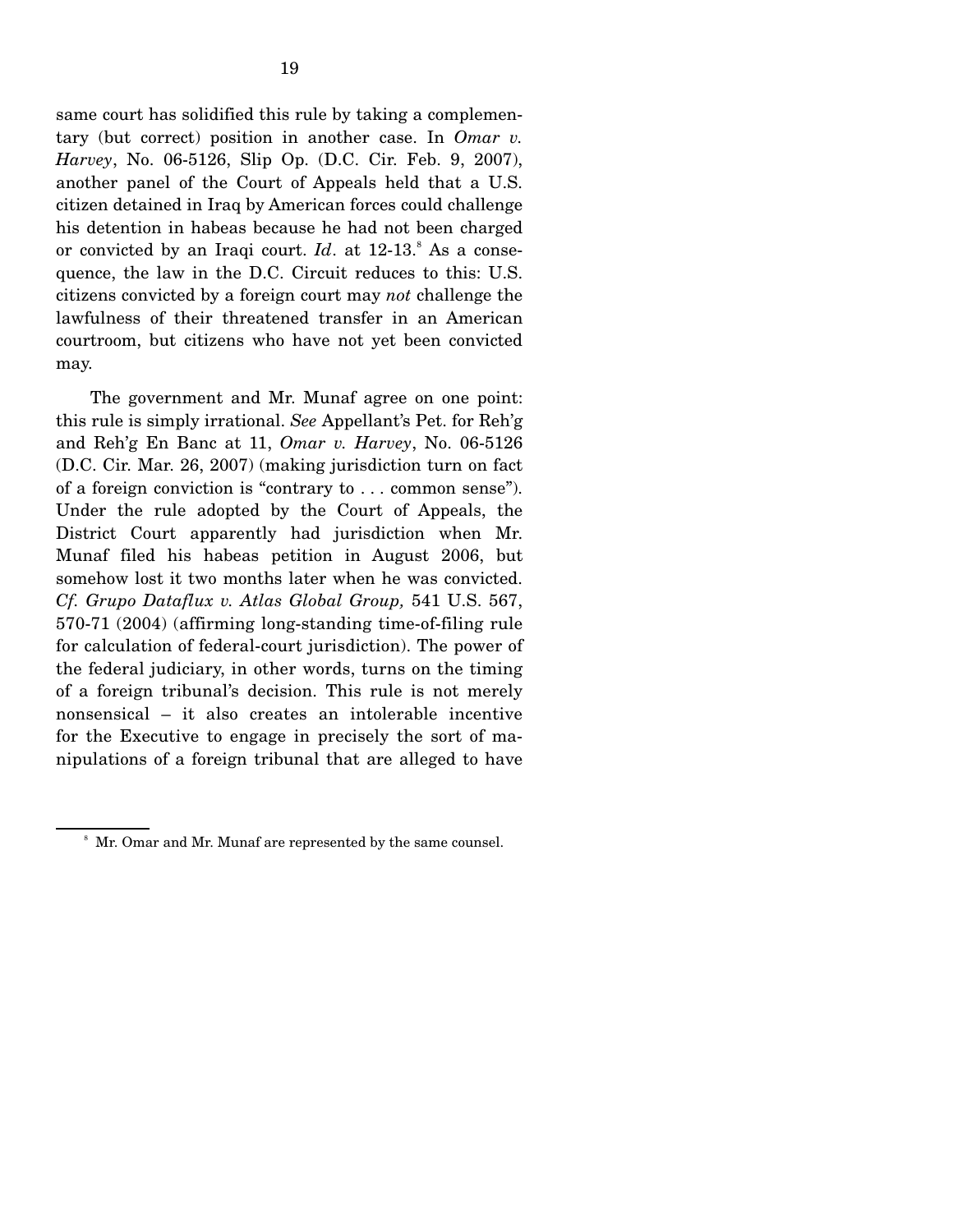occurred here. Nothing in the habeas statute supports this result.

 Nor will the state of the law improve through additional percolation of the issue: U.S. prisoners have either been convicted by a foreign court or they have not. If they have not, the longstanding rule of *Eisentrager*, confirmed in *Omar*, prevails and the District Court has jurisdiction; if they have, or if they are convicted at *any* point in their habeas proceeding, including on appeal, the rule in *Munaf*  prevails and the Court's jurisdiction is ousted. No further development of the doctrine in the D.C. Circuit – the sole effective forum for citizens detained overseas – can bring reason to this rule.<sup>9</sup>

 The lower court candidly conceded that this result was irrational and confessed its inability to understand "why, in cases such as this," the mere fact of Mr. Munaf 's conviction should deprive him of a forum to test the lawfulness of his detention and threatened transfer. *Munaf*, App. A at 6. Still, the court considered itself "constrained" by *Hirota*, where the petitioner had also been convicted by a foreign tribunal. *Id.* at 2. But there is a simple solution to the lower court's conundrum: *Hirota* did not turn on the mere fact of a foreign conviction; it turned on the fact that the petitioner tried to challenge that conviction in this Court.

<sup>9</sup> Rules concerning citizens detained overseas, much like patent cases, will rarely if ever develop into circuit splits because all such cases are typically filed in one federal circuit. *Cf.* R. Stern, E. Gressman, and S. Shapiro, *Supreme Court Practice* § 4.21 p. 263 (8th ed. 2002) (because "conflict among and with other federal courts [in patent cases] has been virtually eliminated[,]" decisions about certiorari "now turn largely on the importance of the questions presented").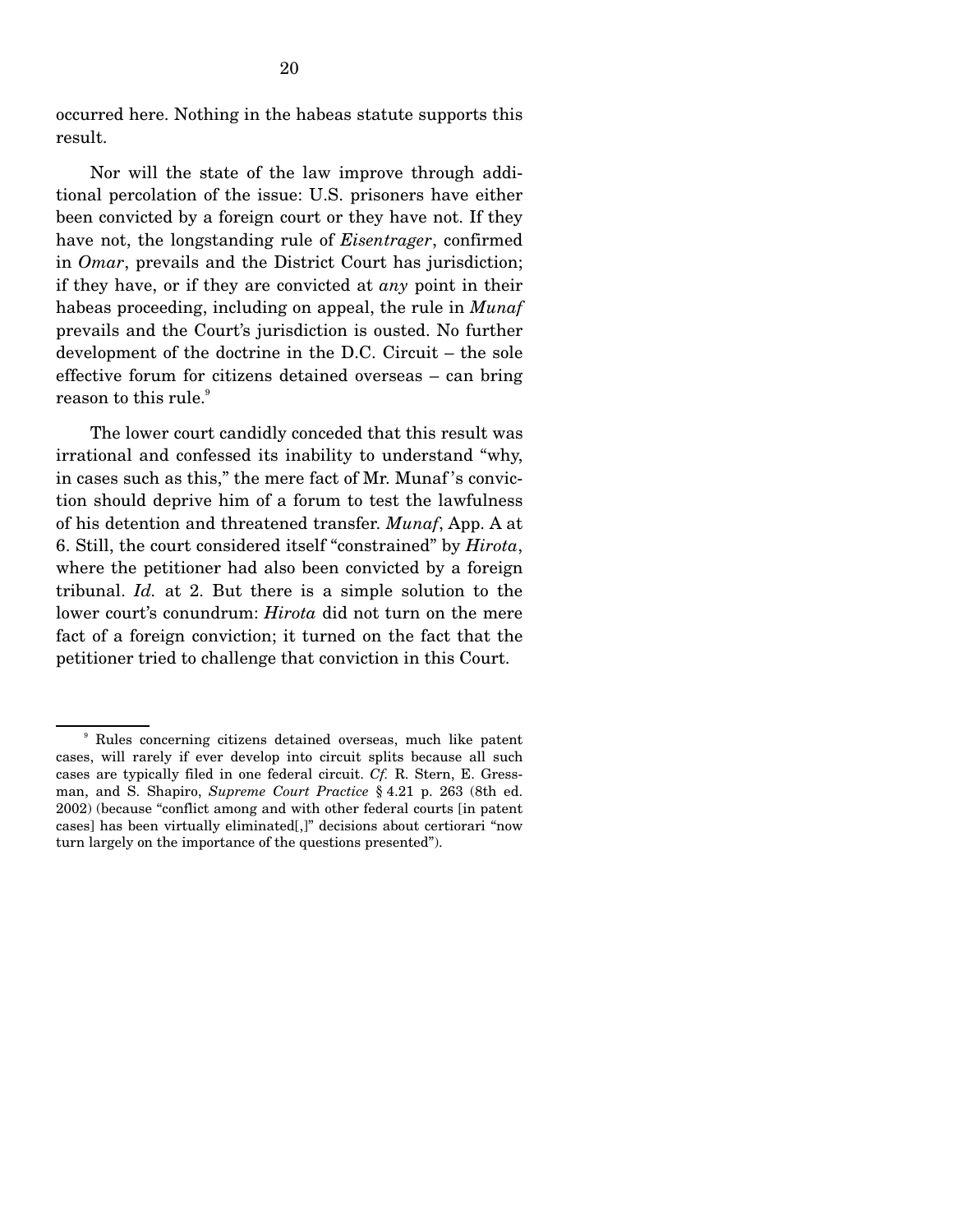Bare recitation of *Hirota*'s facts reveals how far that case is from this, and why the Circuit Court's expansion of *Hirota* was wholly unwarranted. Koki Hirota was a former Foreign Minister and Prime Minister of Japan. He swore allegiance to the Imperial Emperor and held governmental posts through the barbarous Rape of Nanking. For his role in these atrocities, Hirota was convicted of war crimes after a trial before a panel of eleven international judges, a

trial that lasted almost two years. Pet'n for Writ of Habeas Corpus at 22, *Hirota v. MacArthur*, 338 U.S. 197 (1948) (No. 239). After his trial, Hirota attempted to mount a collateral challenge to the judgment and conviction of the foreign tribunal by seeking leave to file a habeas petition directly in this Court.

 His petition contained three main arguments: that General MacArthur exceeded his constitutional authority in creating the international military tribunal; that the predicate acts for conviction were "beyond the scope and purview of the Japanese instrument of surrender"; and that the commission deprived him of the rights essential to a fair trial. *See* Pet'n for Writ of Habeas Corpus at 34, *Hirota v. MacArthur*, 338 U.S. 197 (1948) (No. 239); Brief of Petitioner-Appellant at 18-22, *Hirota v. MacArthur*, 338 U.S. 197 (1948) (No. 239) (tribunal deprived Hirota of right to cross-examine accusers, misapplied the rules of evidence, and ignored proscriptions contained in Bill of Attainder and *Ex Post Facto* Clauses of U.S. Constitution).

 Hirota, in short, asked the Court to second-guess the legitimacy and operation of a foreign court. But it is axiomatic that an American court does not provide collateral review of the proceedings in a foreign tribunal. *Cf. Republic of Austria v. Altmann*, 541 U.S. 677, 700 (2004) ("the courts of one state will not question the validity of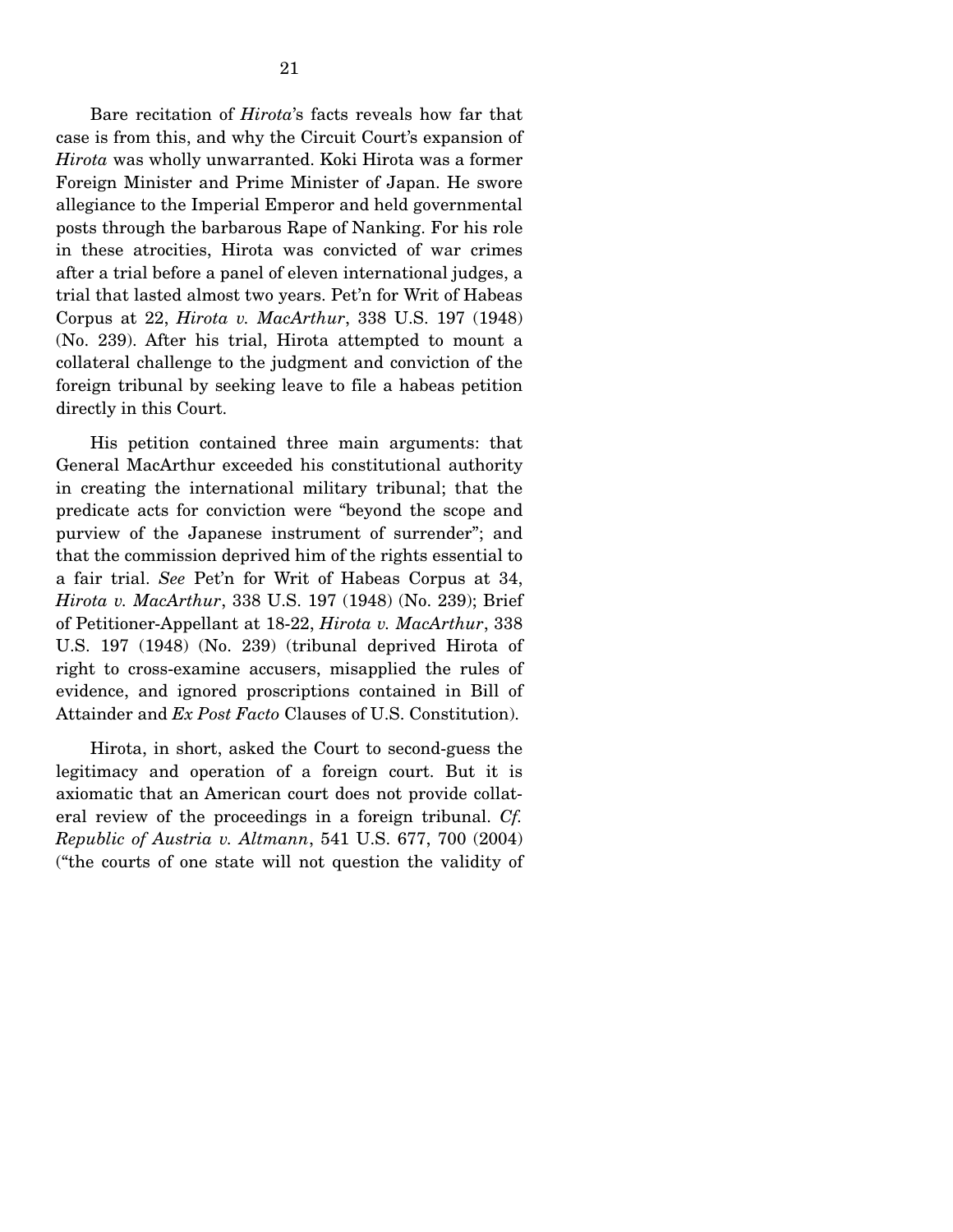22

public acts . . . performed by other sovereigns within their own borders, even when such courts have jurisdiction"); *Underhill v. Hernandez*, 168 U.S. 250, 252 (1897) ("[T]he courts of one country will not sit in judgment on the acts of the government of another done within its own territory."). In this respect, the result in *Hirota* is uncontroversial.<sup>10</sup>

 By contrast, the litigation that Mr. Munaf commenced in the District Court stands on an entirely different footing. Though Mr. Munaf has been convicted by an Iraqi court, he does *not* challenge his foreign conviction or sentence. Instead, he challenges the legality of three specific actions taken or threatened *by his American jailers*: 1) holding him 24 months without legal justifica- $\chi$  tion;<sup>11</sup> 2) interfering in the Iraqi proceedings in order to create the conviction now relied upon by the government to strip the courts of jurisdiction;<sup>12</sup> and 3) delivering him to

<sup>&</sup>lt;sup>10</sup> Hirota's litigation suffered from a second fatal defect as well. As the lower court recognized, he sought leave to file directly in the Supreme Court. *Munaf*, App. A at 2; *see also Omar v. Harvey*, No. 06- 5126, Slip Op. at 11 (D.C. Cir. Feb. 9, 2007) (*Hirota* was filed "as an original petition for habeas corpus"). But jurisdiction in that instance is either original or appellate. U.S. Const. Art. III, § 2, cl. 2. Hirota's litigation was neither, and the Court had no choice but to deny him leave to file his habeas petition.

<sup>&</sup>lt;sup>11</sup> The Court of Appeals in *Omar* correctly recognized this distinction. *See Omar,* Slip. Op. at 12 (Omar "seeks not to collaterally attack a final international conviction, but only to test the lawfulness of his extrajudicial detention in Iraq, where he has remained in the control of U.S. forces for over two years without legal process.").

 $12$ <sup>12</sup> It is well-established that the district courts will investigate on habeas corpus whether American officials have directed or participated in the ostensibly independent actions of a foreign sovereign. *See, e.g., Barr v. United States Department of Justice*, 819 F.2d 25, 27-28 (2d Cir. 1987) (U.S. government bears legal responsibility for actions that foreign government takes at its request); *Abu Ali v. Ashcroft*, 350 F. Supp. 2d 28, 64 (D.D.C. 2004) (court has jurisdiction over habeas (Continued on following page)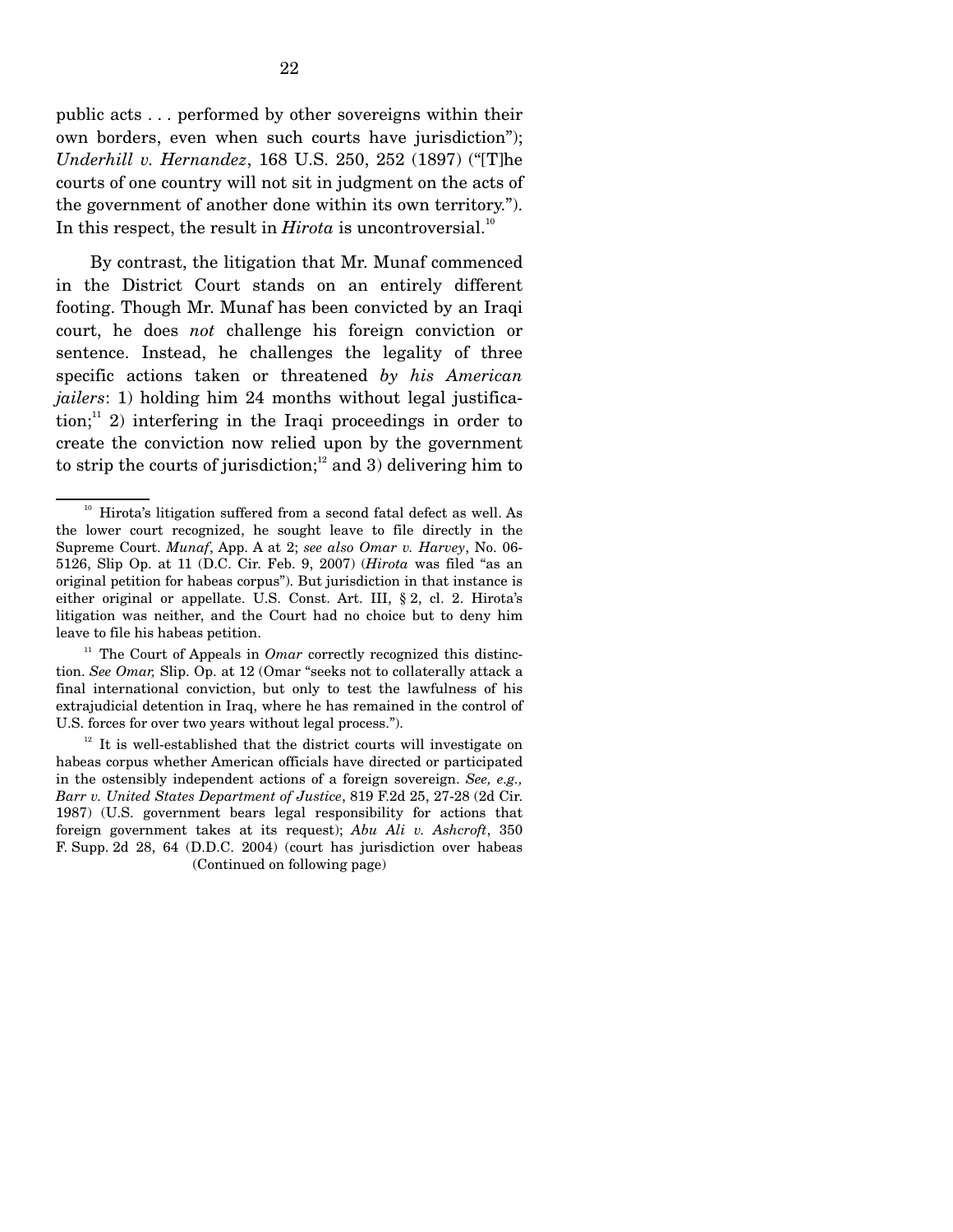face execution by the Iraqi Government without the requisite judicial inquiry into whether that transfer is lawful.<sup>13</sup> While the outcome of these claims turns on

 <sup>13</sup> *See Valentine*, *supra*; *Laubenheimer*, *supra*. In the District Court, the government conceded that no treaty or statute authorized Mr. Munaf 's transfer to Iraqi custody. Arg. Tr., *Munaf v. Harvey*, 456 F. Supp. 2d 115 (D.D.C. 2006) (No. 06-1455). In the Court of Appeals, Judge Randolph ignored that concession and opined that "the Congressional Authorization for Use of Military Force Against Iraq . . . in conjunction with United Nations Security Council Resolutions 1546 and 1637," provided sufficient legal basis for the transfer. *Munaf*, App. A at 8-9 (Randolph, J., concurring in the result) (citations omitted). Perhaps mindful of its concession below, the government did not advance such an argument in the lower courts, and Mr. Munaf has never had an opportunity to be heard on this matter. At a minimum, the lawfulness of Mr. Munaf 's transfer raises complex questions that lie at the intersection of extradition law, treaty law, the laws of war, and customary international law, none of which was addressed by Judge Randolph in his hasty short-circuit of the judicial process. But Judge Randolph

(Continued on following page)

petition filed by U.S. citizen held in Saudi Arabia to determine whether U.S. controls his detention).

In this case it is undisputed that Lt. Pirone purported to act on behalf of the Government of Romania at Mr. Munaf 's trial. But it is sharply disputed whether he had any authorization from Romania to do so. *Compare* J.A. 52 (declaration of Robert M. Pirone stating he was authorized to act by the Romanian Embassy in Iraq) *with* J.A. 86 (Romanian "Embassy has not authorized any American official to represent the Romanian Government during the Iraqi judicial procedures") *and* U.N. HRC, Communication No. 1539/2006, *Munaf v. Romania* (CCPR), Submissions of Romanian Gov't on Admissibility, ¶21 (Mar. 5, 2007) ("Romanian representatives from the Embassy in Iraq had no knowledge either of the trial, nor of the alleged authorization allegedly given by the Romanian authorities to US officer Robert Pirone.") (available at http://www.brennancenter.org/dynamic/subpages/ download\_file\_49032.pdf and http://www.brennancenter.org/dynamic/ subpages/download\_file\_49034.pdf; *and id.* at Annex 4 ("The Ministry of Justice never empowered any American official to represent Romania within the Iraqi legal proceedings concerning Mohammad Munaf and has no knowledge of the existence of such a delegation"). The district court must resolve this factual conflict on remand.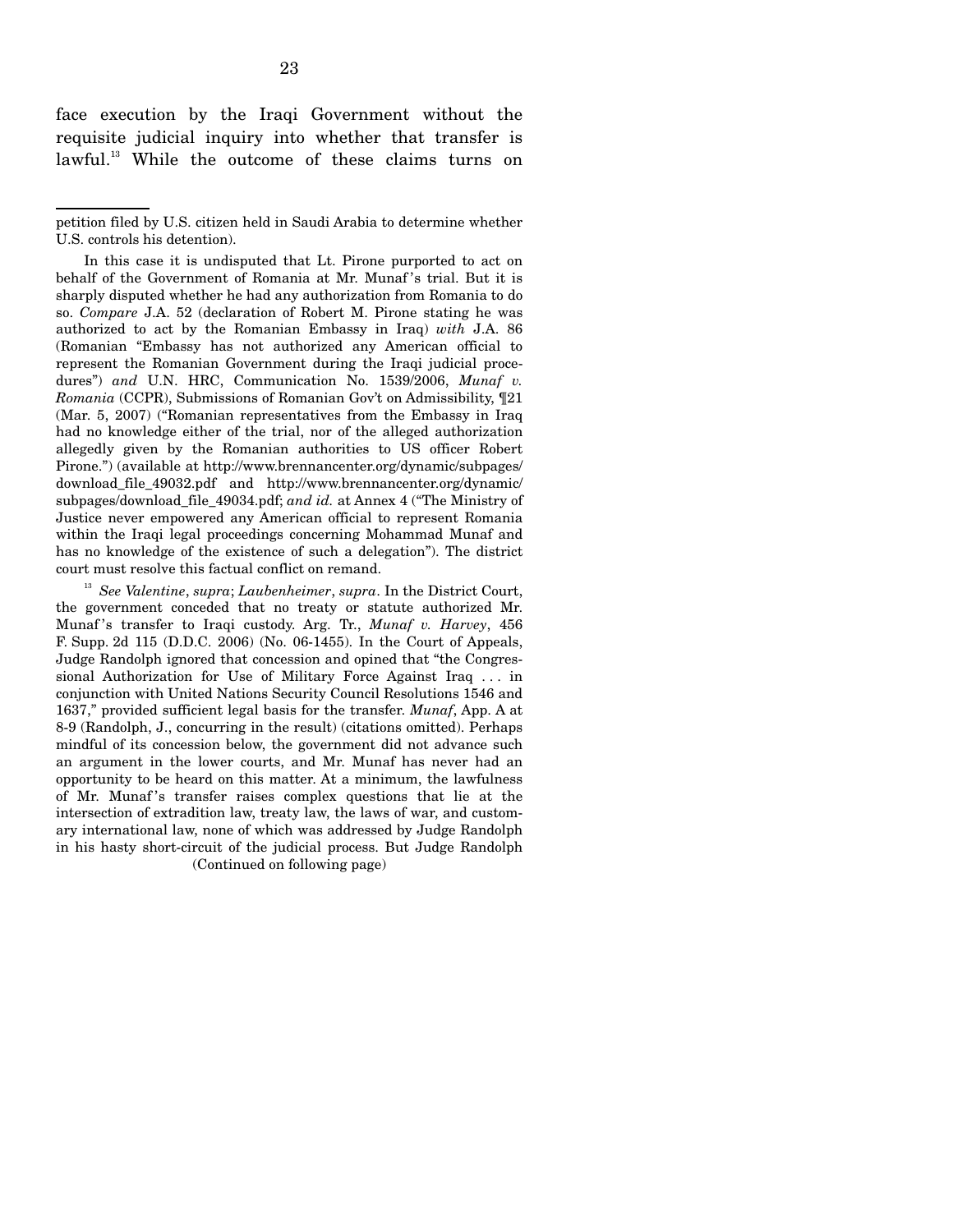factual inquiries that the District Court must conduct on the merits, each claim falls squarely within the heartland of habeas.

 In sum, the decision below introduces needless confusion into the law of prisoner transfers because it fails to recognize the difference between a collateral challenge to the judgment of a foreign tribunal and a direct challenge to the detention by American jailers. Oblivious to this difference, the Court of Appeals has made a citizen's right to the Great Writ turn on the timing of a foreign tribunal's judgment. The Court should grant review to restore reason to the doctrine.

#### **b. Neither An Executive Agreement Nor A U.N. Resolution Can Suspend The Great Writ.**

While the Court of Appeals placed principal reliance on the fact of Mr. Munaf 's conviction, it also mentioned several times that Mr. Munaf 's custodians were part of an international, or multinational, force. *Munaf*, App. A at 3, 4, 5. The lower court did not elaborate on the significance of this fact except to imply that it helped bring the case within an unexpressed penumbra of *Hirota*. *Id.* at 4 ("As in *Hirota*, Munaf's case involves an international force, detention overseas, and a conviction by a non-U.S. court."). But the Executive's decision to participate in the MNF-I has no effect on the habeas jurisdiction of a federal court.

 It is inherent in our constitutional democracy that our government cannot entreat with a foreign sovereign to do

was correct in one respect: these issues go to the merits, and not to jurisdiction. They must be taken up on remand.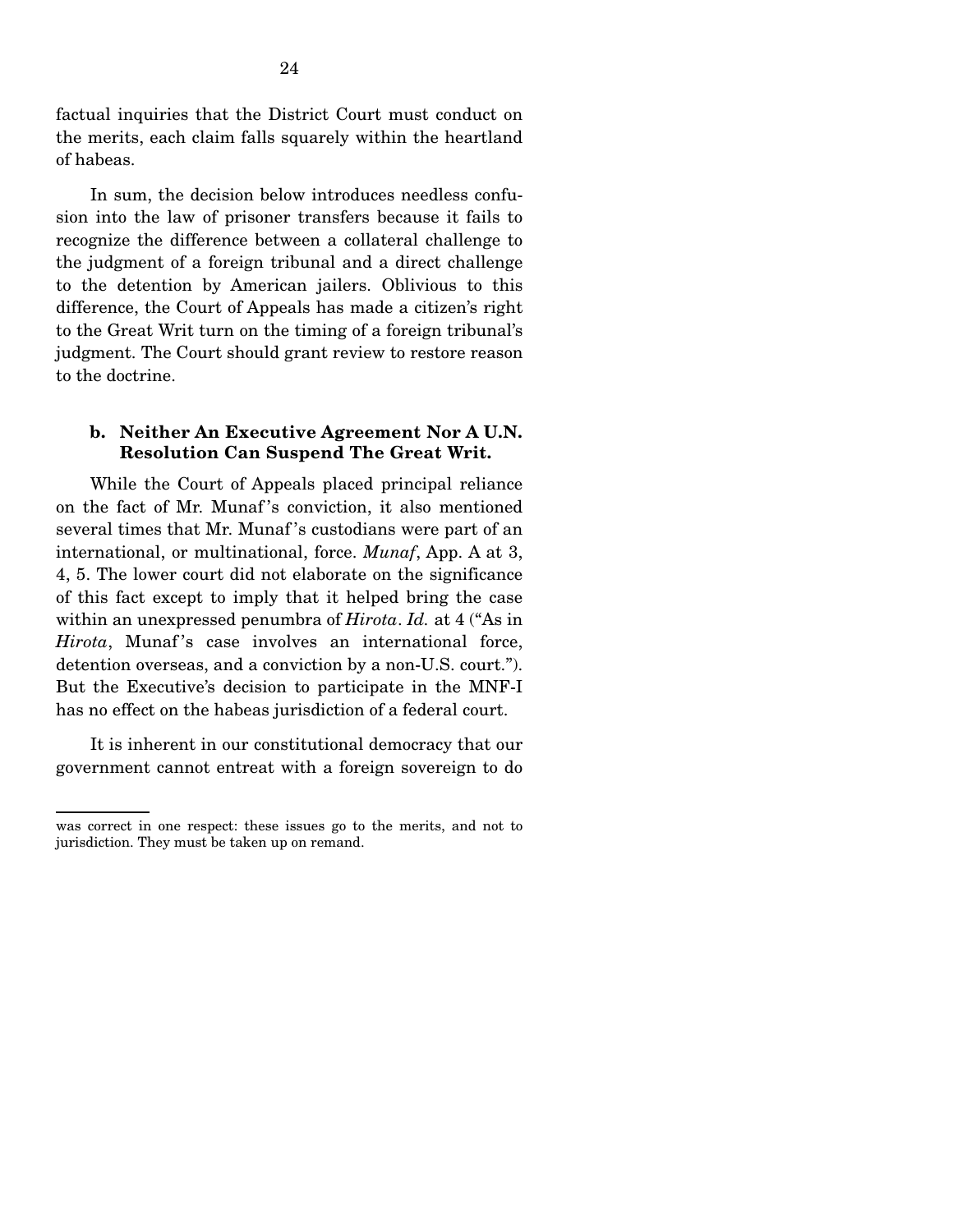that which the Constitution forbids. In *Reid v. Covert*, 354 U.S. 1 (1957), for instance, the government argued that an executive agreement between the United States and Great Britain vested military courts with exclusive jurisdiction over offenses committed in Great Britain by American servicemen or their dependents. Pursuant to this agreement, the United States tried and convicted Covert before a military tribunal. *Reid*, 354 U.S. at 15-16 (plurality opinion).14 Covert protested that the tribunal had not provided for trial by jury, in violation of the Sixth Amendment. Defending the conviction, the government invoked the executive agreement and argued that it prevailed over the Constitution. *Id.* at 16.

 The Court emphatically disagreed: "The United States is entirely a creature of the Constitution. Its power and authority have no other source. . . . [N]o agreement with a foreign nation can confer power on the Congress, or on any other branch of Government, which is free from the restraints of the Constitution." *Id.* at 5-6, 16. This part of the *Reid* plurality, of course, has long been the law. *See, e.g., Missouri v. Holland*, 252 U.S. 416, 432-34 (1929) (treaty cannot authorize the national government "to do that which the Constitution forbids"); *Geofroy v. Riggs,* 133 U.S. 258, 267 (1890) (treaty power cannot "authorize what the Constitution forbids").

 At the same time, the Court has long held that the constitutional authority to suspend the writ lies in Congress, not the Executive. *See*, *e.g.*, *Ex parte Bollman*, 8 U.S. 75, 101 (1807) ("If at any time the public safety

<sup>&</sup>lt;sup>14</sup> See Executive Agreement of July 27, 1942, 57 Stat. 1193 (cited in *Reid v. Covert*, 354 U.S. 1, 16 n.29 (1957)).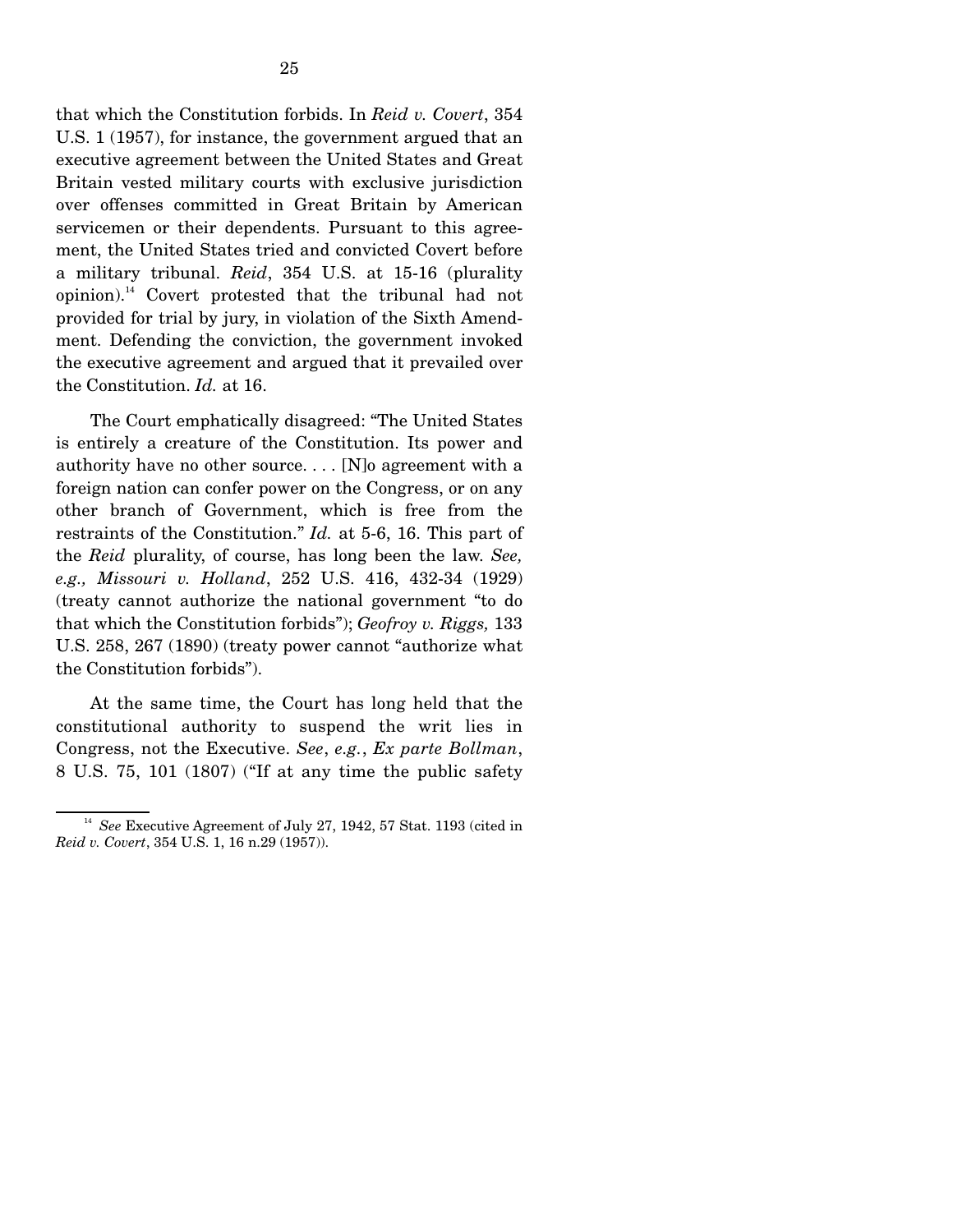should require the suspension of [habeas] . . . it is for the *legislature* to say so") (emphasis added); *Hamdi*, 542 U.S. at 562 (Scalia, J., dissenting on other grounds) ("[S]uspension must be effected by, or authorized by, a legislative act."); *Ex parte Merryman*, 17 F. Cas. 144 (C.C.D. Md. 1861) (Taney, C.J.) (President has no power to suspend habeas).

 The lower court turned these ancient doctrines upside down. If membership in the MNF-I contributes somehow to the outcome, as the lower court implies, then a unilateral determination by the Executive to participate in multilateral military operations could suspend the Great Writ for American citizens, even in the teeth of congressional opposition.<sup>15</sup> The Court should take review of this case to correct this dangerous distortion of settled separation-of-powers law.

--------------------------------- ♦ ---------------------------------

<sup>&</sup>lt;sup>15</sup> Not even the government suggests that Congress has suspended the habeas writ for citizens. On the contrary, as the Court knows, in late 2006, Congress passed the Military Commissions Act, divesting the district courts of habeas jurisdiction over certain *alien* "enemy combatants." 28 U.S.C. § 2241(e)(1); Military Commissions Act of 2006, P.L. 109-366, 120 Stat. 2600 (Oct. 17, 2006). Conspicuously, the MCA *does not* apply to U.S. citizens – a point repeatedly emphasized by its drafters and supporters. During a floor debate in the Senate, for instance, Jon Kyl (R-AZ) insisted: "This legislation has nothing to do with citizens. The decision cited by the Senator from Pennsylvania is the *Hamdi* decision, which dealt with a U.S. citizen. *And, of course, the writ of habeas corpus applies to U.S. citizens*." 152 Cong. Rec. S10243-01, S10267, 2006 WL 2771411 (Sept. 27, 2006) (emphasis added). Similar declarations echoed throughout the House. The "limitations on habeas corpus," California Representative Dan Lungren explained, "only apply to alien enemy combatants. . . . *[U]nder the expressed terms of the bill, an American citizen will have the unencumbered ability to challenge his or her detention as they have under the Constitution*." 152 Cong. Rec. H7925-02, H7946, 2006 WL 2796911 (daily ed. Sept. 29, 2006) (emphasis added).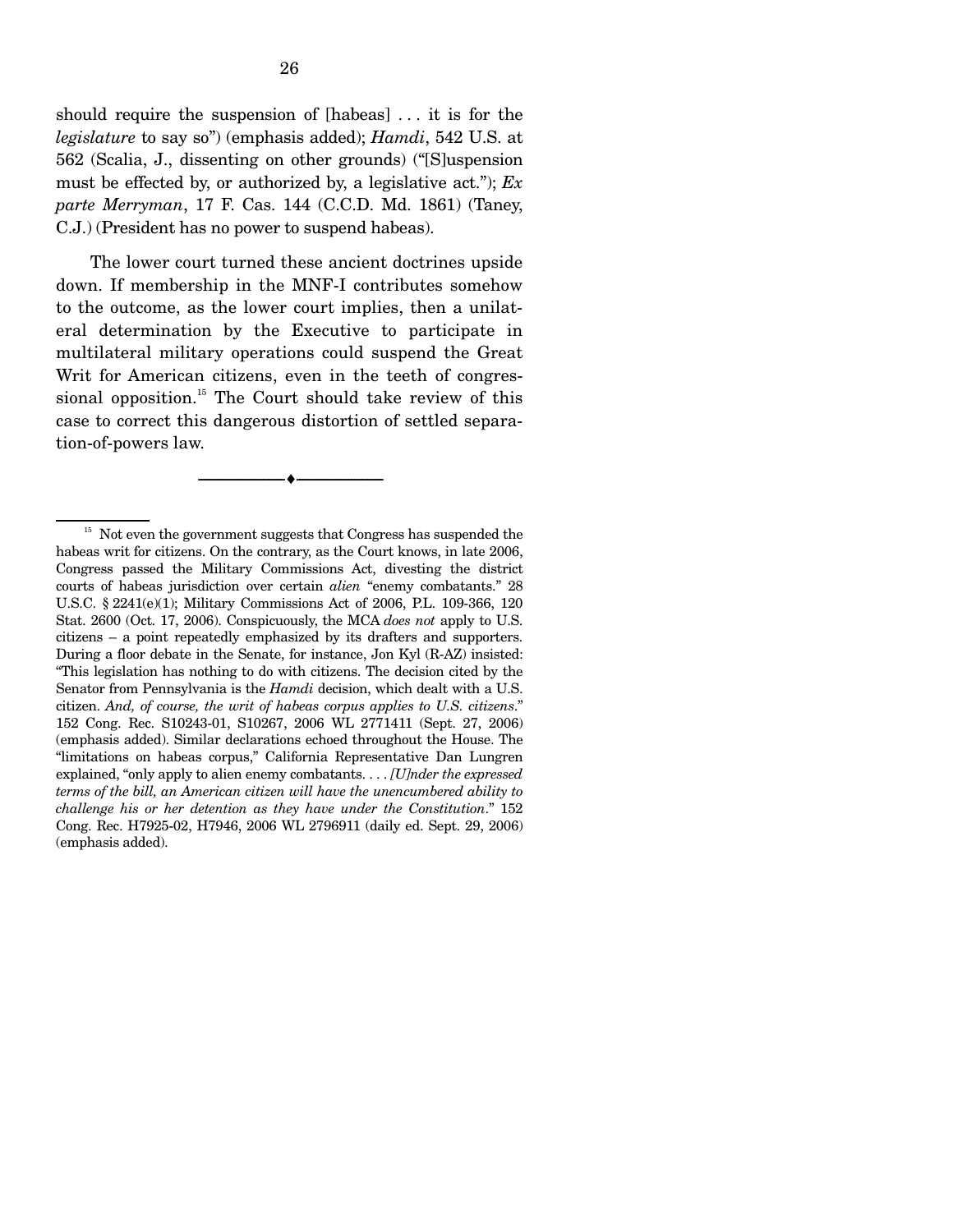### **CONCLUSION**

For the foregoing reasons, a writ of certiorari should issue to review the judgment of the D.C. Circuit Court of Appeals. On review, the ruling of that court that the District Court lacked subject matter jurisdiction should be reversed, and the case remanded for further proceedings on the merits in the District Court.

Respectfully submitted,

Minneapolis, MN 55402 Telephone: (612) 349-8500

| <b>JONATHAN HAFETZ</b>                                 | <b>JOSEPH MARGULIES</b>                  |
|--------------------------------------------------------|------------------------------------------|
| Aziz Z. Huq                                            | Counsel of Record                        |
|                                                        |                                          |
| <b>BRENNAN CENTER FOR</b>                              | <b>MACARTHUR JUSTICE CENTER</b>          |
| <b>JUSTICE</b>                                         | <b>NORTHWESTERN UNIVERSITY</b>           |
| <b>NEW YORK UNIVERSITY</b>                             | <b>SCHOOL OF LAW</b>                     |
| <b>SCHOOL OF LAW</b>                                   | 357 East Chicago Avenue                  |
| 161 Avenue of the Americas                             | Chicago, IL 60611                        |
| 12th Floor                                             | Telephone: (312) 503-0890                |
| New York, NY 10013                                     | Facsimile: (312) 503-1272                |
| Telephone: (212) 998-6730<br>Facsimile: (212) 995-4550 | ERIC M. FREEDMAN<br>250 West 94th Street |
| <b>SUSAN L. BURKE</b>                                  | New York, NY 10025                       |
| <b>KATHERINE HAWKINS</b>                               | Telephone: (212) 665-2713                |
| <b>BURKE O'NEIL, LLC</b>                               | Facsimile: (212) 665-2714                |
| 4112 Station Street                                    |                                          |
| Philadelphia, PA 19127                                 | <b>VINCENT MOCCIO</b>                    |
| Telephone: (215) 487-6590                              | AMY MAGID                                |
|                                                        | ROBINS, KAPLAN, MILLER                   |
| Facsimile: (215) 482-0874                              | $\&$ CIRESI                              |
|                                                        | 2800 LaSalle Plaza                       |

*Counsel for Petitioners* 

Dated: June 13, 2007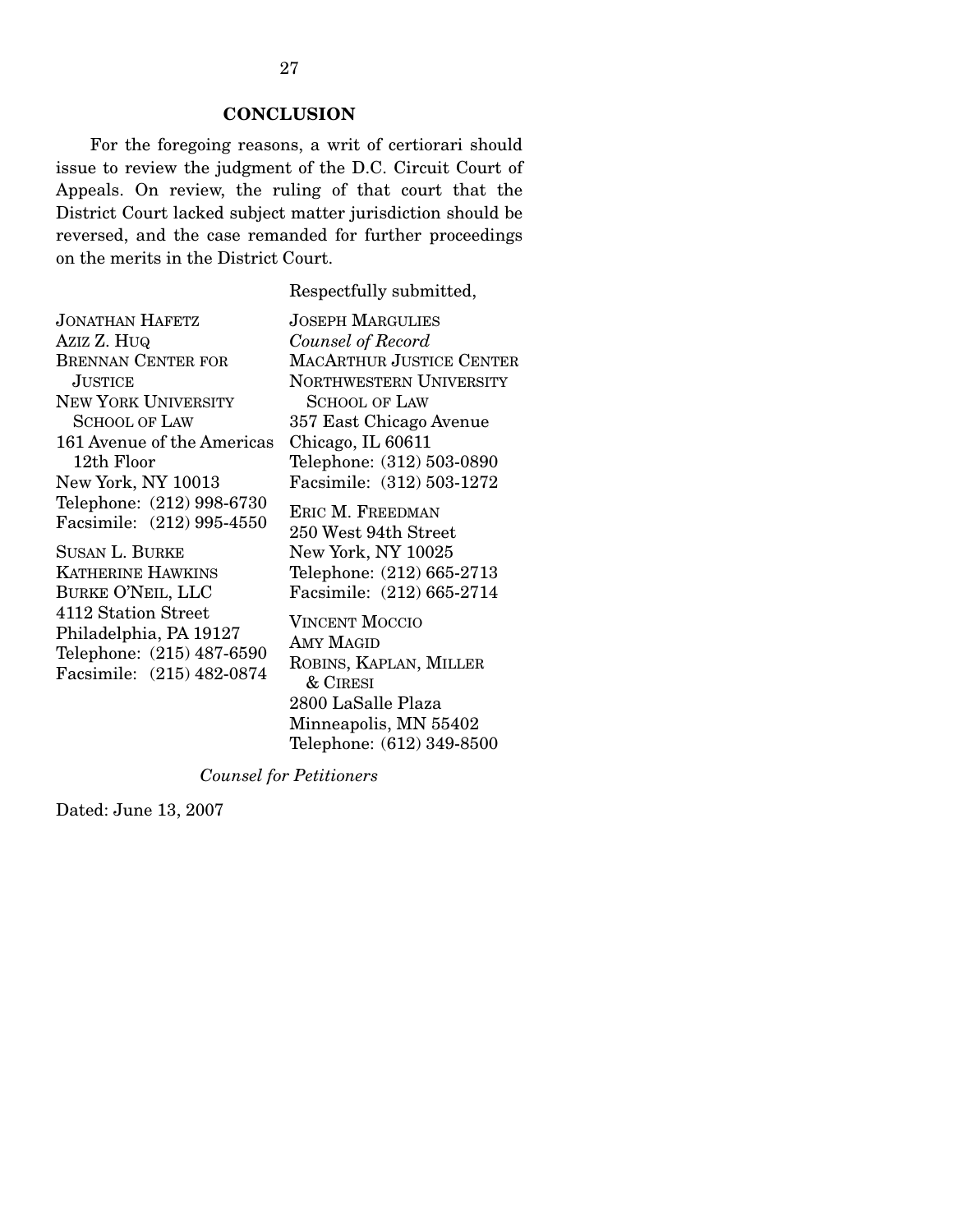## App. 1

# **APPENDIX A**

482 F.3d 582

### **United States Court of Appeals FOR THE DISTRICT OF COLUMBIA CIRCUIT**

-----------------------------------------------------------------------

Argued February 16, 2007 Decided April 6, 2007

No. 06-5324

MOHAMMAD MUNAF AND MAISOON MOHAMMED, AS NEXT FRIEND OF MOHAMMAD MUNAF, **APPELLANTS** 

v.

PETE GEREN, ACTING SECRETARY OF THE U.S. ARMY, ET AL., **APPELLEES** 

Appeal from the United States District Court for the District of Columbia (No. 06cv01455)

-----------------------------------------------------------------------

-----------------------------------------------------------------------

 Joseph Margulies argued the cause for appellants. With him on the briefs were Jonathan L. Hafetz, Aziz Z. Huq, Eric M. Freedman, and Susan L. Burke.

 Gregory G. Garre, Deputy Solicitor General, U.S. Department of Justice, argued the cause for appellees. With him on the brief were Peter D. Keisler, Assistant Attorney General, Jeffrey A. Taylor, U.S. Attorney, David B. Salmons, Assistant to the Solicitor General, Douglas N. Letter, Litigation Counsel, and Lewis Yelin, Attorney.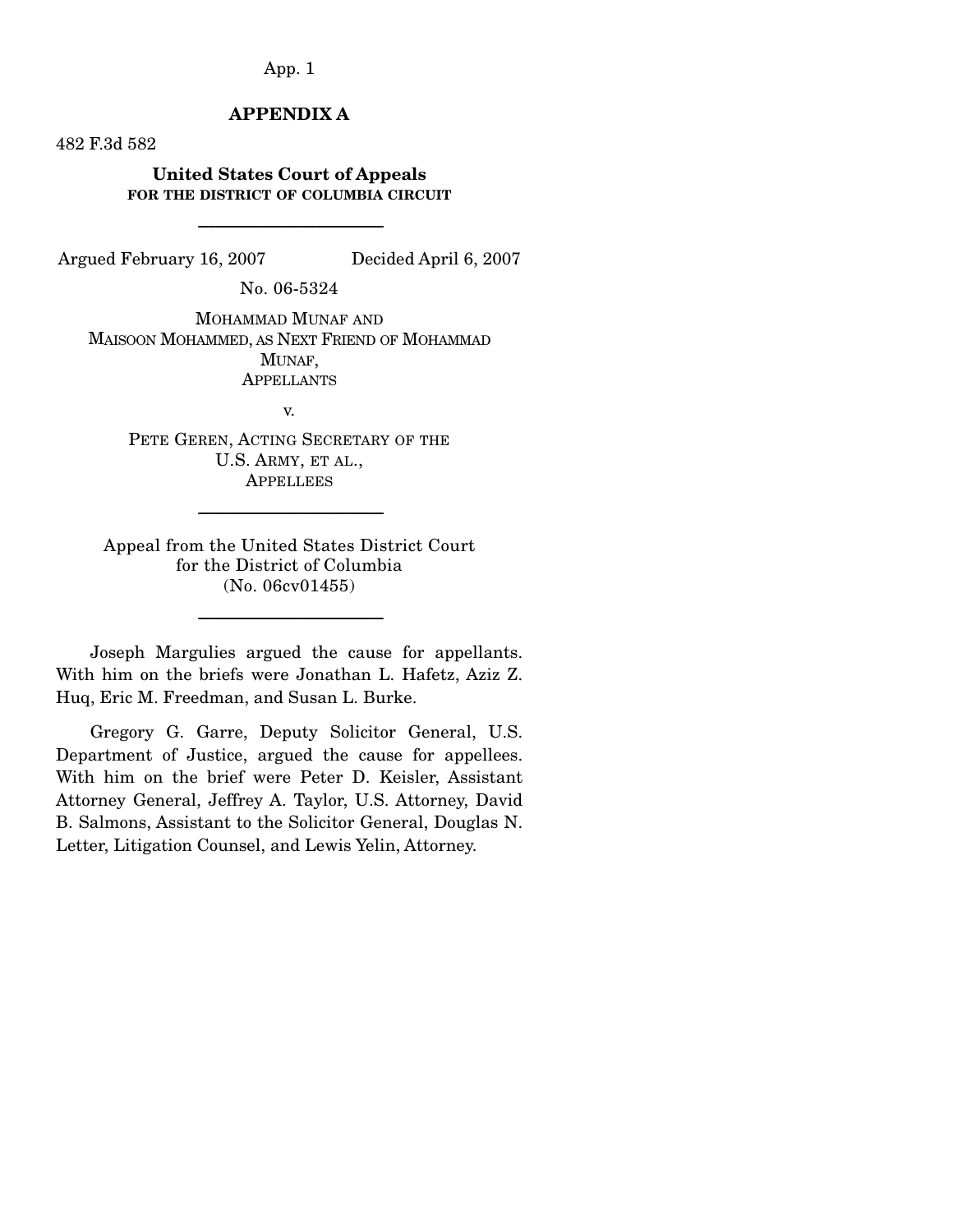Before: SENTELLE, RANDOLPH and KAVANAUGH, *Circuit Judges*.

 Opinion for the Court filed by *Circuit Judge* SEN-TELLE.

 Opinion filed by *Circuit Judge* RANDOLPH, concurring in the judgment.

 SENTELLE, *Circuit Judge*: Mohammad Munaf, an American citizen, traveled to Iraq in 2005. In October 2006 he was convicted on kidnapping charges and sentenced to death by the Central Criminal Court of Iraq ("CCCI"). He is being held, in Iraq, by United States military personnel serving as part of the Multi-National Force-Iraq ("MNF-I"). Munaf sought a writ of habeas corpus in the United States District Court for the District of Columbia, naming the Secretary of the Army and others as respondents. Soon after Munaf 's conviction by the Iraqi criminal court, the district court held that it lacked jurisdiction and dismissed the petition. *Mohammed v. Harvey*, 456 F. Supp. 2d 115 (D.D.C. 2006). Munaf appeals. Constrained by precedent, we hold that the district court does not have the power or authority to entertain Munaf 's petition and we therefore affirm.

 Our result is required by the Supreme Court's decision in *Hirota v. MacArthur*, 338 U.S. 197 (1948), as that decision has been applied by this court in *Flick v. Johnson*, 174 F.2d 983 (D.C. Cir. 1949), and interpreted by *Omar v. Harvey*, No. 06-5126 (D.C. Cir. Feb. 9, 2007). In *Hirota*, Japanese citizens sought permission to file petitions for writs of habeas corpus directly in the United States Supreme Court. The petitioners were held in Japan, where they had been tried by a military tribunal authorized by General Douglas MacArthur acting as the Supreme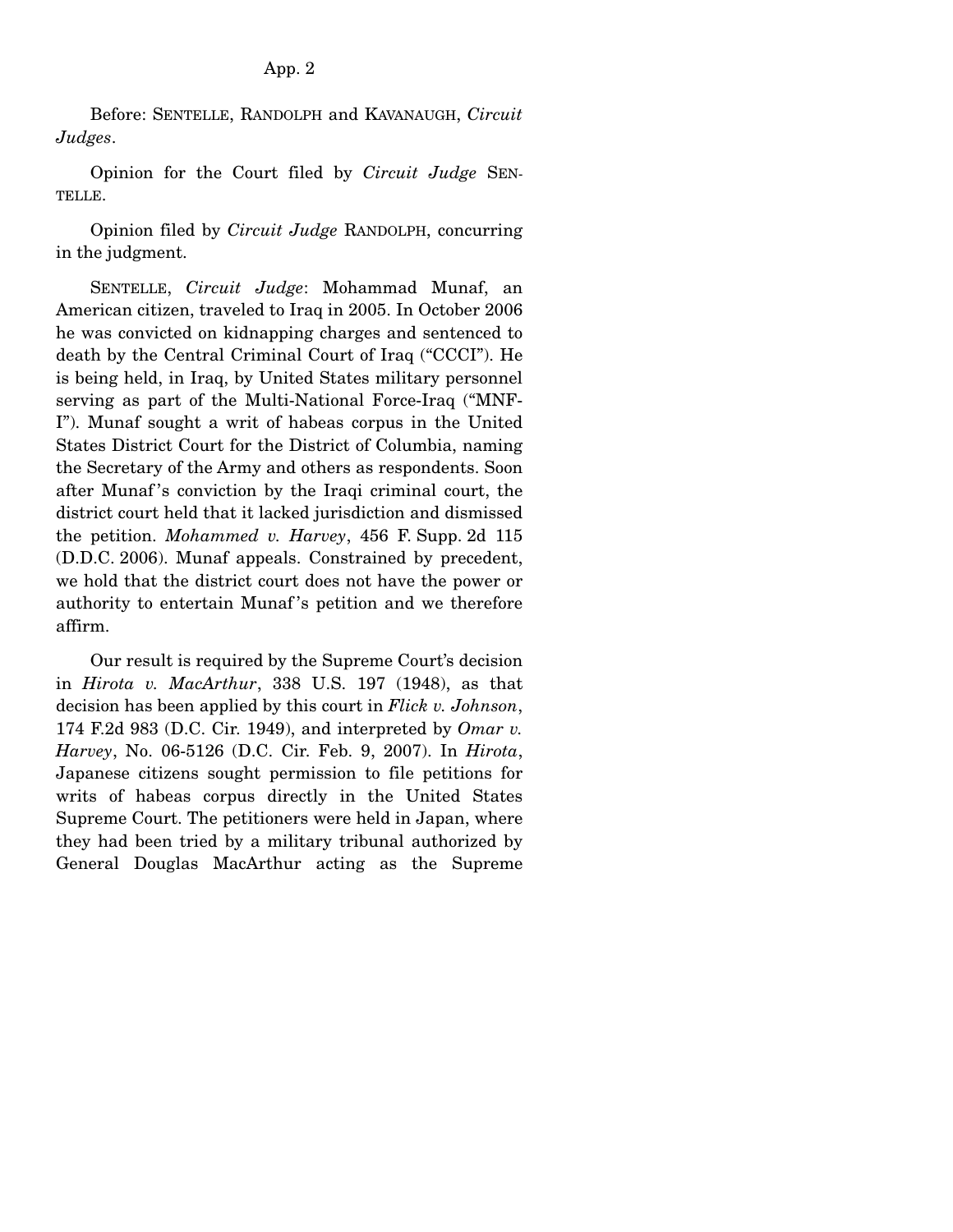Commander for the occupying Allied Powers, *Hirota,* 338 U.S. at 198. In a short per curiam opinion the Supreme Court concluded that the sentencing tribunal "[was] not a tribunal of the United States" and held that "[u]nder the foregoing circumstances the courts of the United States have no power or authority to review, to affirm, set aside or annul the judgments and sentences imposed on these petitioners." *Id.*

 *Flick* involved a habeas petition filed in the United States District Court for the District of Columbia by a German citizen held in Germany by American forces after he was convicted by a military tribunal. 174 F.2d 983. Relying on *Hirota,* we framed the jurisdictional question as follows: "Was the court which tried and sentenced Flick a tribunal of the United States? If it was not, no court of this country has power or authority to review, affirm, set aside or annul the judgment and sentence imposed on Flick." *Id.* at 984. Finding that the military tribunal was not a U.S. court, we held that the district court lacked jurisdiction to review Flick's habeas petition. *Id.* at 986.

 Our recent decision in *Omar* involved a habeas petition filed on behalf of a United States citizen being held in Iraq by U.S. forces acting as part of the MNF-I. *Omar,* slip op. at 2. As in *Hirota* and *Flick*, *Omar* involved detention overseas and a multinational force. But unlike the petitioners in *Hirota* and *Flick,* Omar had not been charged or convicted by a non-U.S. court. We distinguished *Hirota* and *Flick* on this basis and went on to hold that the district court had jurisdiction to hear Omar's habeas claim. Slip op. at 12-14.

 Unlike *Omar*, the instant case is controlled by *Hirota* and *Flick*. The MNF-I is a multinational force, authorized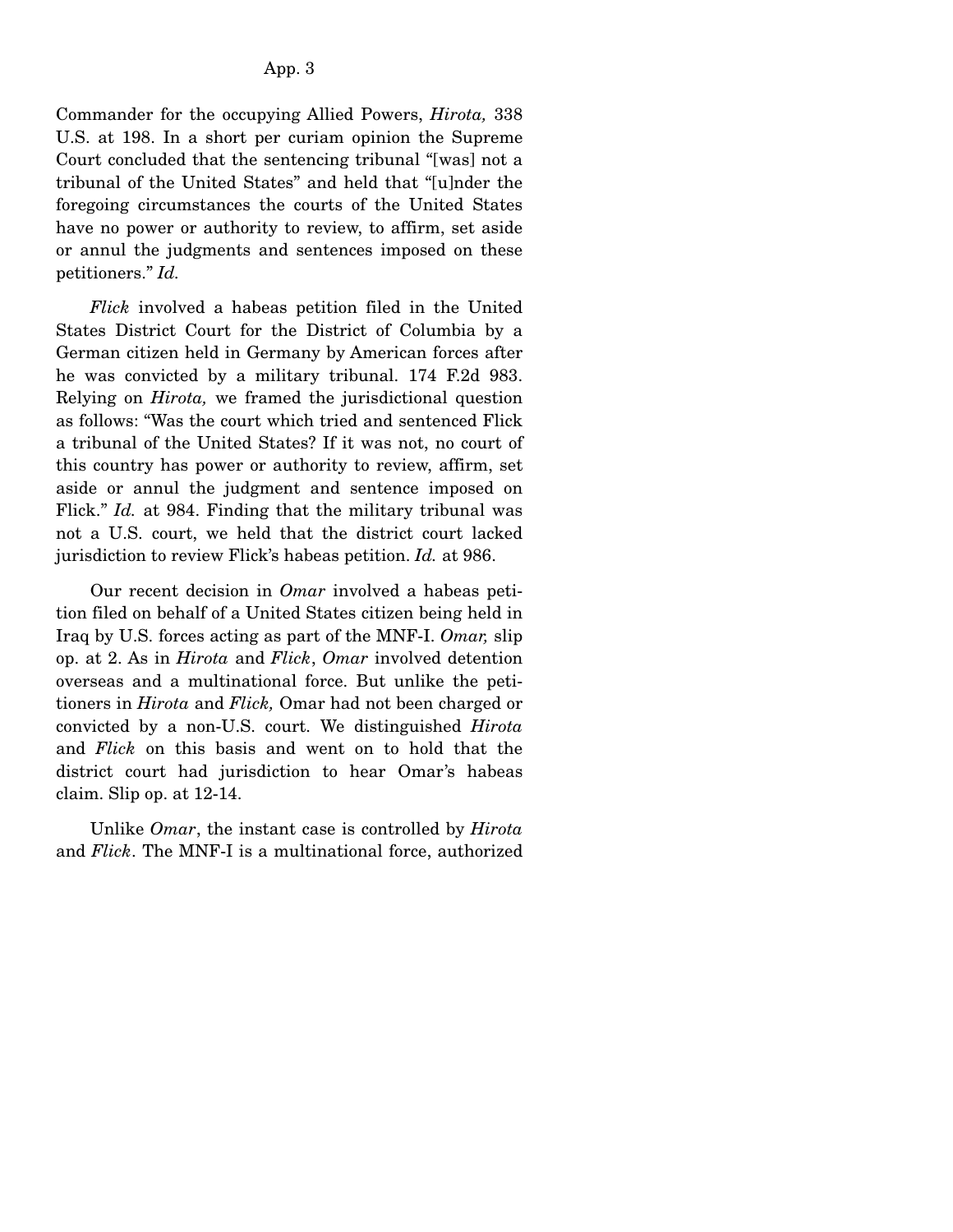by the United Nations Security Council, that operates in Iraq in coordination with the Iraqi government. The CCCI is an Iraqi criminal court of nationwide jurisdiction and is administered by the government of Iraq; it is not a tribunal of the United States. Accordingly, the district court has no power or authority to hear this case.

 Munaf contends that *Hirota* and *Flick* do not control because, like Omar and unlike the petitioners in *Hirota* and *Flick*, Munaf is a United States citizen.<sup>1</sup> See, e.g., *Johnson v. Eisentrager*, 339 U.S. 763, 769 (1950) (describing citizenship as "a head of jurisdiction and a ground of protection"). But Munaf 's citizenship does not take his case out of the ambit of *Hirota* and *Flick. Hirota* did not suggest any distinction between citizens and noncitizens who were held abroad pursuant to the judgment of a non-U.S. tribunal. Indeed, Justice Douglas wrote a separate opinion criticizing the *Hirota* majority for seeming to foreclose habeas review even for American citizens held in such circumstances. *See* 338 U.S. at 204-05 (Douglas, J., concurring) (1949). In *Omar*, we held that "the critical factor in *Hirota* was the petitioners' convictions by an international tribunal." Slip op. at 12. We explained that, because *Hirota* "articulates no general principle at all," the decision is controlling as a matter of precedent if the circumstances important to the Court's decision are present here. *Id.* at 11. As in *Hirota,* Munaf 's case involves an international force, detention overseas, and a conviction by a non-U.S. court. As we noted in *Omar,* conducting habeas proceedings in the face of such a conviction risks judicial second-guessing of a non-U.S. court's judgments

<sup>&</sup>lt;sup>1</sup> Munaf was born in Iraq and was naturalized as a United States citizen in 2000.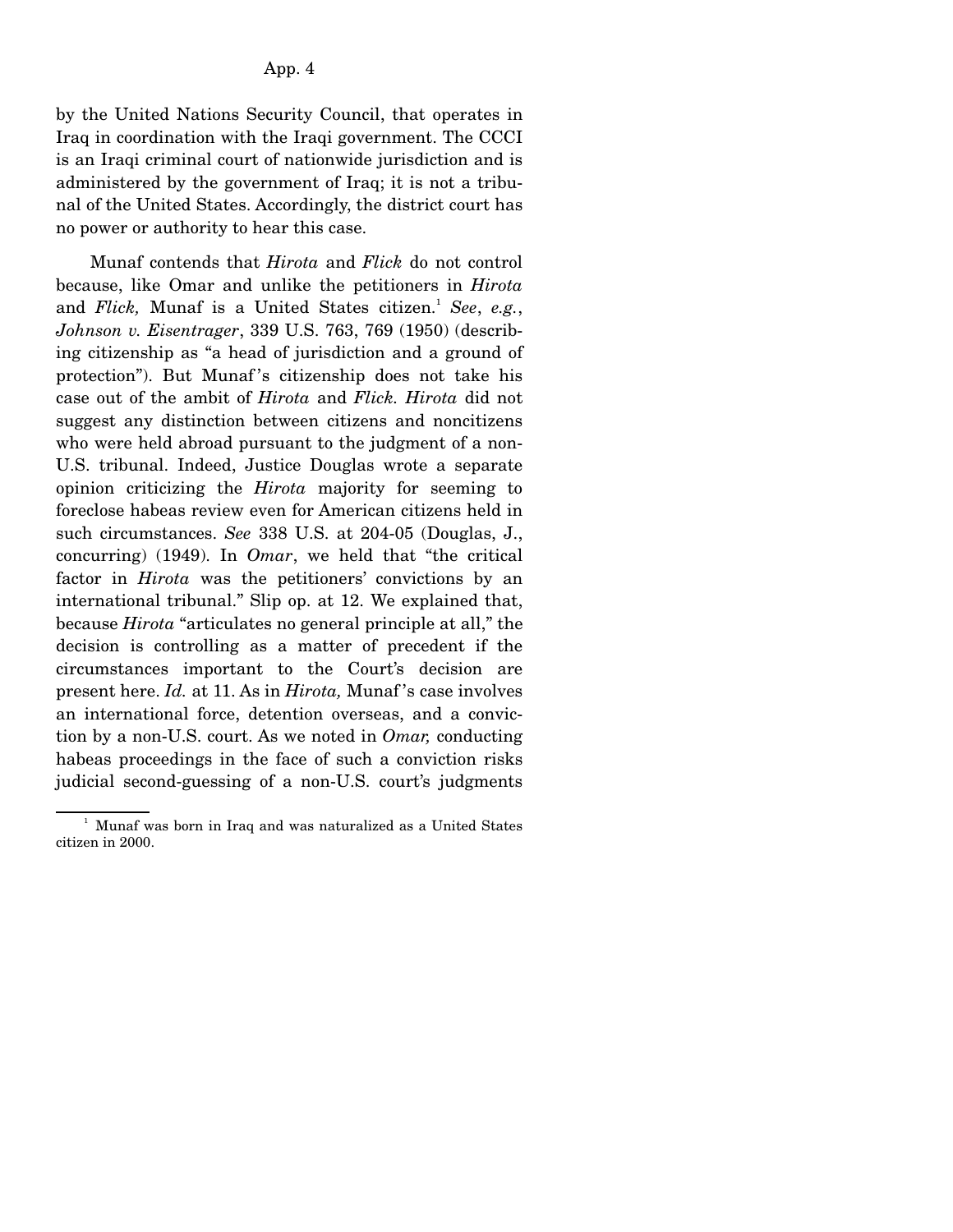and sentences, and we explained that *Hirota*'s repeated references to the petitioners' sentences "demonstrate [ ] that the Court's primary concern was that the petitions represented a collateral attack on the final judgment of an international tribunal." *Id.* at 12-13. Whether a habeas petition represents a collateral attack on a conviction by a non-U.S. court is not dependent on the petitioner's citizenship. In light of the precedent established by *Hirota*, specifically as interpreted in *Flick* and *Omar*, American citizenship cannot displace the fact of a criminal conviction in a non-United States court and permit the district court to exercise jurisdiction over Munaf 's habeas petition.

 Munaf also argues that he does not challenge his conviction by the Iraqi court but rather the lawfulness of his detention at the hands of United States military personnel. As with Munaf 's citizenship argument, we do not think that *Hirota* and *Flick* can be distinguished on this ground. In *Hirota* and *Flick*, as in this case, U.S. forces who were operating as part of a multinational force detained the petitioners. And as in those cases, continued confinement is dependent on a conviction by a court not of the United States – specifically, a multinational tribunal in *Hirota* and *Flick* and, in this case, the CCCI, which is a foreign tribunal. The fact that the MNF-I is not an arm of the Iraqi government but rather cooperates with Iraq and its courts in matters of detention does not bring this case outside the scope of *Hirota*. Munaf states in his brief that "[e]ven if the Iraqi charges were dismissed tomorrow the United States does not suggest [Munaf] would be released." But the district court's jurisdiction to inquire into such matters is precisely the issue; if the charges were dismissed, and United States forces were to continue to hold Munaf, this would be a different case. Under *Omar*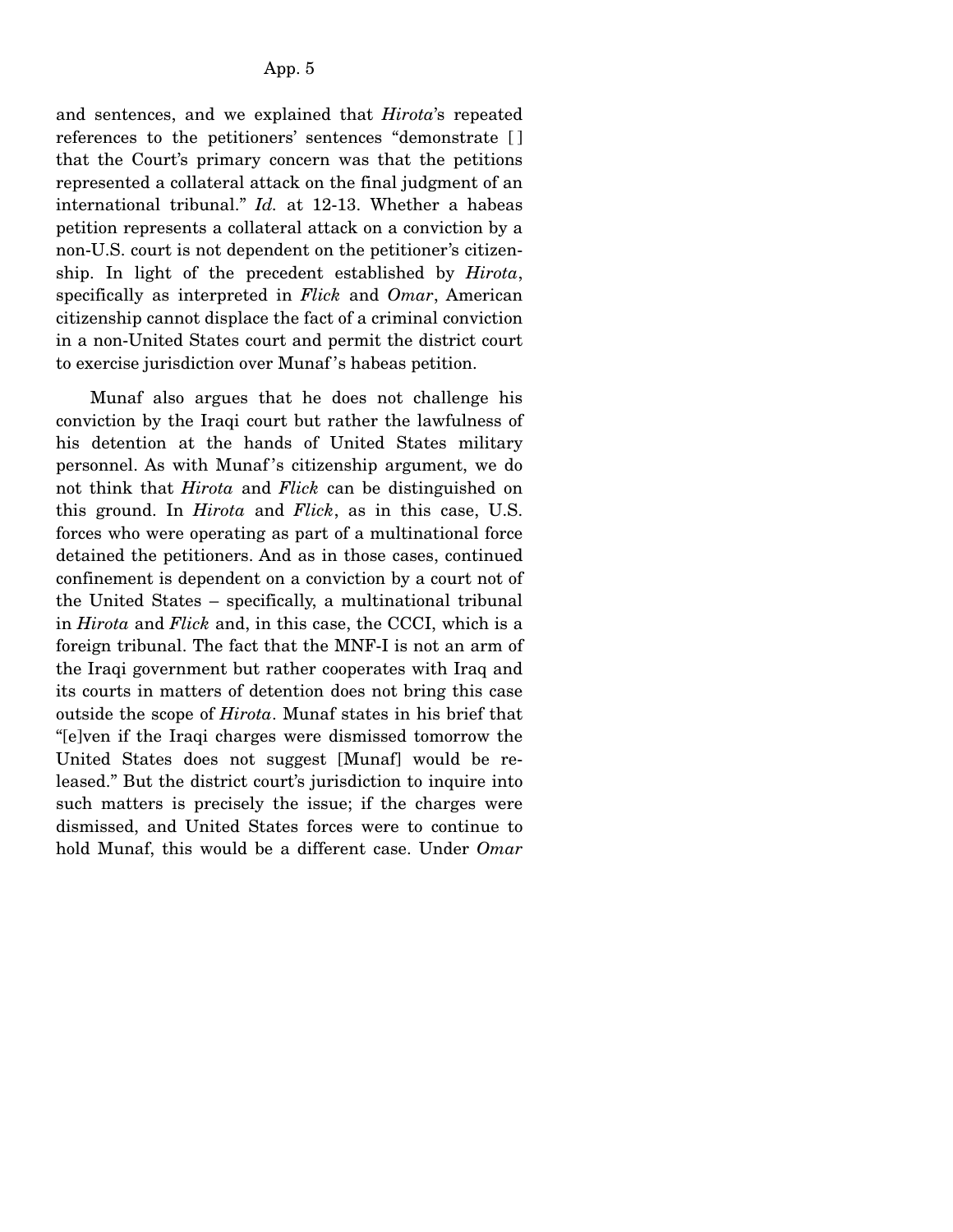the district court arguably *would* have jurisdiction over Munaf 's habeas claim.2 *See Omar,* slip op. at 14.

\* \* \*

 One final point deserves emphasis. In holding that the district court lacks jurisdiction, we do not mean to suggest that we find the logic of *Hirota* especially clear or compelling, particularly as applied to American citizens. In particular, Hirota does not explain why, in cases such as this, the fact of a criminal conviction in a non-U.S. court is a fact of jurisdictional significance under the habeas statute. And as we acknowledged in *Omar*, the Supreme Court's recent decisions in *Hamdi v. Rumsfeld,* 542 U.S. 507 (2004), and *Rasul v. Bush*, 542 U.S. 466 (2004), are grounds for questioning *Hirota*'s continued vitality. *Omar*, slip op. at 9. But we are not free to disregard *Hirota* simply because we may find its logic less than compelling. "If a precedent of [the Supreme] Court has direct application in a case, yet appears to rest on reasons rejected in some other line of decisions, the Court of Appeals should follow the case which directly controls, leaving to [the Supreme] Court the prerogative of overruling its own decisions." *Id.* at 9 (quoting *Rodriguez de Quijas v. Shearson*/*American Express, Inc.,* 490 U.S. 477, 484 (1989)).

 For the reasons discussed above, the judgment of the district court is

*Affirmed.*

<sup>&</sup>lt;sup>2</sup> Munaf's conviction was automatically appealed to the Iraqi Court of Cassation. At oral argument, Munaf's counsel stated that the status of that appeal is unclear.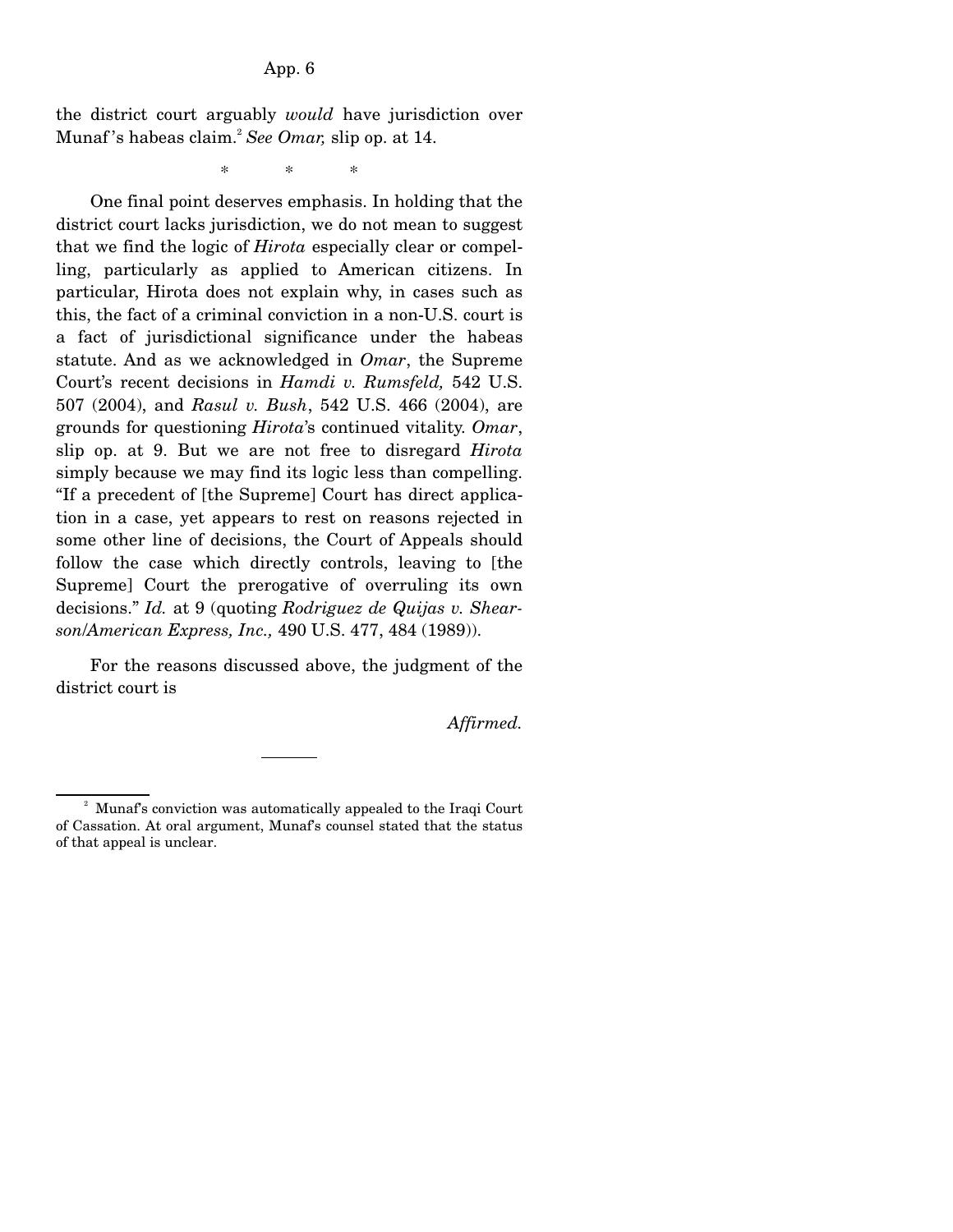#### App. 7

RANDOLPH, *Circuit Judge,* concurring in the judgment.

 I believe the district court had jurisdiction over Munaf's habeas corpus petition. The critical considerations are that Munaf is an American citizen and that he is held by American forces overseas. *Hirota v. MacArthur,* 338 U.S. 197 (1948) (per curiam), in which the habeas petitioners were Japanese citizens held in Japan, therefore does not apply. There is a longstanding jurisdictional distinction between citizens and aliens detained outside the sovereign territory of the United States. In *Johnson v. Eisentrager,* 339 U.S. 763, 781 (1950), decided two years after *Hirota,* the Court held that it lacked jurisdiction to issue writs of habeas corpus for German prisoners held by the United States in Germany. But the Court stated that its holding did not apply to American citizens, to whom the "Court long ago extended *habeas corpus*" when they were held outside the United States. *See id.* at 769-70 (citing *Chin Yow v. United States,* 208 U.S. 8 (1908)).

 It is hardly surprising then that eight of the nine Justices in *Rasul v. Bush*, 542 U.S. 466 (2004), explicitly agreed that American citizens held by American officials overseas could invoke habeas jurisdiction. For himself and four other Justices, Justice Stevens wrote that "[a]liens held at the [Guantanamo Bay Naval] base, no less than American citizens, are entitled to invoke the federal courts' authority under [28 U.S.C.] § 2241." *Id.* at 481. Justice Scalia, joined by Chief Justice Rehnquist and Justice Thomas, stated that "[n]either party to the present case challenges the atextual extension of the habeas statute to United States citizens held beyond the territorial jurisdictions of the United States courts," "[a]nd *that* position – the position that United States citizens throughout the world may be entitled to habeas corpus rights – is precisely the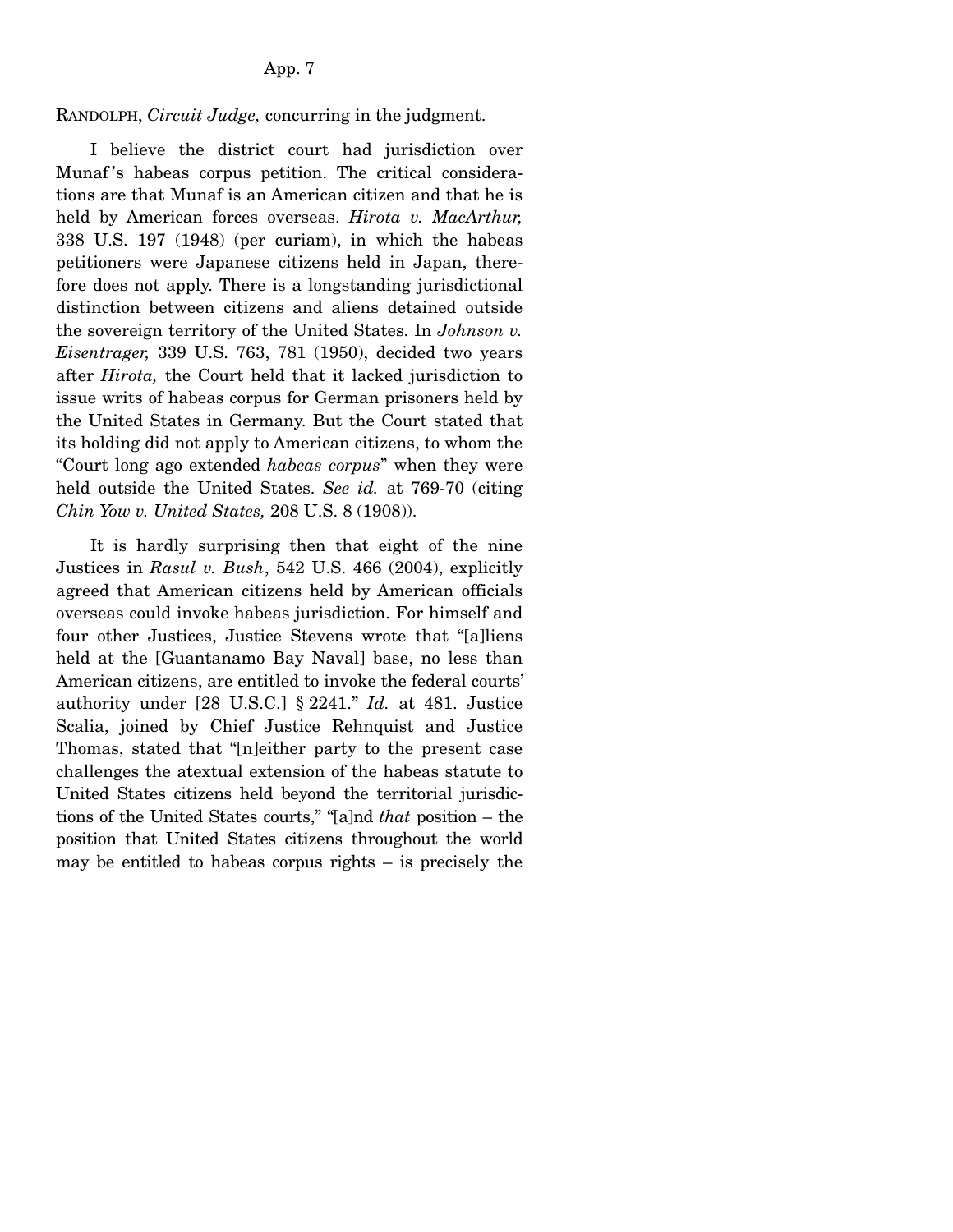position that this Court adopted in *Eisentrager* . . . even while holding that aliens abroad *did not have* habeas corpus rights." *Id.* at 497, 502 (Scalia, J., dissenting) (citation omitted).

 It is true that *Omar v. Harvey*, No. 06-5126, slip op. at 12 (D.C. Cir. Feb. 9, 2007), distinguished *Hirota* and *Flick v. Johnson*, 174 F.2d 983 (D.C. Cir. 1949), on the ground that in both cases the alien petitioners held overseas had been convicted by an international tribunal. But *Omar* did not speak to the jurisdictional issue confronting us here. To extend *Hirota* to habeas petitions filed by American citizens not only would contradict *Eisentrager* and the majority and dissenting opinions in *Rasul*, but also would constitute an unwarranted extension of an opinion that "articulates no general legal principle at all," *Omar*, slip op. at 11.

 Habeas petitions test the legality of detention. The fact that the United States is holding Munaf because of his conviction by a foreign tribunal thus goes to the question whether he is entitled to the writ, not to the question whether the court has jurisdiction to consider the petition. *See Bell v. Hood*, 327 U.S. 678, 681 (1946). As to the merits, I believe *Wilson v. Girard*, 354 U.S. 524 (1957), is conclusive. After Japan indicted a United States soldier for killing a Japanese woman in Japan, the soldier sought a writ of habeas corpus in the United States District Court for the District of Columbia to prevent his transfer to Japanese authorities. *Id.* at 525-26. The district court denied the writ on the merits but issued a preliminary injunction against the soldier's transfer. *Girard v. Wilson*, 152 F. Supp. 21, 27 (D.D.C. 1957). Referring to a Security Treaty between the United States and Japan, the Supreme Court upheld the denial of the writ but reversed the grant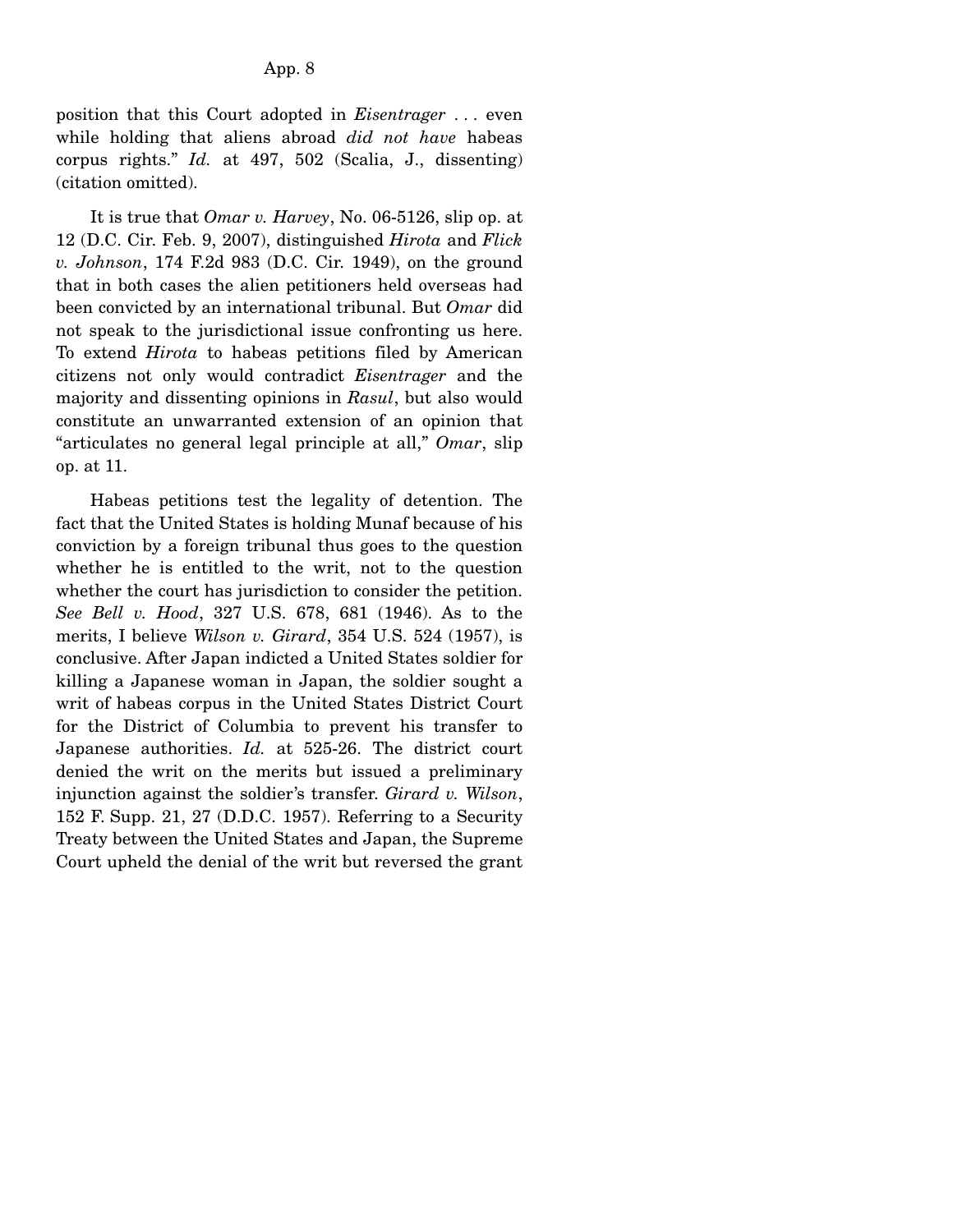of the injunction, 354 U.S. at 530, reasoning that a "sovereign nation has exclusive jurisdiction to punish offenses against its laws committed within its borders, unless it expressly or impliedly consents to surrender its jurisdiction," *id.* at 529 (citing *Schooner Exchange v. M'Faddon,* 11 U.S. (7 Cranch) 116, 136 (1812)). In Munaf 's case, the Congressional Authorization for Use of Military Force Against Iraq, Pub. L. No. 107-243, 116 Stat. 1498 (2002), in conjunction with United Nations Security Council Resolutions 1546, U.N. Doc. S/RES/1546 (June 8, 2004), and 1637, U.N. Doc. S/RES/1637 (Nov. 11, 2005), commands the same result. *Cf. Holmes v. Laird,* 549 F.2d 1211, 1219 n.59 (D.C. Cir. 1972).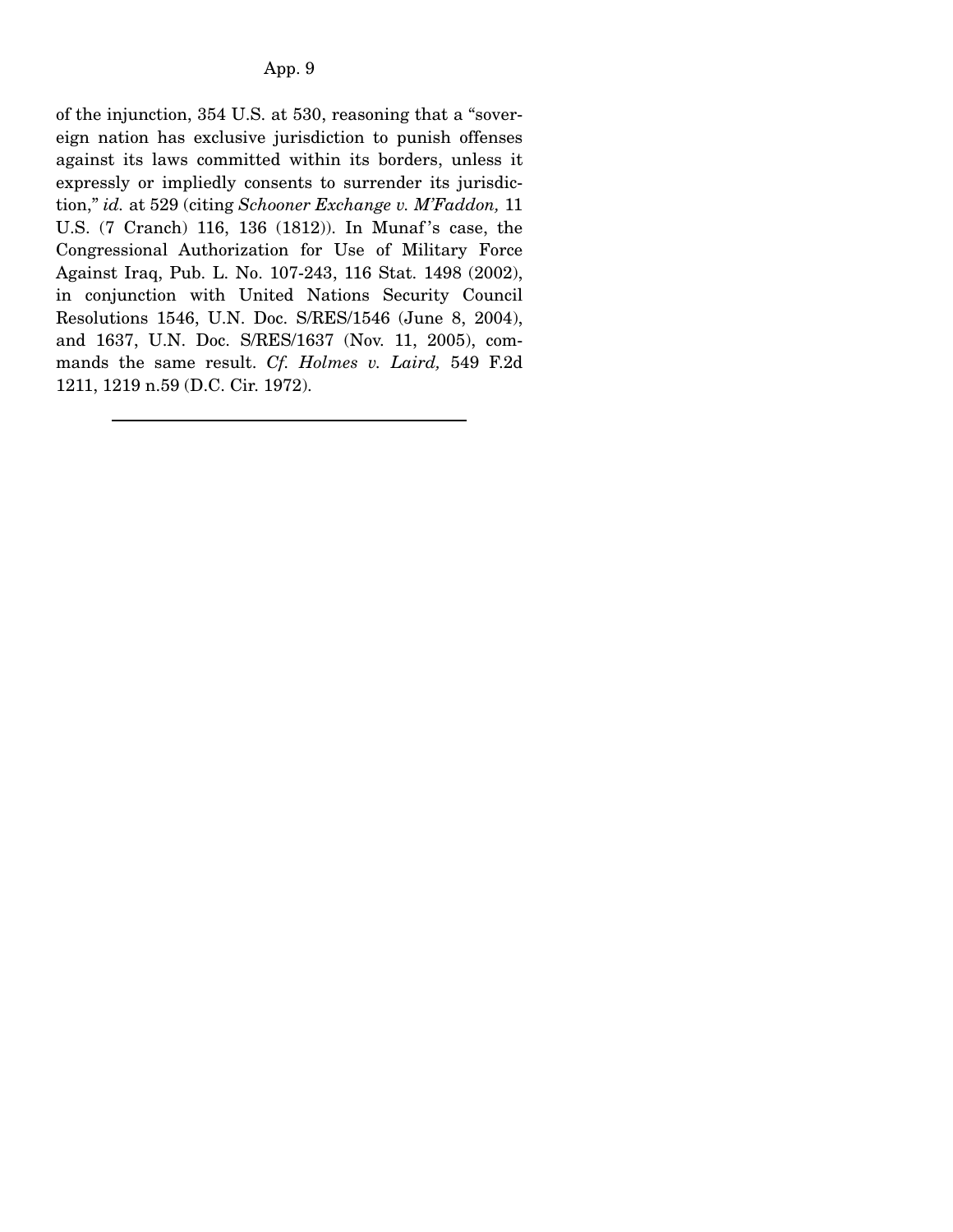App. 10

# **APPENDIX B**

456 F.Supp.2d 115

# **UNITED STATES DISTRICT COURT FOR THE DISTRICT OF COLUMBIA**

**MAISOON MOHAMMED,** *et al.***, )** 

 **Petitioners,** 

 **v.** 

**FRANCIS J. HARVEY,** *et al.,*

**Civil Action No. 06-1455 (RCL)**  (Filed Oct. 19, 2006)

 **Respondents.** 

#### **MEMORANDUM OPINION**

**) ) ) ) ) )** 

This matter comes before the Court on a motion[6] and supplemental motion [12] for temporary restraining order seeking injunctive relief pending the Court's review of a petition for writ of habeas corpus. [1] Upon consideration of the petition, the memorandum in support of the motion for temporary restraining order, the opposition and the reply thereto, the applicable law, the entire record herein, and after hearing argument, the Court dismisses the petition *sua sponte* for lack of subject matter jurisdiction. As such, the Court also dismisses the motion for temporary restraining order as moot. The Court's reasoning is set forth below.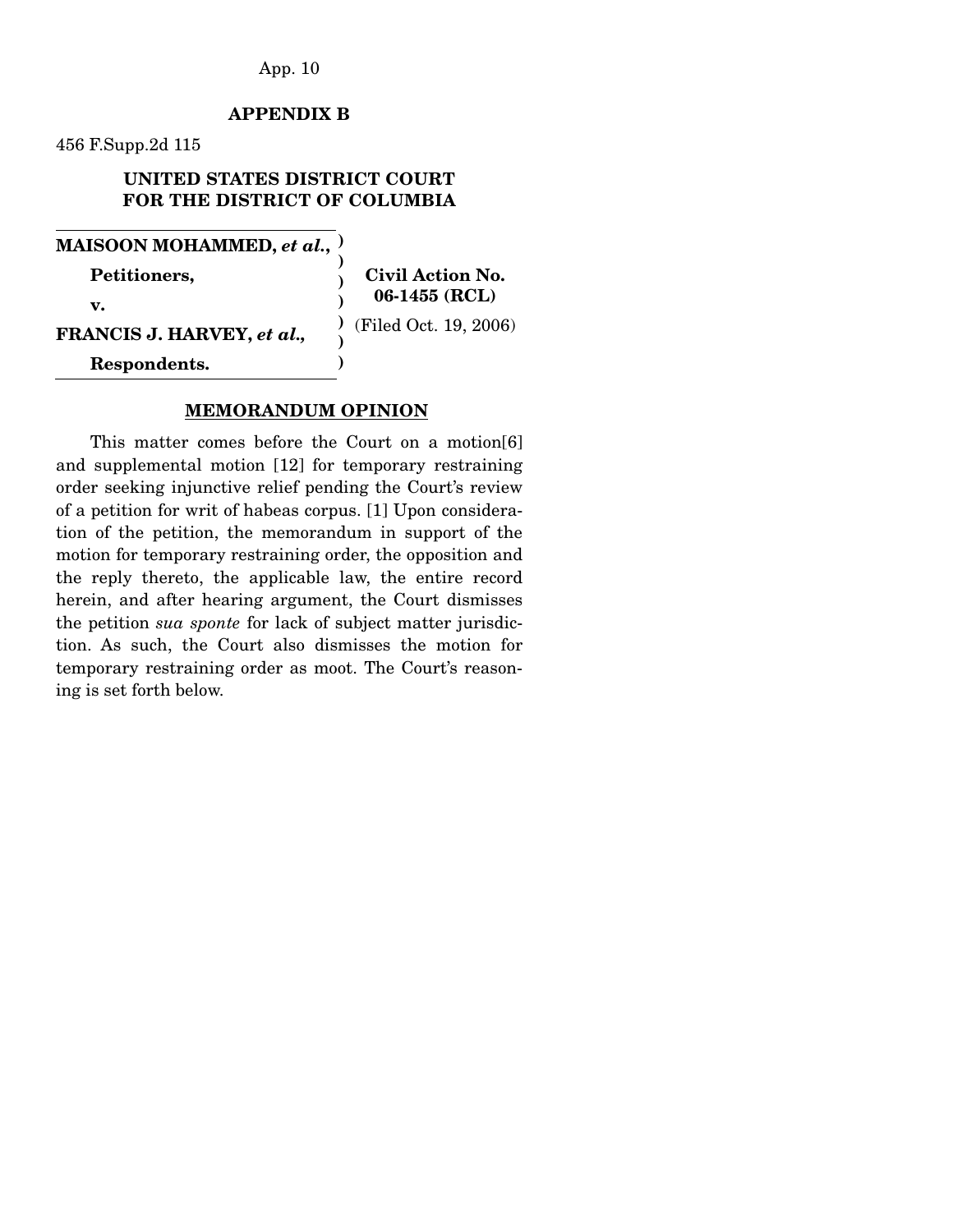### **I. BACKGROUND**

The petitioner, Mohammad Munaf,<sup>1</sup> was born in Iraq in 1952 and became a United States citizen in 2000. Mohammed Decl.  $\P\P$ 2, 4, 7.<sup>2</sup> He is married to a Romanian woman, split residences between Romania and the United States from 1996 to 2001, and since 2001 has lived solely in Romania. *Id.* ¶¶ 5, 6, 9. In March 2005 he traveled from Romania to Iraq with several Romanian journalists. *Id.* ¶ 10. Shortly after their arrival, the group was kidnapped and held captive for almost two months by a group claiming to be the "Muadh Ibn Jabal Brigade." *Id.* ¶¶ 11-13. Their release was secured in May 2005 during a raid by military troops under the command of Multi-National Force-Iraq ("MNF-I"). Gardner Decl. ¶¶ 3-4.

 MNF-I is a military force described as "a coalition authority consisting of approximately twenty-seven different nations that operates in accordance with the mandate of United Nations Security Council Resolutions (UNSCR) 1546 and 1637 (2005)." Gardner Decl. ¶ 2; *see also* Respondents' Opposition to Petitioners' Motion for a Temporary Restraining Order [9-1] ("Opp."), Ex. 2

<sup>&</sup>lt;sup>1</sup> The petition in this case was brought on behalf of Munaf by his sister, Maisoon Mohammed, as next friend. For ease of reference, the Court will use the singular "petitioner" to refer to Munaf.

<sup>&</sup>lt;sup>2</sup> Ms. Mohammed's affidavit consists partly of matters within her personal knowledge and partly of hearsay statements. Petitioner also submits three declarations of Sean Riordan, a law student and legal intern for petitioner's American legal counsel, who speaks Arabic. These declarations consist of Riordan's accounts of his conversations, in Arabic, with one of petitioner's sisters, *see* First Riordan Decl. and Third Riordan Decl., and with petitioner's Iraqi lawyer, *see* Second Riordan Decl., both of whom are in Iraq. Portions of these declarations contain additional layers of hearsay. At this stage of the proceedings, the Court will consider all of the materials before it.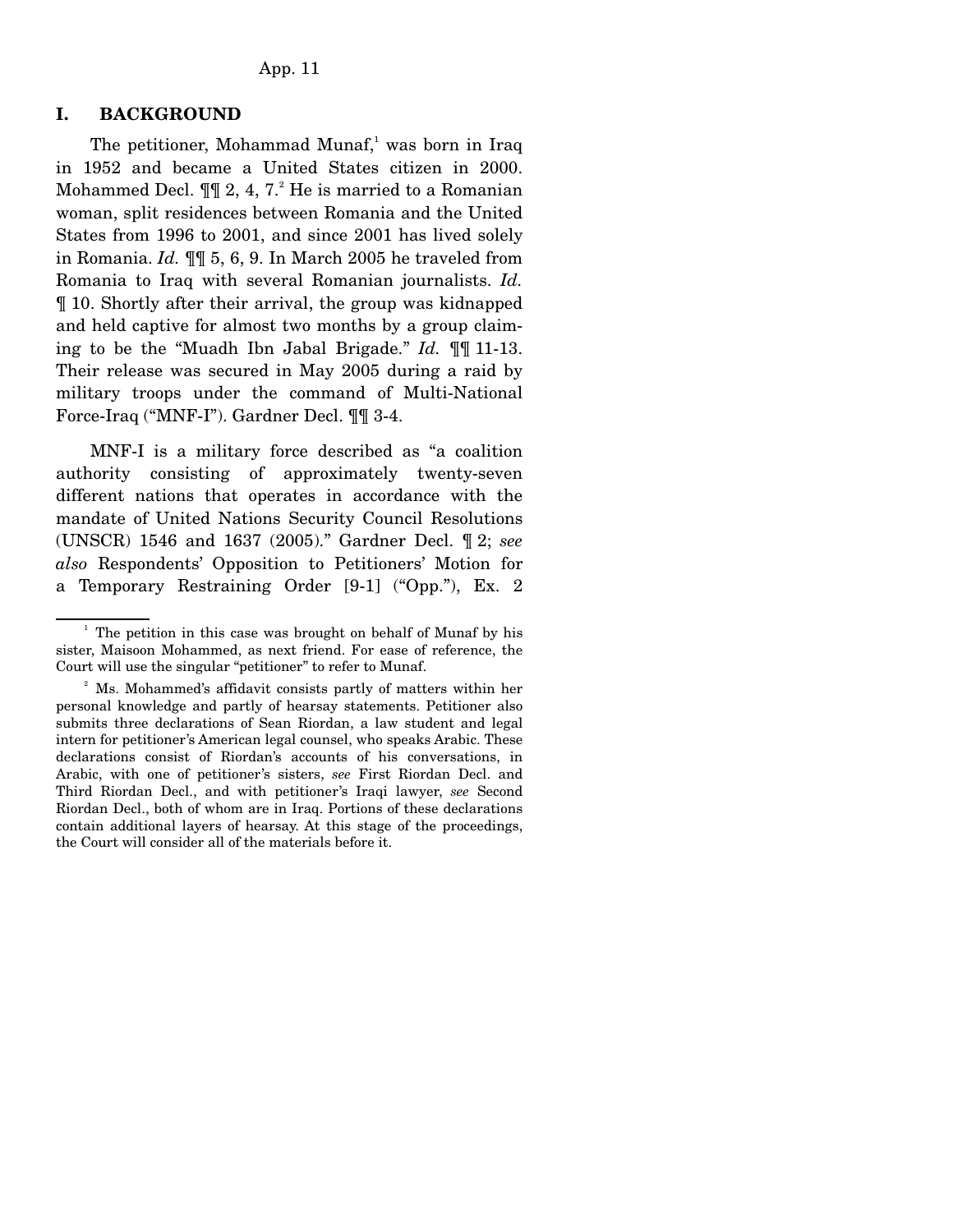(Resolution 1546), Ex. 3 (Resolution 1637). Under this limited mandate, which is set to expire at the end of 2006 unless renewed, MNF-I operates "on behalf of and at the request of the Iraqi government" in Iraq. Gardner Decl. ¶ 2. MNF-I's power under the U.N. Resolutions includes the authority to detain prisoners who pose a threat to security in Iraq. MNF-I and the government of Iraq have agreed that MNF-I will maintain physical custody of prisoners awaiting criminal prosecution in Iraqi courts, as Iraq lacks much of the infrastructure necessary for maintaining its own prisoners. *Id.* ¶¶ 2-3; Opp. at 4.

 Since the MNF-I raid, petitioner Munaf has been held as a prisoner by MNF-I troops at Camp Cropper, a military installation located at the Baghdad International Airport. Petition ¶ 3. It has been alleged that petitioner was a willing participant in a kidnapping-for-profit scheme, in that he posed as a kidnap victim and led the actual victims into a trap.<sup>3</sup> Gardner Decl.  $\P\P$  4-5, 11-14. Petitioner maintains he is innocent of any criminal wrongdoing, and that he is not and has never been a member of al Qaeda in Iraq or any other terrorist group. Petition ¶ 22.

<sup>3</sup> According to respondents, petitioner's role in the scheme was to travel to Iraq with the journalists, "ostensibly as their guide and translator and help facilitate the kidnapping." Gardner Decl. ¶ 13. The alleged "mastermind" of the plot would then negotiate the release of the Romanians, which would "increase his own stature" and help him "gain the support of the Romanian President Traian Basescu to develop new business in Romania." *Id.* ¶¶ 11-12. The kidnappers called themselves the "Muadh Ibn Jabal Brigade" and demanded payment of a ransom and that Romania withdraw its troops from Iraq. Mohammed Decl. ¶ 12.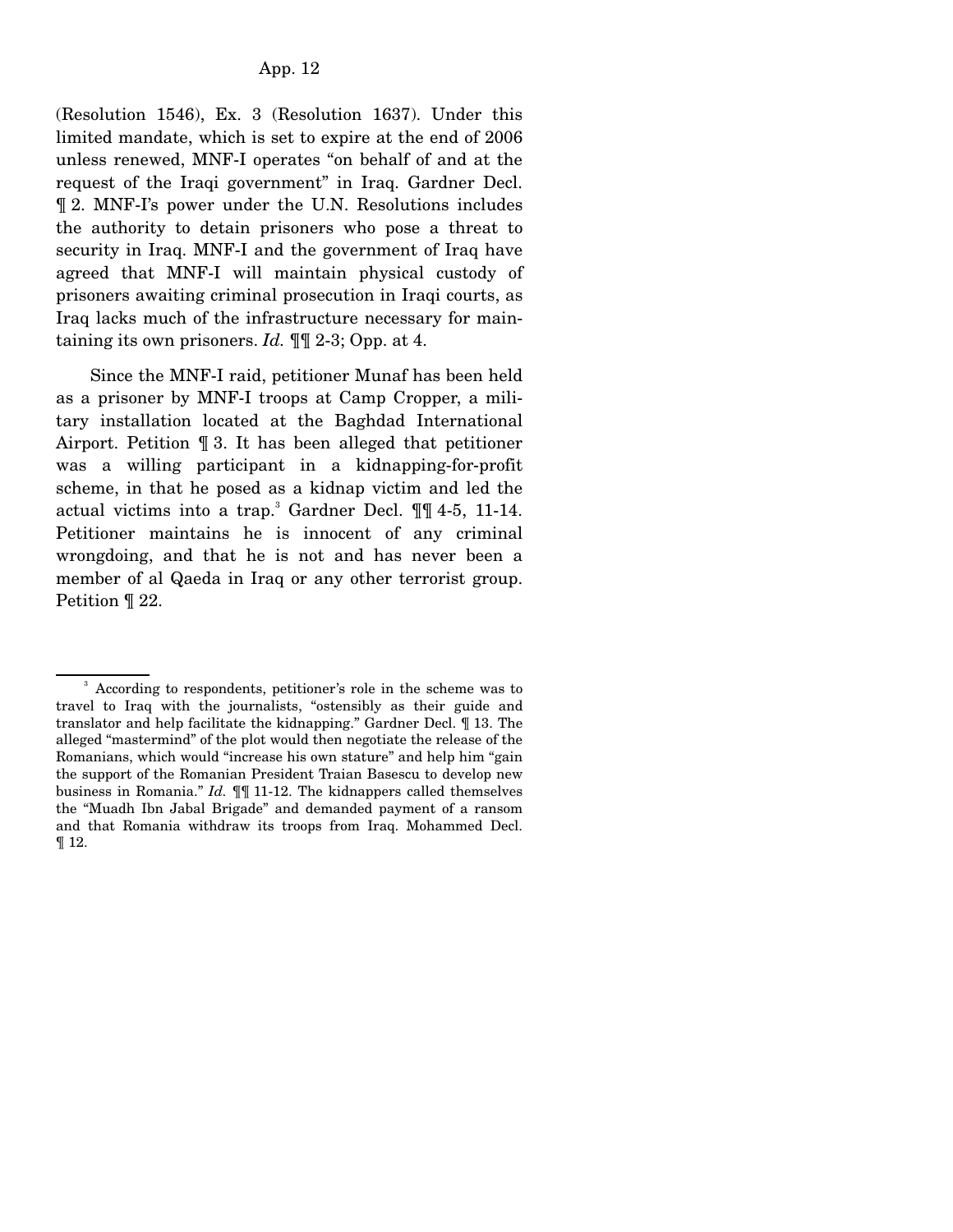Petitioner alleges that for the first five months of his detention, he was held incommunicado. Petition ¶ 4. Since then, he has had limited contact with his family and with an Iraqi attorney. *Id.* Two months after petitioner was taken into custody, he appeared before a three-person panel of MNF-I officers who conducted "a comprehensive review of Munaf's status and detention." Opp. at 7; Gardner Decl. ¶ 5. The panel interviewed witnesses and reviewed "available intelligence information." Gardner Decl. ¶ 5. Petitioner was present at the hearing and had an opportunity to hear the basis for his detention and to make a statement. *Id.* The panel found that petitioner should be considered a "security internee," as defined in U.N. documents, and should continue to be detained pursuant to MNF-I's U.N. mandate. *Id.*

Munaf's case was referred to the Iraqi government. Gardner Decl. ¶ 6. The government instituted criminal proceedings in the Central Criminal Court of Iraq ("CCCI"), an Iraqi court that is staffed by Iraqi citizens and applies Iraqi law. *Id.* ¶ 7. Munaf has appeared at four CCCI "Investigative Hearings," each time with his Iraqi attorney. *Id.* ¶ 15. At two of these hearings Munaf appeared as a witness against other defendants, and at the other two he appeared as the defendant in his own prosecution. *Id.* The Investigative Hearing Judge concluded that there was sufficient evidence to refer Munaf 's case to the Trial Court as a defendant. *Id.* Respondents allege that Munaf has confessed his role in the kidnapping on camera, in writing, and in front of the Investigative Hearing Judge. Gardner Decl. ¶ 11. Munaf counters that any incriminating statements he made were coerced. First Riordan Decl. ¶¶ 8, 11. Specifically, petitioner alleges that he has been threatened by "U.S. and Romanian officials,"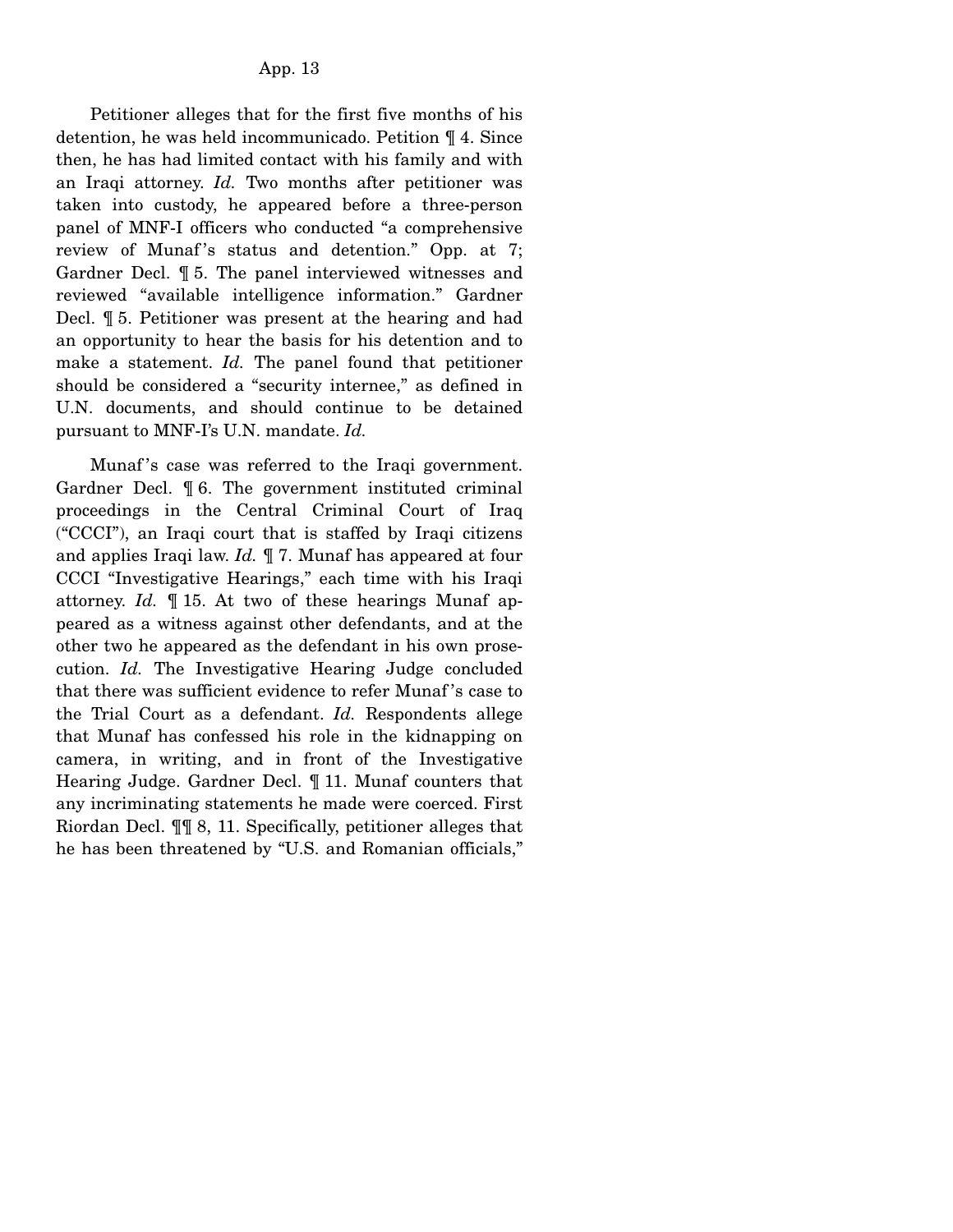and that unspecified "[o]fficials" told him that if he did not confess, he, his sister, and his wife would be sexually assaulted. *Id.*

 Through his sister as next friend, Munaf petitioned in this Court for a writ of habeas corpus on August 18, 2006. The petition named as respondents Francis J. Harvey, the United States Secretary of the Army; Maj. Gen. William H. Brandenburg, Deputy Commanding General of Detainee Operations for Task Force 134, MNF-I; and one "Colonel Steele," first name unknown, who is the alleged Commanding Officer of Camp Cropper. The petition calls for issuance of a writ compelling respondents to allow Munaf access to attorneys of his choice, to "establish a lawful basis for Mr. Munaf 's detention or release him from custody," and to enjoin his transfer to Iraq authorities. On September 8, 2006, petitioner moved for a temporary restraining order to prohibit respondents from transferring him to the custody of the government of Iraq, pending resolution of his habeas petition. A hearing on the motion was held on October 10, 2006.

 On October 12, 2006, petitioner and his five codefendants appeared before a three-judge Trial Panel of the CCCI to face kidnapping charges under the Iraqi Penal Code. Pirone Decl. ¶ 3. Petitioner was accompanied by his Iraqi counsel and had the opportunity to "submit any evidence or bring any witnesses." *Id.* ¶ 4. Indeed, petitioner did make a statement, reiterating his position that he was innocent and that his prior confession was coerced. Second Riordan Decl. ¶ 9. Petitioner claims that two "United States military officials" attended the hearing. *Id.* ¶ 7. He alleges that one was an American soldier who told the court he was appearing at the request of the Romanian embassy to seek the death penalty for the defendants. *Id.*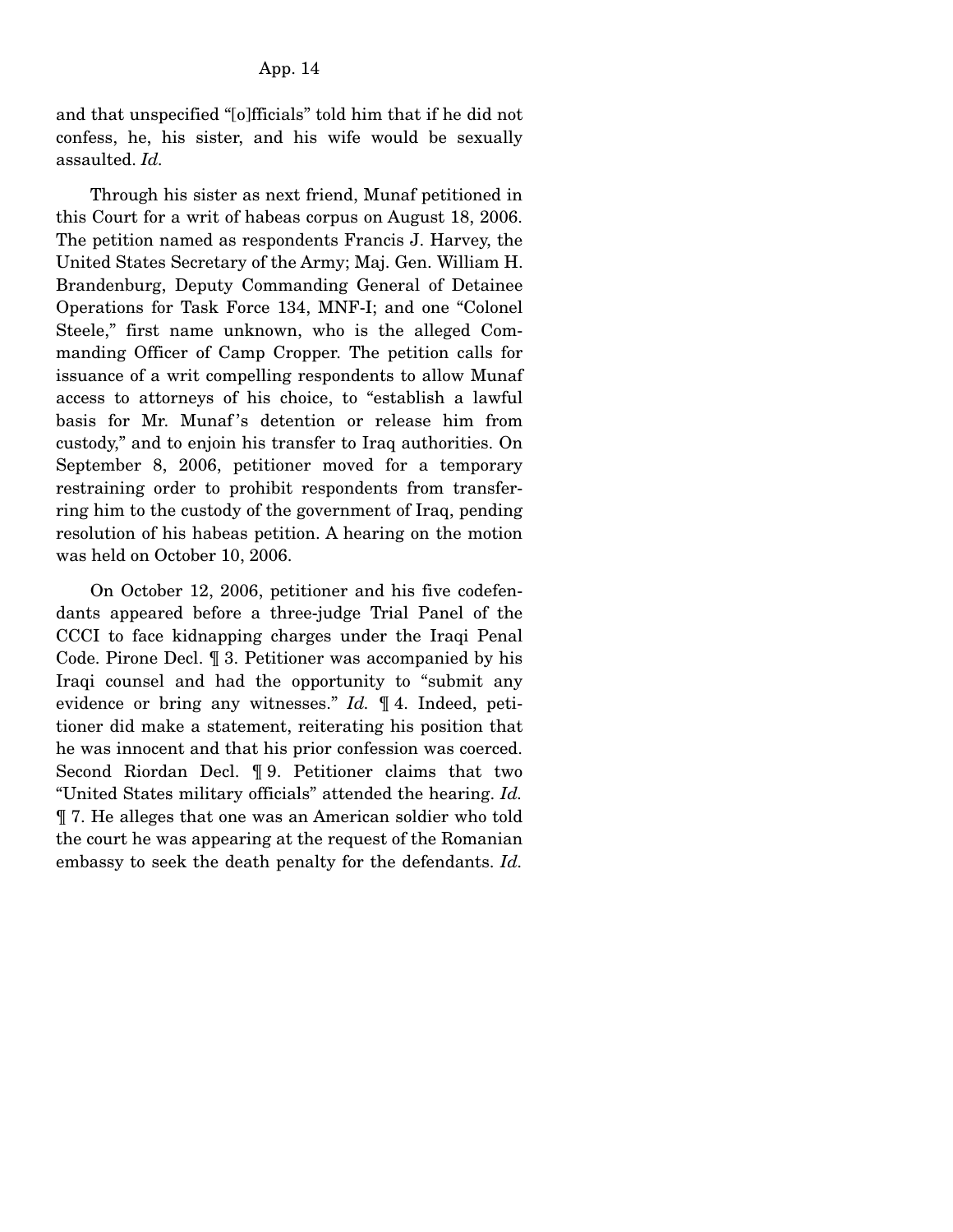Petitioner alleges that the other was an American general "who told the judge in open court that the defendants should all be convicted and sentenced to death," and that one "Judge Al-Rubaay" disagreed with the general.<sup>4</sup> *Id.* at ¶¶ 7-8. At one point, defendants and their counsel were removed from the courtroom. Petitioner claims that the "American military officials" then met with the judge for about 15 minutes. *Id.* ¶ 12.

 Respondents explain that Robert Pirone, a Coast Guard Lieutenant who serves as an attorney at the CCCI Liaison Office in Baghdad, was present at the hearing in his capacity as a participant in MNF-I. Pirone Decl. ¶ 1. According to Pirone's sworn affidavit, Pirone appeared at the trial to make a formal complaint for the Romanian government about the kidnapping, whose victims were all Romanian.<sup>5</sup> *Id.* ¶ 7. Pirone was under oath at the trial, and his notarized authorization to represent the Romanian Embassy had been submitted to the court weeks before the trial. *Id.* In his affidavit, Pirone attests that his role at the trial was limited to answering questions about the case, based on prior confessions by the defendants, and to making the formal complaint, a requirement under Iraqi law. *Id.* Petitioner and his codefendants were allowed to make statements, and counsel for the prosecution and

<sup>4</sup> While petitioner mentions only one judge who was present at the hearing, respondents have identified three judges who were present. *See* Second Riordan Decl. ¶ 5; Pirone Decl. ¶ 3. The use of a three-judge panel is consistent with the Trial Panel procedure previously described by respondents. Gardner Decl. ¶ 9.

<sup>5</sup> Romania participates in MNF-I. Opp. at 3 n.1.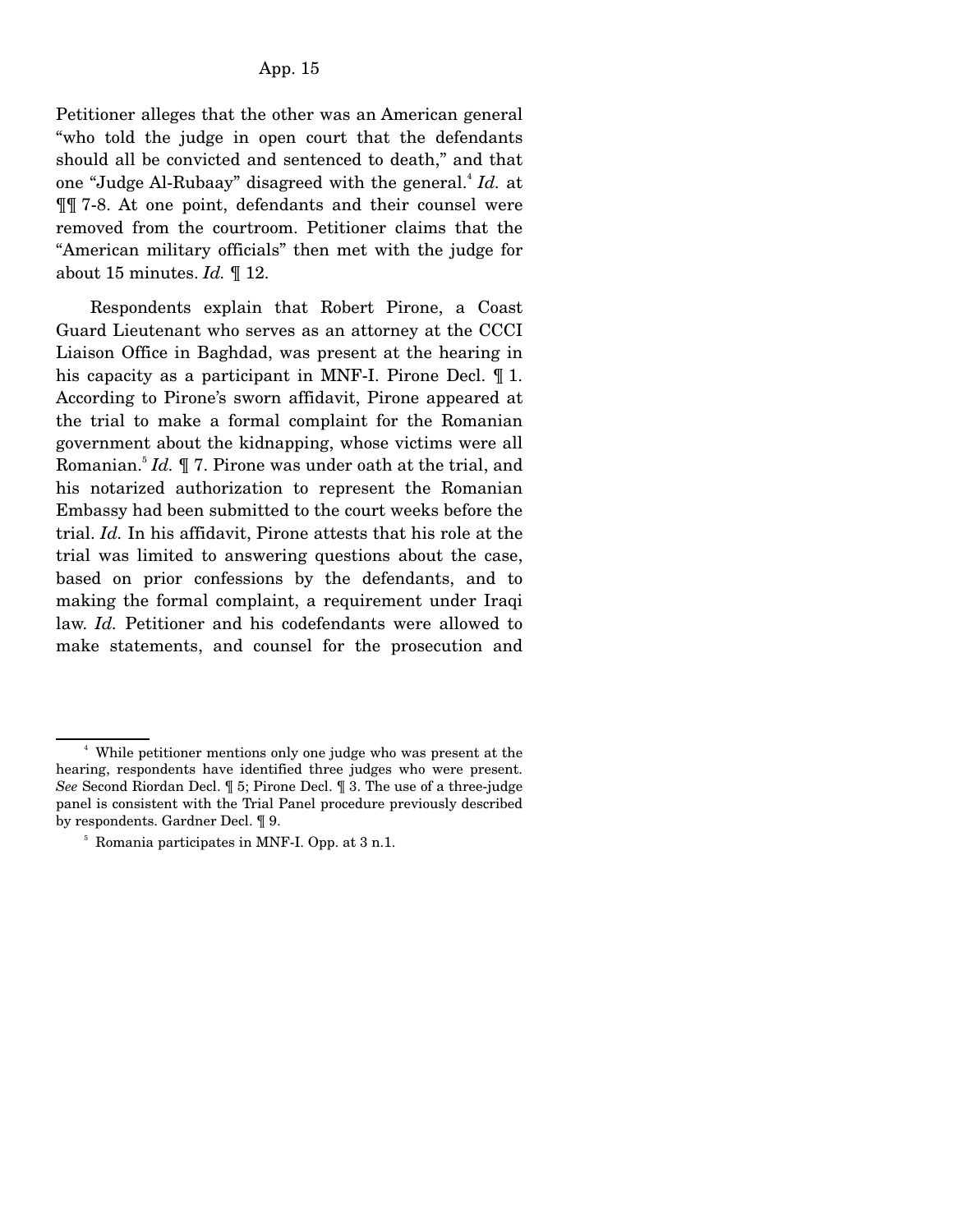defendants made arguments.<sup>6</sup> Second Riordan Decl. ¶¶ 9-10; Pirone Decl. ¶¶ 6-9. The Trial Panel questioned the defendants and called additional witnesses. Pirone Decl. ¶¶ 6-7.

 Pirone attests that no other member of MNF-I participated in the trial in any way, and that any MNF-I personnel who were present were there only as observers or guards. *Id.* ¶ 8. There was no American general present, nor a general of any other MNF-I member nation. *Id.* Pirone states that when the courtroom was closed, he left the room and spent the entire recess talking with petitioner's attorney. *Id.* ¶ 10. He also says that no MNF-I personnel were with the judges while they deliberated. *Id.* When the hearing was reconvened, the court found petitioner and his five codefendants<sup>7</sup> guilty of kidnapping and sentenced them all to death.

 A standard practice is followed when an MNF-I detainee is convicted of criminal charges by the CCCI. Gardner Decl. ¶ 17. First, the Trial Court issues an order to the Deputy Commanding General for Detainee Operations of MNF-I, who is a respondent in this case.<sup>8</sup> Id. In

<sup>&</sup>lt;sup>6</sup> Petitioner and four of his codefendants recanted their prior confessions before the Trial Panel, claiming they had been coerced. Second Riordan Decl. ¶ 9; Pirone Decl. ¶ 6.

<sup>&</sup>lt;sup>7</sup> Munaf's codefendants were held in the custody of the Iraqi government and were never in the custody of MNF-I. Pirone Decl. ¶ 4.

<sup>8</sup> The habeas petition names as a respondent one "Major General William H. Brandenburg, Deputy Commanding General (Detainee Operations)/Commanding General, Task Force 134, Multi-National Force-Iraq." Respondents have identified the proper respondent as Major General John D. Gardner in his capacity as the "Deputy Commanding General for Detainee Operations (DCG-DO) Multi-National Force-Iraq." Gardner Decl. ¶ 1.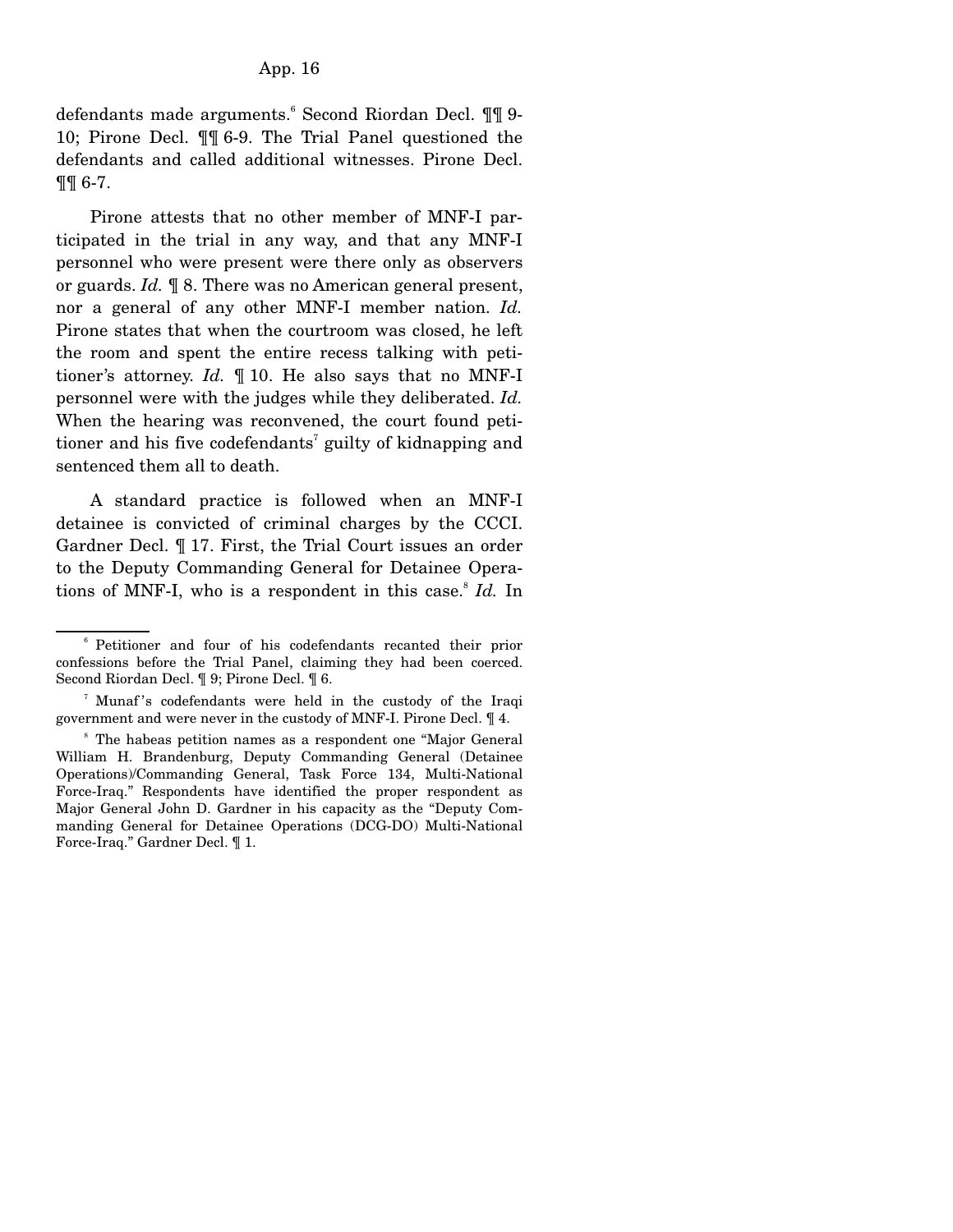response, the Deputy Commanding General for Detainee Operations issues a transfer order releasing the detainee to an Iraqi Ministry of Justice facility. *Id.* It typically takes two to three weeks to process a transfer. *Id.* A defendant under sentence of death in Iraq has a statutory right to an automatic appeal to the Iraqi Court of Cassation. Pirone Decl. ¶ 13. The defendant has 30 days from the day after sentencing to submit material to the Court of Cassation. *Id.*

### **II. ANALYSIS**

# **A. Standard for Reviewing Habeas Corpus Petition for Jurisdiction**

 "Whenever it appears by suggestion of the parties or otherwise that the court lacks jurisdiction of the subject matter, the court shall dismiss the action." Fed. R. Civ. P.  $12(h)(3)$ . If a court determines that it lacks subject matter jurisdiction, it therefore is duty bound to dismiss the case on its own motion. In considering the legal sufficiency of the jurisdictional allegations in a petition for habeas corpus, the Court takes the petitioners' factual allegations as true, drawing all reasonable inferences in the petitioners' favor. *See Hawk v. Olson,* 326 U.S. 271, 272 (1945); *Phoenix Consulting, Inc. v. Republic of Angola,* 216 F.3d 36, 39 (D.C. Cir. 2000). But in determining its own jurisdiction, the Court is not limited to the allegations in the petition. *See Hohri v. United States,* 782 F.2d 227, 241 (D.C. Cir. 1986), *vacated on other grounds,* 482 U.S. 64 (1987). The Court may examine materials outside the pleadings as appropriate to determine whether it has jurisdiction over the subject matter. *See Herbert v. Nat'l Acad. of Sciences,* 974 F.2d 192, 197 (D.C. Cir. 1992).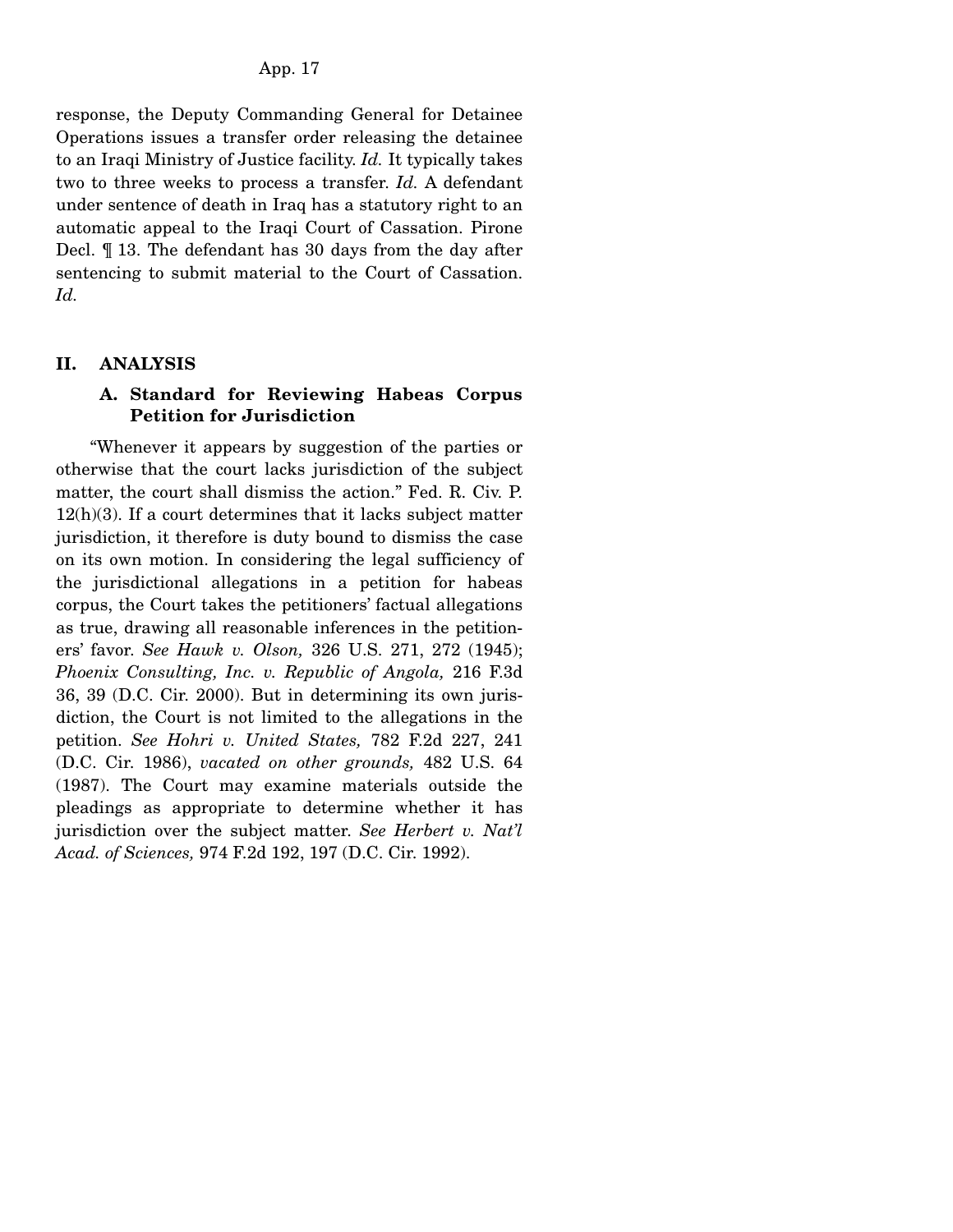Petitioner alleges that a "U.S. citizen detained in the custody of federal officials in violation of the Constitution, laws, or treaties of the U.S. unquestionably has the right to challenge that detention in federal court once personal jurisdiction over the petitioner's custodian is established." Petition ¶ 8. He alleges that he "is detained by U.S. officials at a detention facility known as Camp Cropper. The facility is under the control of the U.S. military and within the plenary and exclusive jurisdiction or dominion exercised in fact of the U.S." *Id.* ¶ 9. He contends that he is "in U.S. custody." *Id.* ¶ 21. Respondents counter that "[a]lthough United States Armed Forces participate in the detention [of detainees pending CCCI prosecutions], they do so not *qua* the United States but as part of their role in MNF-I." Opp. at 8.

### **B. Habeas Corpus Jurisdiction**

 "Federal courts are courts of limited jurisdiction. They possess only that power authorized by Constitution and statute, which is not to be expanded by judicial decree. It is to be presumed that a cause lies outside this limited jurisdiction[.]" *Kokkonen v. Guardian Life Ins. Co. of America,* 511 U.S. 375, 377 (1994). The principal source of jurisdiction alleged in this case is the habeas corpus statute applicable to the federal government, 28 U.S.C. § 2241 (2006). In pertinent part, it states that the:

writ of habeas corpus shall not extend to a prisoner unless –

(1) He is in custody under or by color of the authority of the United States or is committed for trial before some court thereof; or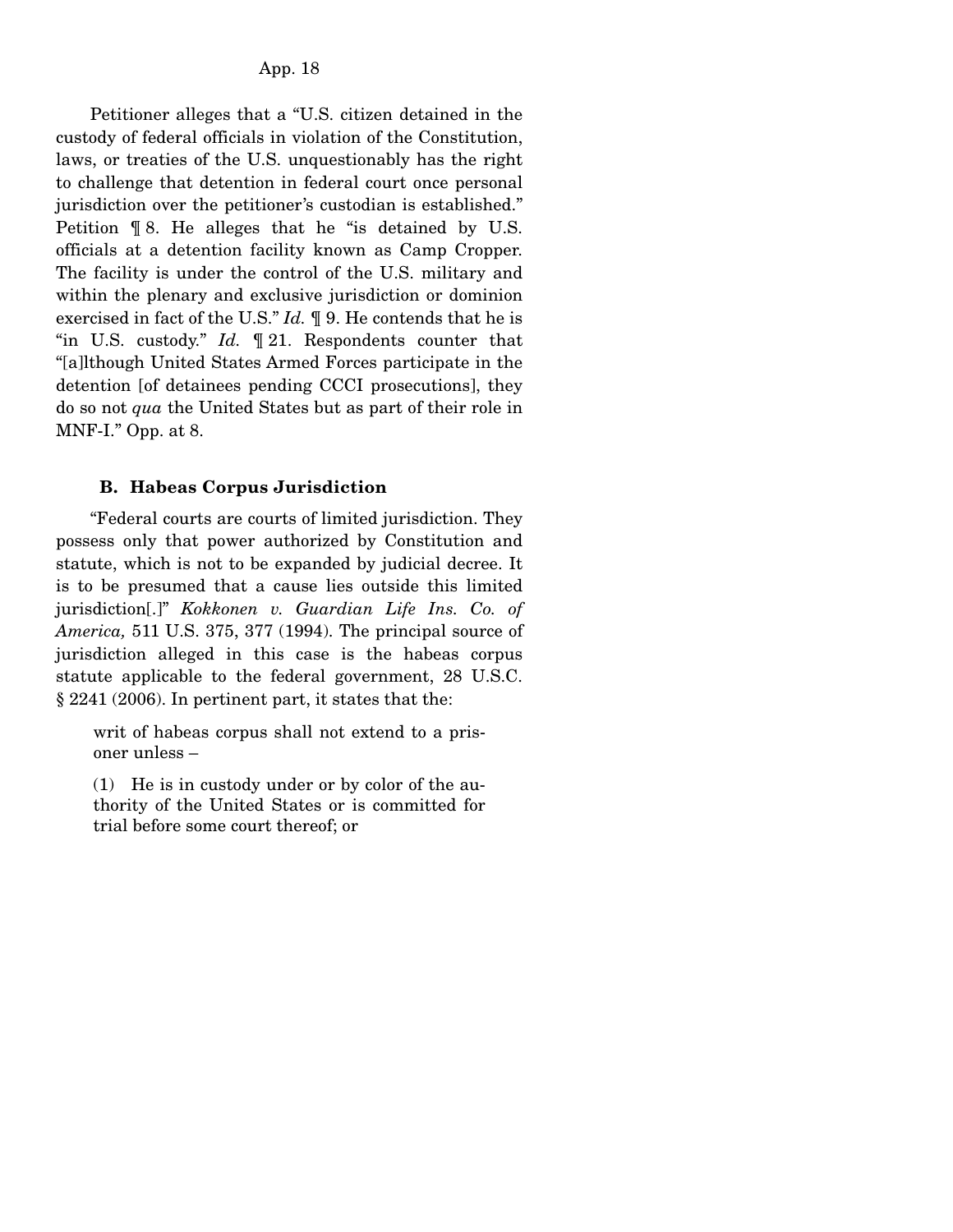(2) He is in custody for an act done or omitted in pursuance of an Act of Congress, or an order, process, judgment or decree of a court or judge of the United States; or

(3) He is in custody in violation of the Constitution or laws or treaties of the United States; or

(4) He, being a citizen of a foreign state and domiciled therein is in custody for an act done or omitted under any alleged right, title, authority, privilege, protection, or exemption claimed under the commission, order or sanction of any foreign state, or under color thereof, the validity and effect of which depend upon the law of nations; or

(5) it is necessary to bring him into court to testify or for trial.

28 U.S.C. § 2241(c). The application for the writ must "allege the facts concerning the applicant's commitment or detention, the name of the person who has custody over him and by virtue of what claim or authority, if known." Id. at § 2242. If the writ is granted, it "shall be directed to the person having custody of the person detained," who can therefore "be required to produce at the hearing the body of the person detained." *Id.* at § 2243.

 Under these terms, "[t]he turnkey of the habeas statute is the requirement of custody." *Abu Ali v. Ashcroft,* 350 F.Supp. 2d 28, 45 (D.D.C. 2004). A court has jurisdiction to issue the writ only if the petitioner is "in custody under or by color of the authority of the United States" or "in violation of the Constitution or laws or treaties of the United States," or other elements not relevant here. A central prerequisite for habeas relief is that the court must have the ability to force compliance by the petitioner's custodian, because "[t]he writ of habeas corpus does not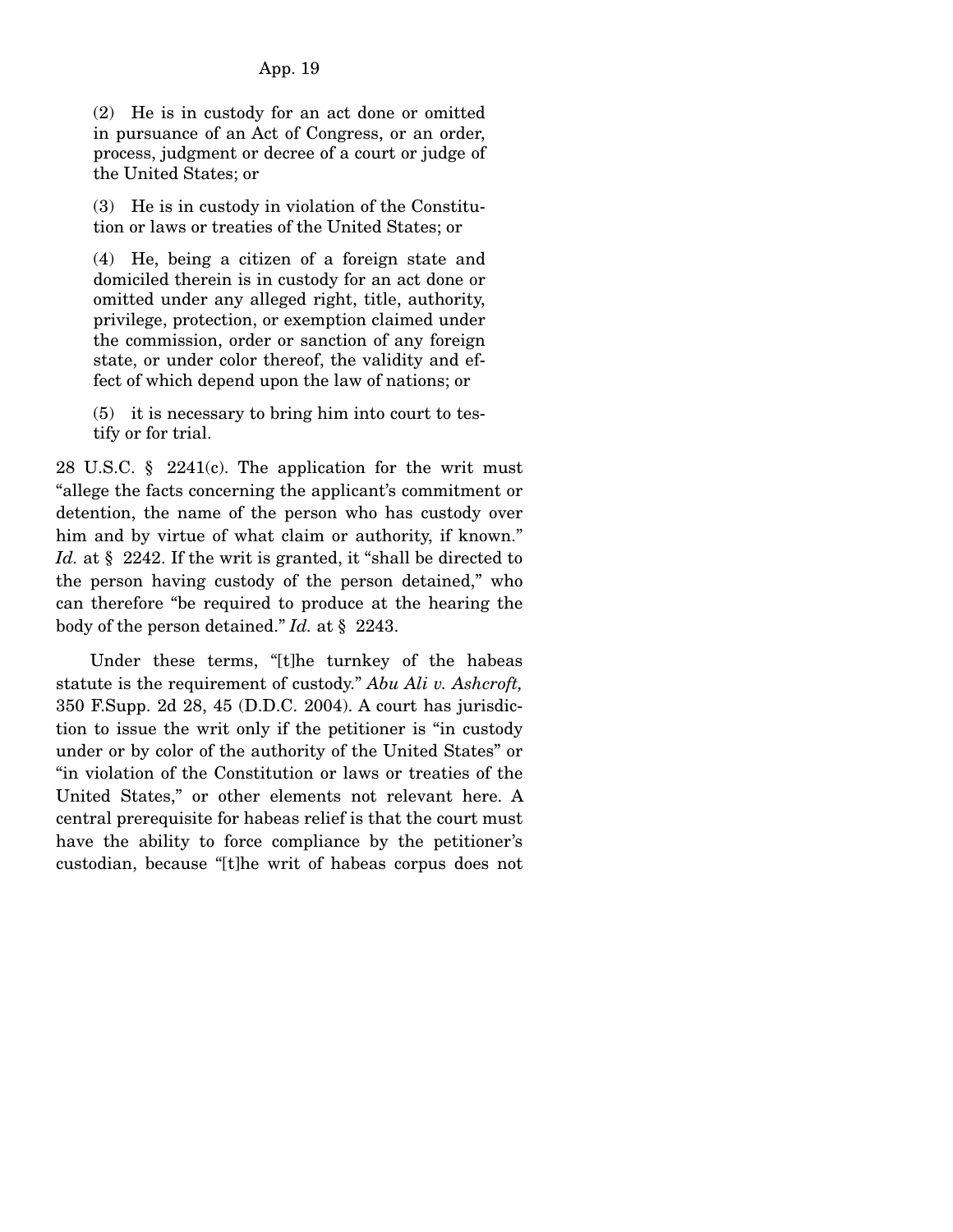act upon the prisoner who seeks relief, but upon the person who holds him in what is alleged to be unlawful custody." *Braden v. 30th Judicial Circuit Court of Kentucky,* 410 U.S. 484 (1973). The identity of the custodian is crucial because the writ:

is directed to, and served upon, not the person confined, but his jailor. It does not reach the former except through the latter. The officer or person who serves it does not unbar the prison doors, and set the prisoner free, but the court relieves him by compelling the oppressor to release his constraint. The whole force of the writ is spent upon the respondent, and if he fails to obey it, the means to be resorted to for the purposes of compulsion are fine and imprisonment.

# *In the Matter of Samuel W. Jackson,* 15 Mich. 417, 439-40 (1867).

 The Supreme Court has "very liberally construed the 'in custody' requirement for purposes of federal habeas." *Maleng v. Cook,* 490 U.S. 488, 492 (1989). For habeas jurisdiction to exist, the prisoner must be "held in actual or constructive custody by the respondents named in the petition, or by any other person or persons subject to the jurisdiction of the District Court." *United States ex rel. Keefe v. Dulles,* 222 F.2d 390, 392 (D.C. Cir. 1954). The converse must also be true: if the petitioner is in custody under some authority other than the United States, there is no habeas jurisdiction. For instance, where a U.S. citizen was held in a French jail by the authority of a French court, a U.S. court did not have jurisdiction over his habeas petition. *Id.* at 391 ("For obvious reasons, [petitioner] did not ask that the writ be directed to the foreign jailer.").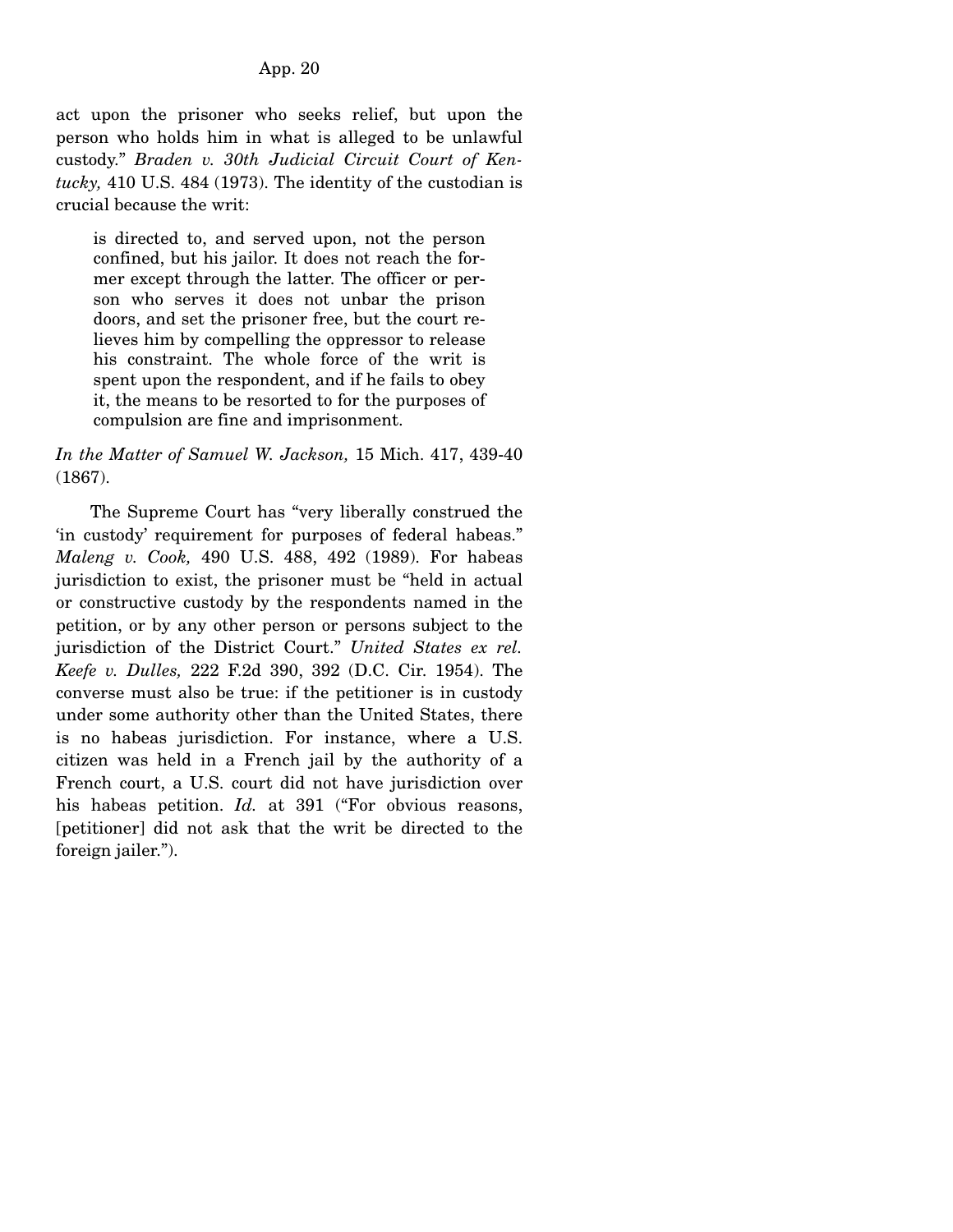A prisoner is in the constructive custody of the United States when he is in the actual, physical custody of some person or entity who cannot be deemed the United States, but is being held under the authority of the United States or on its behalf. Constructive custody has been found in cases of actual custody between one state and another, *Braden v. 30th Judicial Circuit Court of Kentucky,* 410 U.S. 484 (1973) (prisoner in actual custody of state of Alabama found to be in constructive custody of Kentucky for habeas purposes); between a state and a private prison, *Stokes v. United States Parole Comm'n,* 374 F.3d 1234, 1238 (D.C. Cir. 2004), *Skelton v. Pri-Cor, Inc.,* 963 F.2d 100, 102 (6th Cir. 1991); between the United States and private individuals acting as its agent, *United States v. Jung Ah Lung,* 124 U.S. 621, 626 (1888) (petitioner held by harbormaster "in custody by direction of the customs authority of the port, under the provision of the Chinese restriction act," an act of Congress), *Chin Yow v. United States,* 208 U.S. 8 (1908) (petitioner held by manager of steamship company under similar authority); and between the United States and a foreign country that is used as the United States' "intermediary," *Abu Ali v. Ashcroft,* 350 F.Supp. 2d 28 (D.D.C. 2004).

 The reach of the writ is not limited to the territorial jurisdiction of the United States courts where the immediate custodian is the United States. *See, e.g., Burns v. Wilson,* 346 U.S. 137 (1953) (finding jurisdiction over habeas claims by airmen detained under courts martial in Guam); *United States ex rel. Toth v. Quarles,* 350 U.S. 11 (1955) (finding jurisdiction over habeas petition by exairman facing court martial in Korea). The ultimate territorial scope of the writ remains an open question.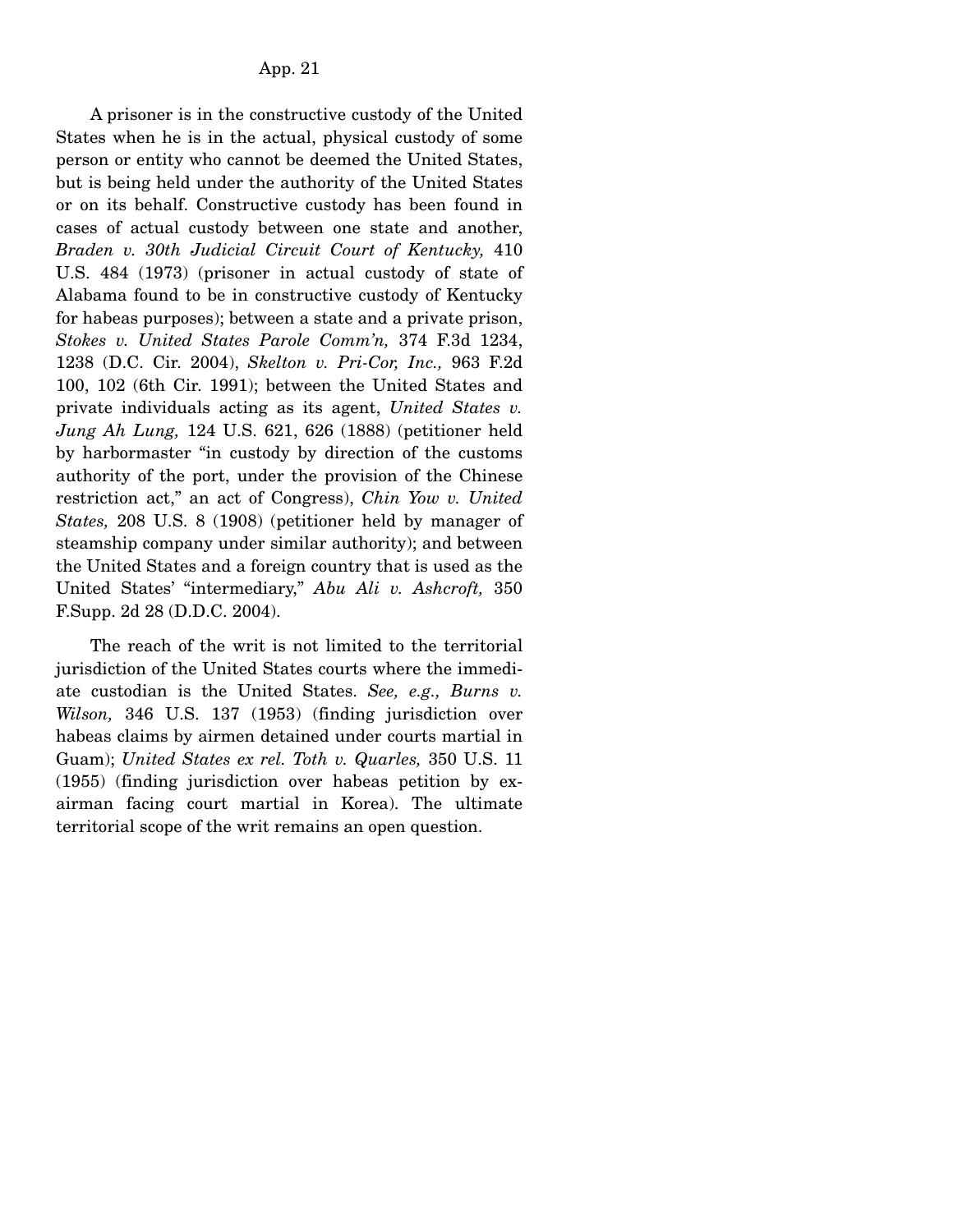That question need not be answered in this case, because petitioner fails on a threshold requirement: he is not being held "under or by color of the authority of the United States" or "in violation of the Constitution or laws or treaties of the United States," as required under the habeas statute. Petitioner has alleged that he is "detained by U.S. officials" and "in U.S. custody." Petition ¶¶ 9, 21. But he is in the custody of coalition troops operating under the aegis of MNF-I, who derive their ultimate authority from the United Nations and the MNF-I member nations acting jointly, not from the United States acting alone. The United States has not asserted and does not profess to have the independent right to order that petitioner be moved, tried, punished, or released. Petitioner is thus under the actual, physical custody of MNF-I, a multinational entity separate and distinct from the United States or its army. He is in the constructive custody of the Republic of Iraq, which is seized of jurisdiction in the criminal case against him, and which controls his ultimate disposition. Petitioner thus has two custodians, one actual and the other constructive: MNF-I and the government of Iraq. Petitioner has not shown that either custodian is the equivalent of the United States for the purposes of habeas corpus jurisdiction.

### **1. Iraq as Custodian**

 Petitioner voluntarily entered the sovereign country of Iraq and has been convicted by the courts of that country for a violation of Iraqi law. The writ of habeas corpus will not reach to a foreign sovereign. *See, e.g., Duchow v. United States,* 1995 WL 425037 \*1, \*3, 95-cv-2121 (E.D. La. 1995) (U.S. citizen detained in Bolivia by Bolivian government not entitled to habeas relief). *See generally Ex*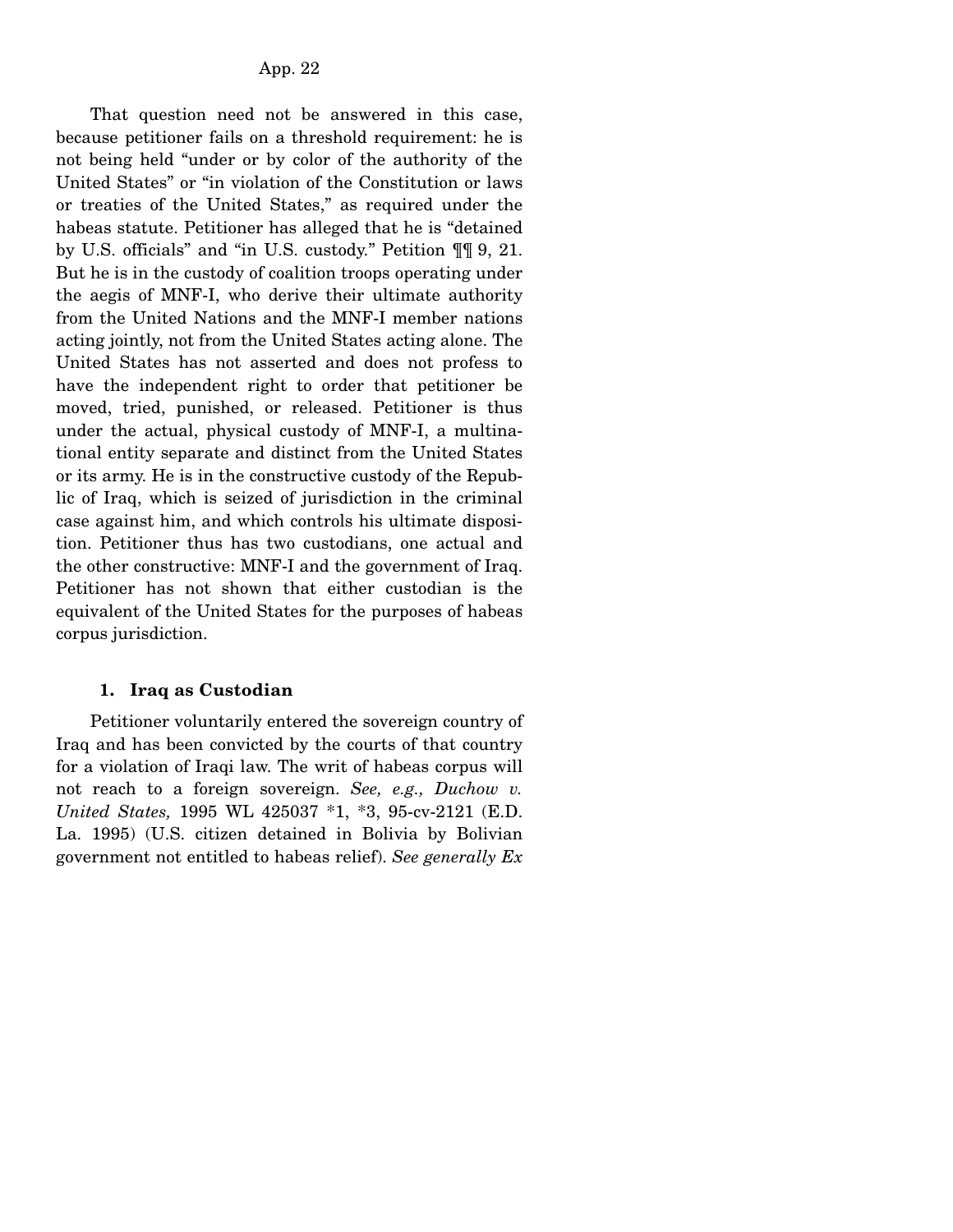*parte Mwenya,* [1960] 1 Q.B. 241 (summarizing evolution of British common law of habeas corpus, in which availability of the writ turns on the sovereign's control over the custodian). In exceptional cases where the United States acts through another country as an intermediary to hold a U.S. citizen, at the direction and under the ultimate control of the United States, the writ can be issued to the appropriate officials of the United States. *Abu Ali,* 350 F.Supp. 2d 28. But no evidence has been presented that the sovereign nation of Iraq is holding petitioner at the direction and under the ultimate control of the United States.

### **2. MNF-I as Custodian**

 It does not change the outcome to point out that Munaf is in the physical custody of U.S. troops in their capacity as participants in MNF-I. Where a U.S. citizen is detained under the authority of a multinational military entity, he is not in custody "under or by color of the authority of the United States," even if American military personnel play a role in his detention as part of their participation in that multinational force. Petitioner in this case is held by MNF-I, operating under international authority derived from the U.N. Resolutions. MNF-I has clearly asserted its authority over him by, for instance, conducting a hearing at which MNF-I determined that petitioner should be held as a security internee and that his case should be referred to CCCI.

 In *Hirota v. General of the Army MacArthur,* 338 U.S. 197 (1948) (per curiam), Japanese citizens moved in the Supreme Court for leave to file habeas corpus petitions challenging their sentences under a military tribunal in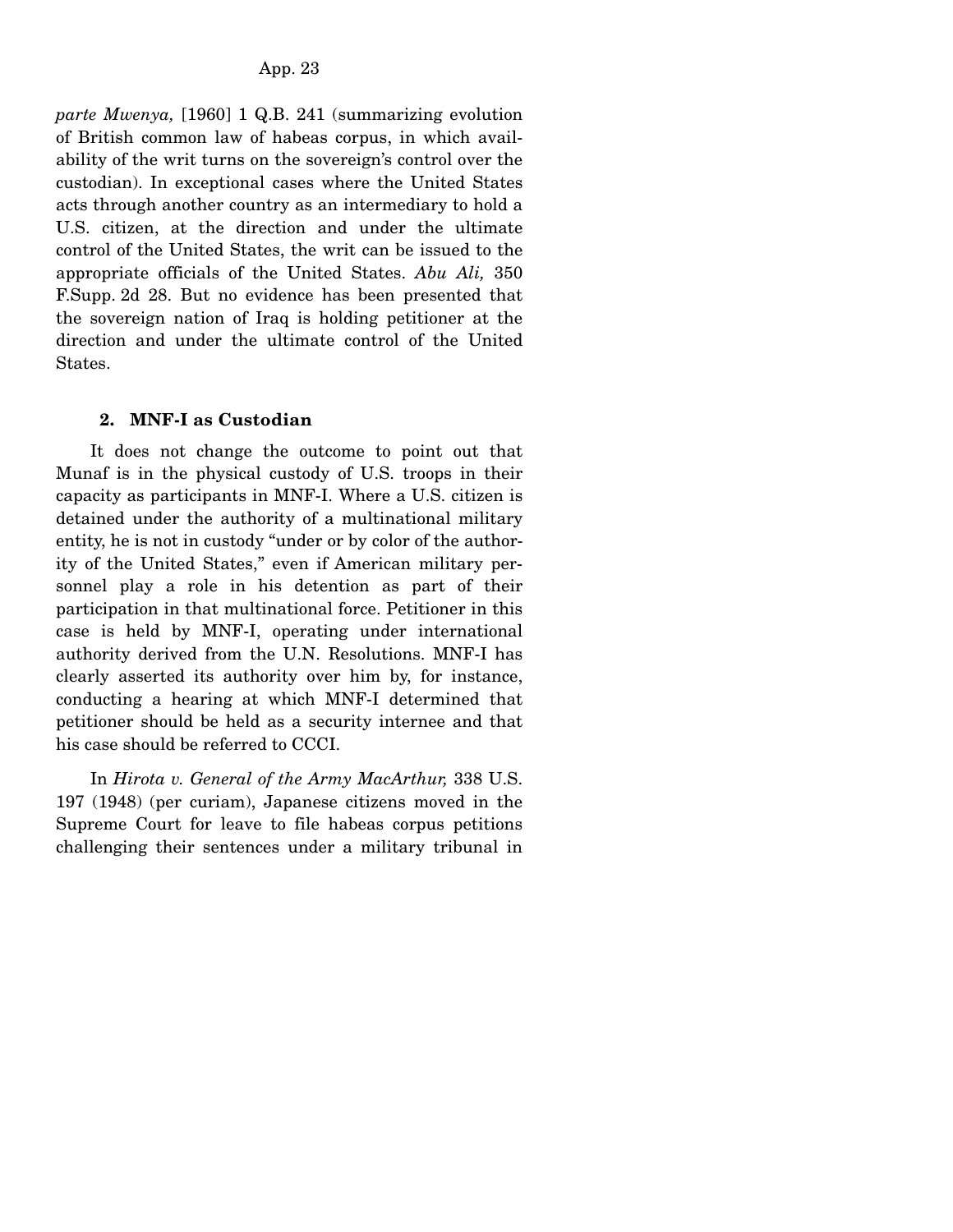Japan. American military personnel participated in the tribunal, and the prisoners were in the physical custody of U.S. troops. General Douglas MacArthur, acting in his capacity as Supreme Commander for the Allied Powers, established the military tribunal "as the agent of the Allied Powers." *Id.* at 198. The Court denied the petitioners' motion because "the tribunal sentencing these petitioners is not a tribunal of the United States." *Id.* The Court traced the authority under which the tribunal acted and determined that it emanated from the multinational Allies and not the United States in its independent capacity. Because the prisoners were held under the authority of an entity that was "not a tribunal of the United States," the prisoners were not in the custody of the United States for purposes of habeas jurisdiction.

 The rule recognized in *Hirota* was applied in *Flick v. Johnson,* 174 F.2d 983 (D.C. Cir. 1949), in which German citizens petitioned for habeas corpus to challenge their convictions by an Allied military tribunal in Germany following World War II. While the tribunal had been staffed by Americans and the petitioners were in the physical custody of American soldiers, the crucial question was the authority by which they were held: "If it was an international tribunal, that ends the matter." *Id.* at 985. Because the tribunal derived its authority from the Allies acting jointly in the immediate aftermath of the fall of Germany, it was not "a tribunal of the United States." Therefore "no court of this country has power or authority to review, affirm, set aside or annul the judgment and sentence imposed." *Id.* at 984.

 Petitioner counters that the habeas applicants in those cases were not U.S. citizens. But nothing in *Hirota* or *Flick* purported to turn on whether the petitioners were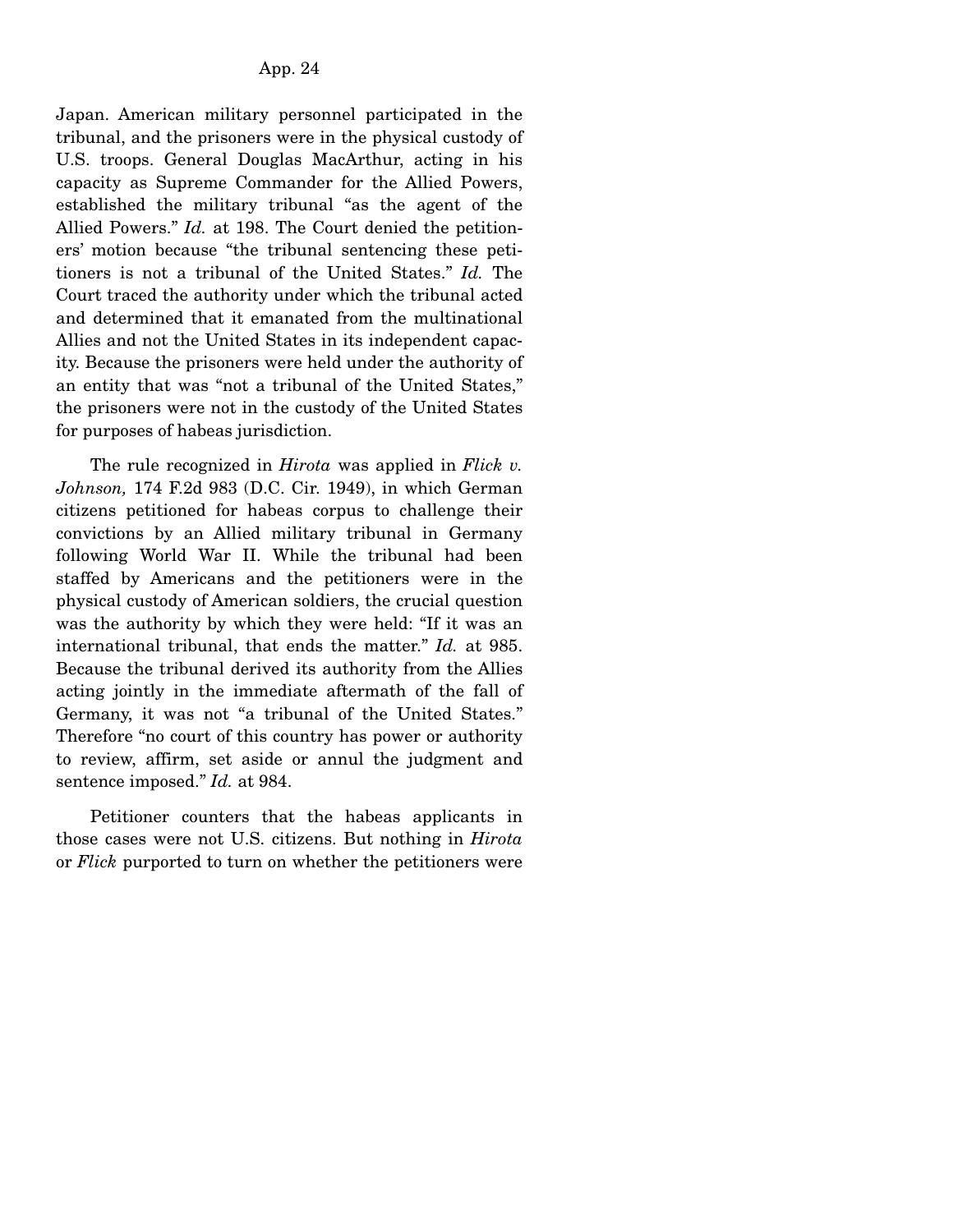citizens. The courts were without jurisdiction because the petitioners were held under the authority of entities that were "not a tribunal of the United States." The identity of the custodian, and the concomitant lack of habeas jurisdiction, would remain the same regardless of the petitioners' citizenship. This is because, as stated previously, the writ acts upon the custodian, not the prisoner.

 The fact that it is the identity of the custodian that matters most in this context, and not the citizenship of the prisoner, is demonstrated by *In re Yamashita,* 327 U.S. 1 (1946). There a Japanese commander petitioned for habeas corpus to challenge his sentence by a military tribunal in the Philippines. The Supreme Court traced the authority under which the tribunal was established: the authority emanated originally from the President of the United States as commander-in-chief, who directed the Joint Chiefs of Staff, who in turn commanded General MacArthur, acting in his capacity as "Commander in Chief, United States Arm [sic] Forces, Pacific," who in turn specifically ordered a U.S. Army general to establish the tribunal. *Id.* at 10. The tribunal derived its power entirely from the United States Executive and operated outside the framework of the Allied Powers. The Court found that there was habeas jurisdiction for a limited inquiry into the jurisdiction of the sentencing tribunal.

 *Hirota* and *Yamashita,* taken together, recognized that General MacArthur acted in two capacities, as both an American and Allied commander, and evaluated the derivation of authority by which he and his subordinates held prisoners in custody. Therefore, prisoners who were in custody of the United States alone, under the sole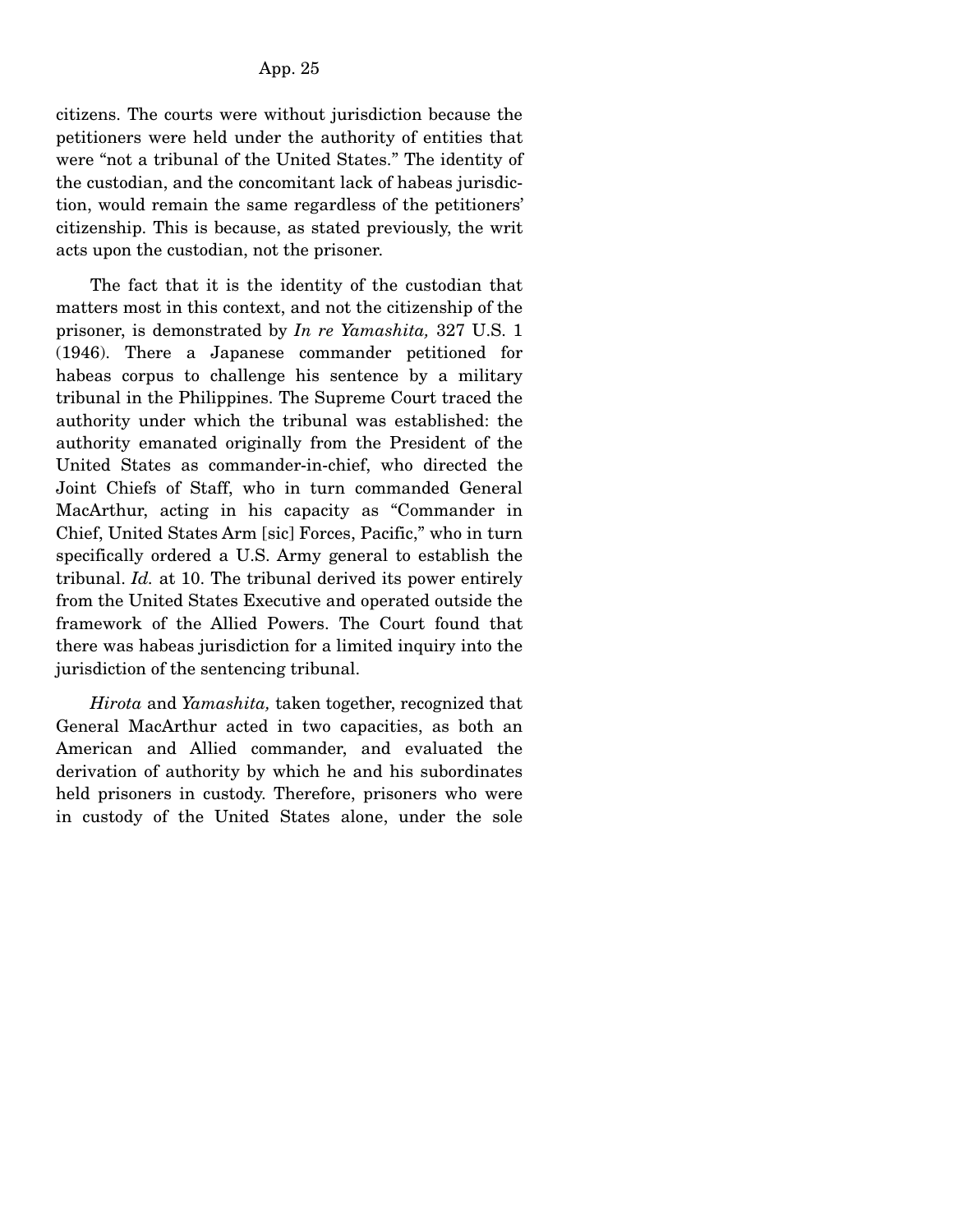authority of the United States, could invoke habeas jurisdiction.<sup>9</sup> But prisoners who were held pursuant to the authority of the Allies, and who were in the physical custody of American soldiers acting as members of the Allied Powers, were in the custody of the Allies, not the United States, and therefore could not invoke the jurisdiction of the U.S. courts. *Flick* and *Madsen v. Kinsella,* 343 U.S. 341 (1952) are to the same effect for the European theater.

 Petitioner claims that citizenship must have mattered in *Hirota* and *Flick* because there have been other cases where courts entertained habeas applications from citizens who were in the custody of the United States while it participated in a multinational force. But in each of these cases, the petitioner was held under the independent authority of the United States *qua* United States, not by a multinational force in which the United States participated. In all of those cases, the courts traced the authority of the custodian to its source to determine if the custodian was the United States or some other entity.

 For instance, petitioner cites to *Madsen v. Kinsella,* 343 U.S. 341 (1952). In that case the Supreme Court found that there was jurisdiction to hear the habeas petition of a woman confined in a federal prison in West Virginia for

<sup>9</sup> Courts have found jurisdiction to entertain habeas petitions from U.S. military personnel who were held or tried by American military tribunals or courts martial in various locations the world over. The jurisdiction has turned not on the location where the soldier was held, nor on the composition of the force in which he served – multinational or unilateral – but on the authority under which he was actually tried or held. *See, e.g., Burns v. Wilson,* 346 U.S. 137 (1953) (courts had jurisdiction over habeas claims of airmen tried by U.S. courts martial in Guam).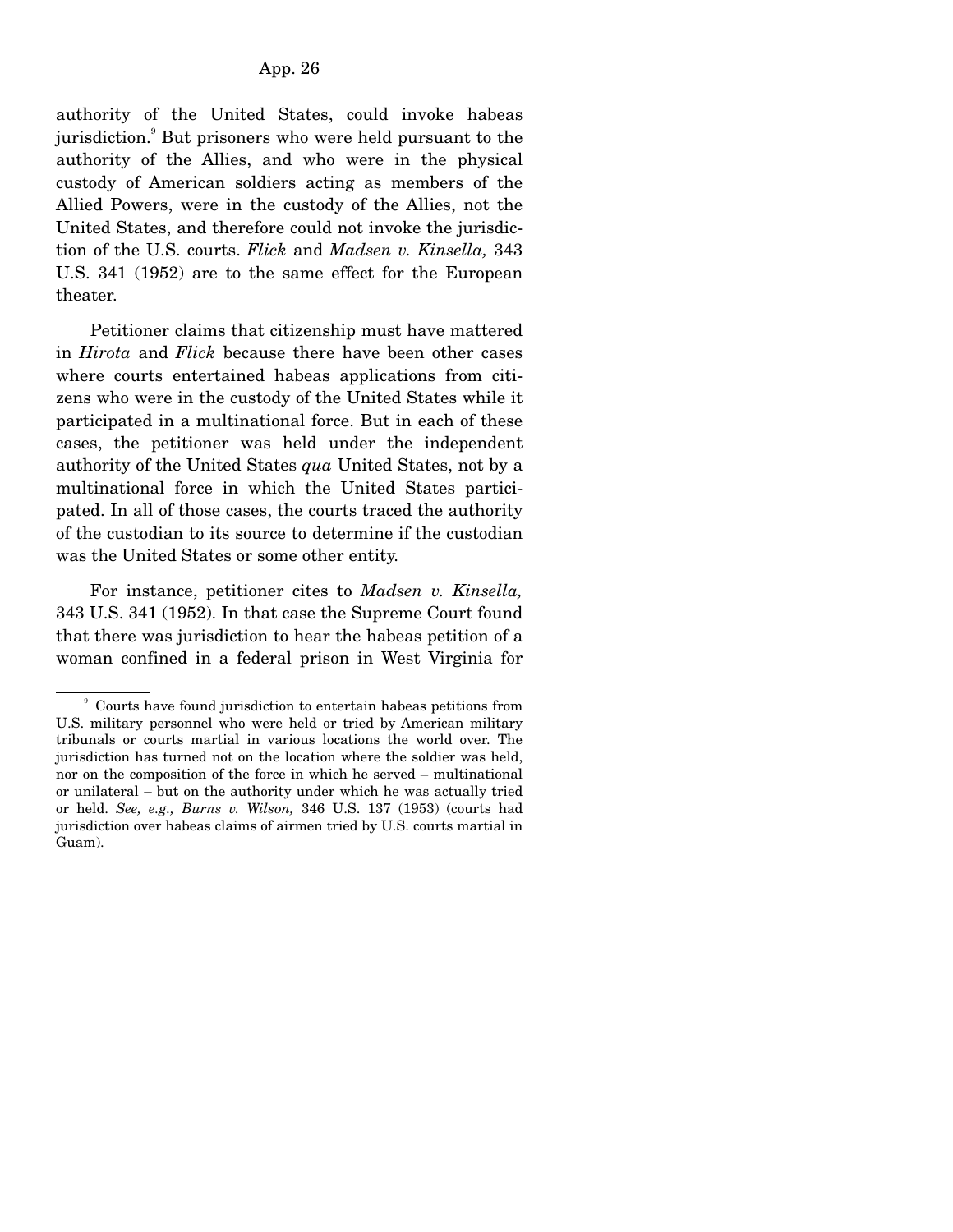the murder of her serviceman-husband, whom she had killed in the American Occupied Zone of Germany shortly after World War II. She had been tried and sentenced in Germany by the "United States Court of the Allied High Commission for Germany" in 1950. This court, established unilaterally by the United States and with jurisdiction within the American zone of control, was a different court than the one at issue in *Flick.* It was a purely American creation and did not purport to exercise the authority of the Allies, and, moreover, petitioner was in custody in a United States federal prison in America.

 Similarly, habeas jurisdiction was found to lie in the case of a former U.S. airman who was arrested by military officials in America and taken to Korea, where he was charged in a court martial with participating in a murder conspiracy in Korea during the Korean conflict. *United States ex rel. Toth v. Quarles,* 350 U.S. 11 (1955). Though America had participated in the Korean conflict under the auspices of a multinational United Nations force, the petitioner's court martial was an entirely American tribunal, established under the authority of an act of Congress.10 Once again, the Court established at the outset that the tribunal derived its authority solely from the United States government. With the United States as custodian, habeas jurisdiction was proper, despite the fact that the prisoner and immediate custodian were in Korea.

 $10$  Petitioner repeatedly conflates the authority by which U.S. troops operate within a military theater and the authority under which a prisoner is held. That the United States operates within a multinational military force does not cast all subsequent events in a multinational sheen. Thus courts must look to the substance of the matter and determine the source of authority for the detention.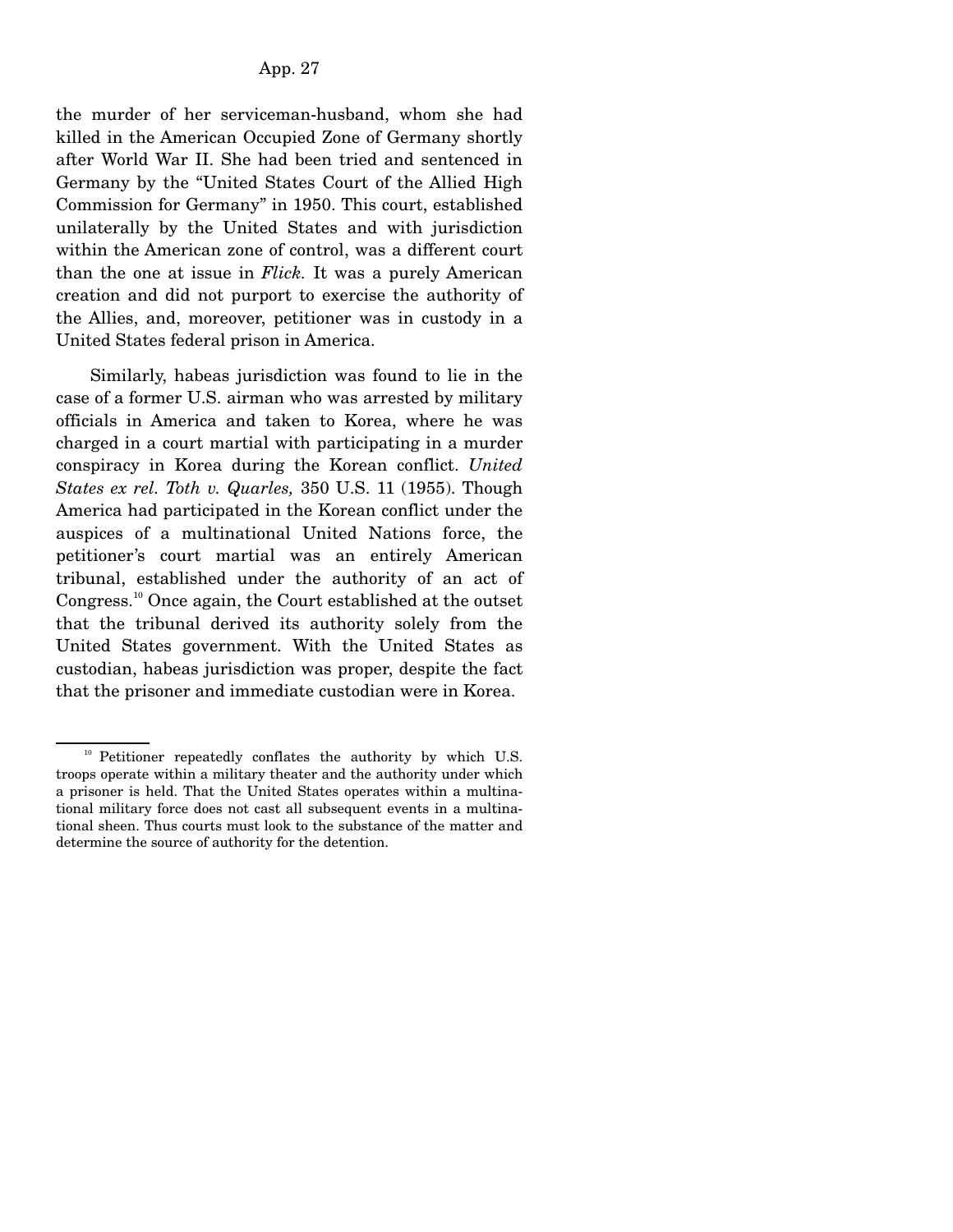Petitioner has argued that strong dicta in *Johnson v. Eisentrager,* 339 U.S. 763 (1950), counsels a different result. After denying enemy aliens held abroad the right to sue in U.S. courts, the Supreme Court distinguished the rights of aliens from those of citizens, and opined that "[c]itizenship as a head of jurisdiction and a ground of protection was old when Paul invoked it in his appeal to Caesar. The years have not destroyed nor diminished the importance of citizenship nor have they sapped the vitality of a citizen's claims upon his government for protection." *Id.* at 769. But in the very same paragraph, the Court identified two ways in which the courts protect citizenship: by issuing writs of habeas corpus to those in custody by the United States, and by hearing suits to declare a person a citizen "regardless of whether he is within the United States or abroad." *Id.* at 769-70. But the Court followed by noting that "[w]hen any citizen is deprived of his liberty by any foreign government, it is made the duty of the President to demand the reasons and, if the detention appears wrongful to use means not amounting to acts of war to effectuate his release." *Id.* at 770. The *Eisentrager* Court thus recognized that while citizenship may be a head of jurisdiction, it does not justify jurisdiction when the citizen is not held by the United States; the only remedies there are diplomatic, not judicial.

 Most tellingly, *Eisentrager* recognized the distinction between custody by the authority of the United States and custody by the authority of a multinational entity. As the first matter it considered, the Court found that the petitioners were in the custody of a United States force that derived its authority solely from the United States, and that the "proceeding was conducted wholly under American auspices and involved no international participation."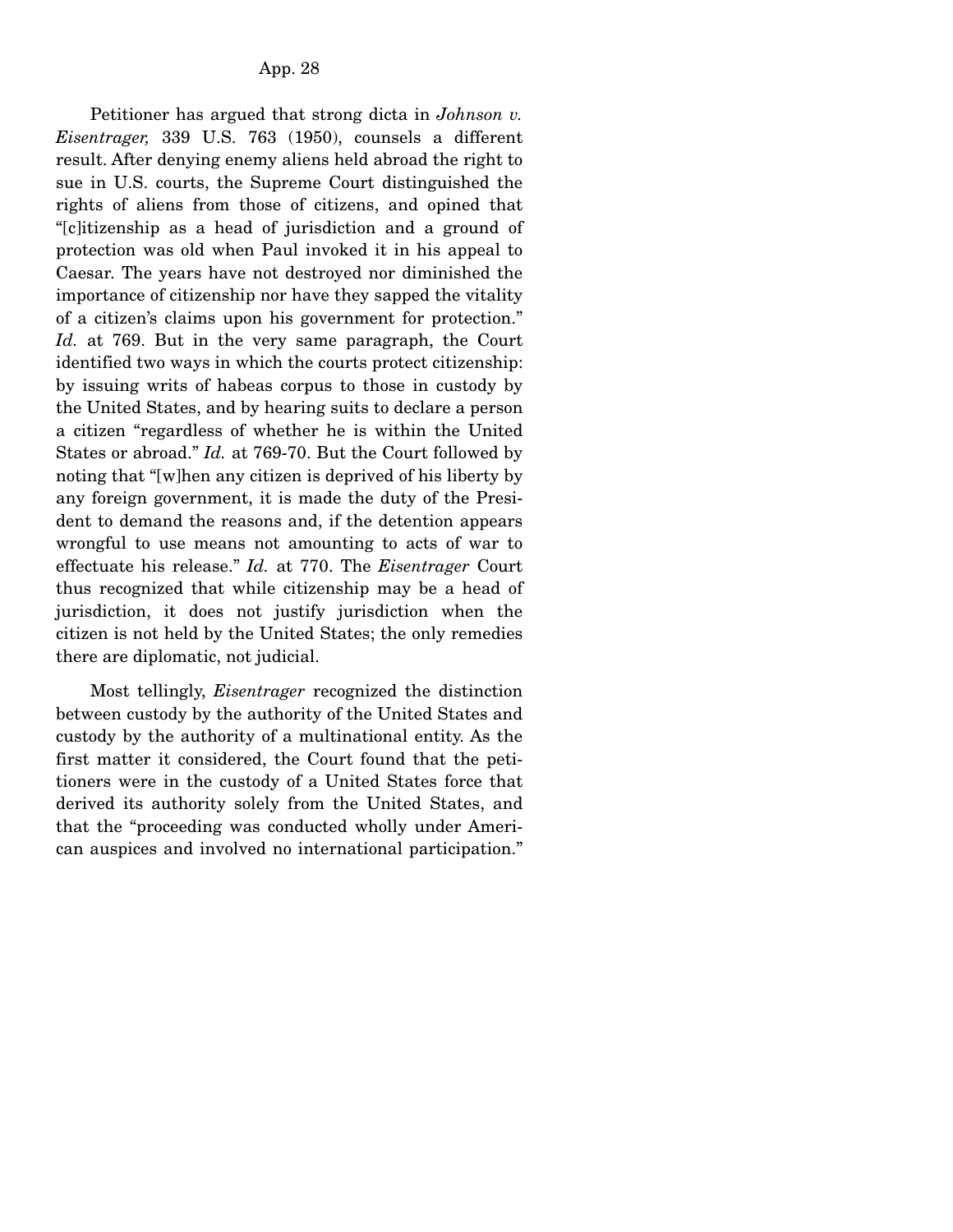*Id.* at 765. *Eisentrager* thus recognizes the threshold importance of determining the identity of the custodian.

 Recent developments in the law of habeas corpus serve to confirm the holding in the instant case. *Rumsfeld v. Padilla,* 542 U.S. 426 (20004 [sic]), *Rasul v. Bush,* 542 U.S. 466 (2004), *Hamdi v. Rumsfeld,* 542 U.S. 507 (2004), and *Hamdan v. Rumsfeld,* 126 S.Ct. 2749 (2006), reiterate that the remedy provided by the writ of habeas corpus is expansive and not confined solely to U.S. citizens. But the one constant in all these cases is that the petitioners were in the custody of the United States alone, in its capacity as the United States, and not by any multinational force. While the prisoners may have been *captured* by a multinational force, they were transferred to the sole custody of the United States, and it was that detention they challenged. There is not even the slightest hint in any of these cases that another nation or multinational entity claimed control over the prisoners.

 This is not to say that the United States military may purposefully evade the habeas jurisdiction of the courts, or otherwise deprive citizens of their rights, merely by cloaking its conduct in the guise of a multinational force.<sup>11</sup>

<sup>&</sup>lt;sup>11</sup> Military personnel who participate in MNF-I remain subject to the military justice systems of their respective countries. United Nations Security Council Resolution 1546 (2004), which authorized MNF-I, incorporates by reference a letter from Colin Powell, then the Secretary of State for the United States, in which Powell represents that "the MNF under unified command" is prepared to participate in the maintenance of security in Iraq. Opp., Ex. 2 at 11. Powell's letter states that "the MNF must continue to function under a framework that affords the force and its personnel the status that they need to accomplish their mission, and in which the contributing states have responsibility for exercising jurisdiction over their personnel." *Id.* at 12. This language indicates that the participants in MNF-I retain court (Continued on following page)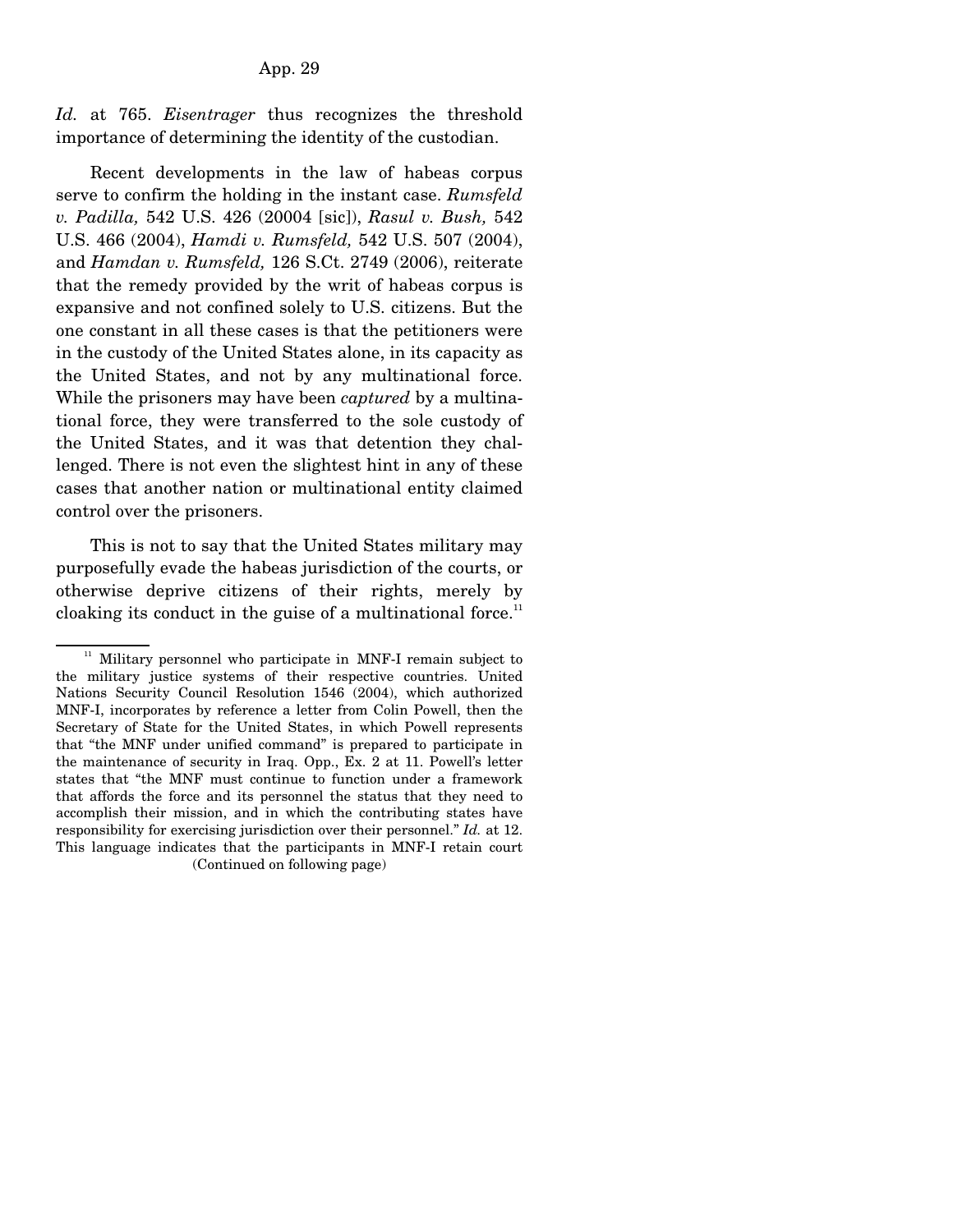Nothing in today's holding is inconsistent with *Abu Ali v. Ashcroft,* 350 F.Supp. 2d 28 (D.D.C. 2004), which held that "the United States may not avoid the habeas jurisdiction of the federal courts by enlisting a foreign ally as an intermediary to detain the citizen." *Id.* at 41.

 In *Abu Ali,* an American citizen was arrested and held in the Kingdom of Saudi Arabia by the Saudi government. But the citizen alleged, and "to some degree substantiated," that: (1) the United States initiated his arrest as part of an American criminal investigation; (2) the United States participated in interrogating him in the Saudi prison; (3) the United States controlled his detention in the Saudi prison; (4) the United States was keeping him in

martial jurisdiction over their own personnel, rather than subjecting them to some sort of joint system of military justice. The letter cannot be read to suggest, as petitioner would have it, that the United States courts have subject matter jurisdiction over the habeas claims of prisoners who are guarded by U.S. forces operating within the framework of MNF-I. Taken as a whole and in context, Powell's letter clearly establishes that MNF-I is a distinct entity created to give the force "the status that they need to accomplish their mission," and that the letter simply reserves the military justice jurisdiction of each country "over their personnel."

Furthermore, while placing U.S. personnel under the unified command of a multinational force may result in the United States courts lacking jurisdiction over habeas corpus petitions by detainees held by the multinational force on foreign soil, this does not mean that American military personnel are completely removed from the control of the United States government when they are put under a multinational command. To the contrary, they remain under the direction of the Executive, subject to the oversight of Congress. *See* U.S. Const. Art. II § 2 (setting forth power of President as commander in chief of the armed forces and in foreign affairs, subject in appropriate cases to Senate approval); *id.* at Art. I § 8, cl. 11-16 (setting forth powers of Congress to declare war, "make rules concerning Captures on Land and Water," support and fund an army and navy, "make Rules for the Government and Regulation" of the armed forces, etc.).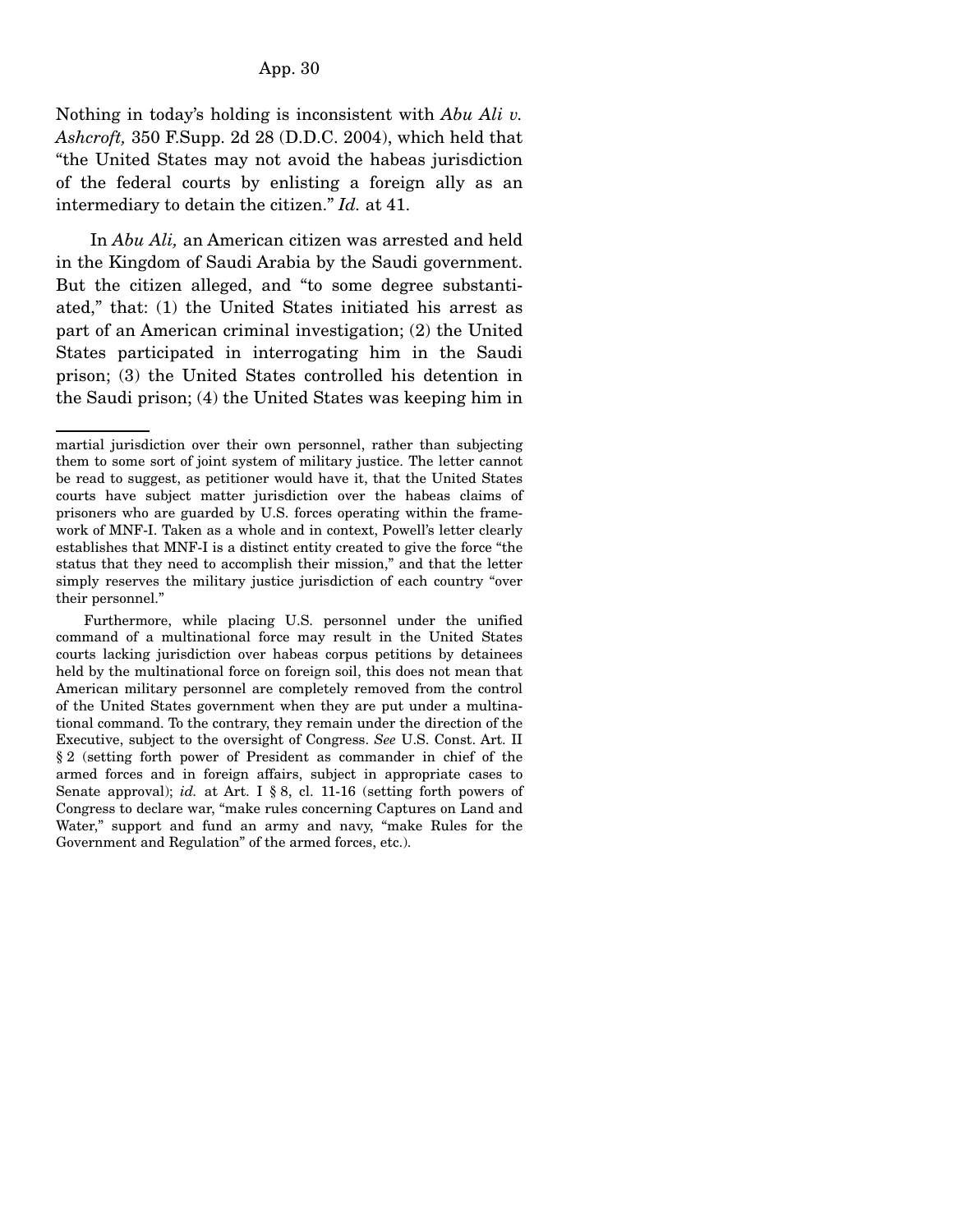Saudi Arabia to avoid constitutional scrutiny by American courts; and (5) Saudi Arabia would immediately release the citizen to United States officials upon a request by the United States government. *Id.* at 30-31. The United States did not offer any facts to rebut these allegations, which were substantiated by numerous affidavits and other documentary evidence "of varying degrees of competence and persuasiveness." *Id.* The court held that the citizen was entitled to limited jurisdictional discovery to determine whether he was being held in the actual or constructive custody of the United States. If the citizen could prove that he was being held "at the behest and ongoing direction of United States officials," he could invoke habeas jurisdiction. *Id.* at 67.

 The court in *Abu Ali* noted that "[t]he instances where the United States is correctly deemed to be operating through a foreign ally as an intermediary for purposes of habeas jurisdiction will be exceptional, and a federal court's inquiry in such cases will be substantially circumscribed by the separation of powers." *Id.* at 41. Because the United States Executive was acting under its foreign affairs powers in *Abu Ali,* principles of separation of powers and international comity "place[d] considerable limitations on the inquiry (and authority) of a United States court in this setting." *Id.* at 49. The importance of recognizing the "considerable limitations" on a court's "substantially circumscribed" inquiry is especially apparent in this case, where the Executive acts not only under its foreign affairs powers, by dealing with dozens of allies and the United Nations, but also under its war powers.

 Applying that "substantially circumscribed" inquiry to this case, it is clear that the United States is not "operating through" MNF-I "as an intermediary." In *Abu Ali* the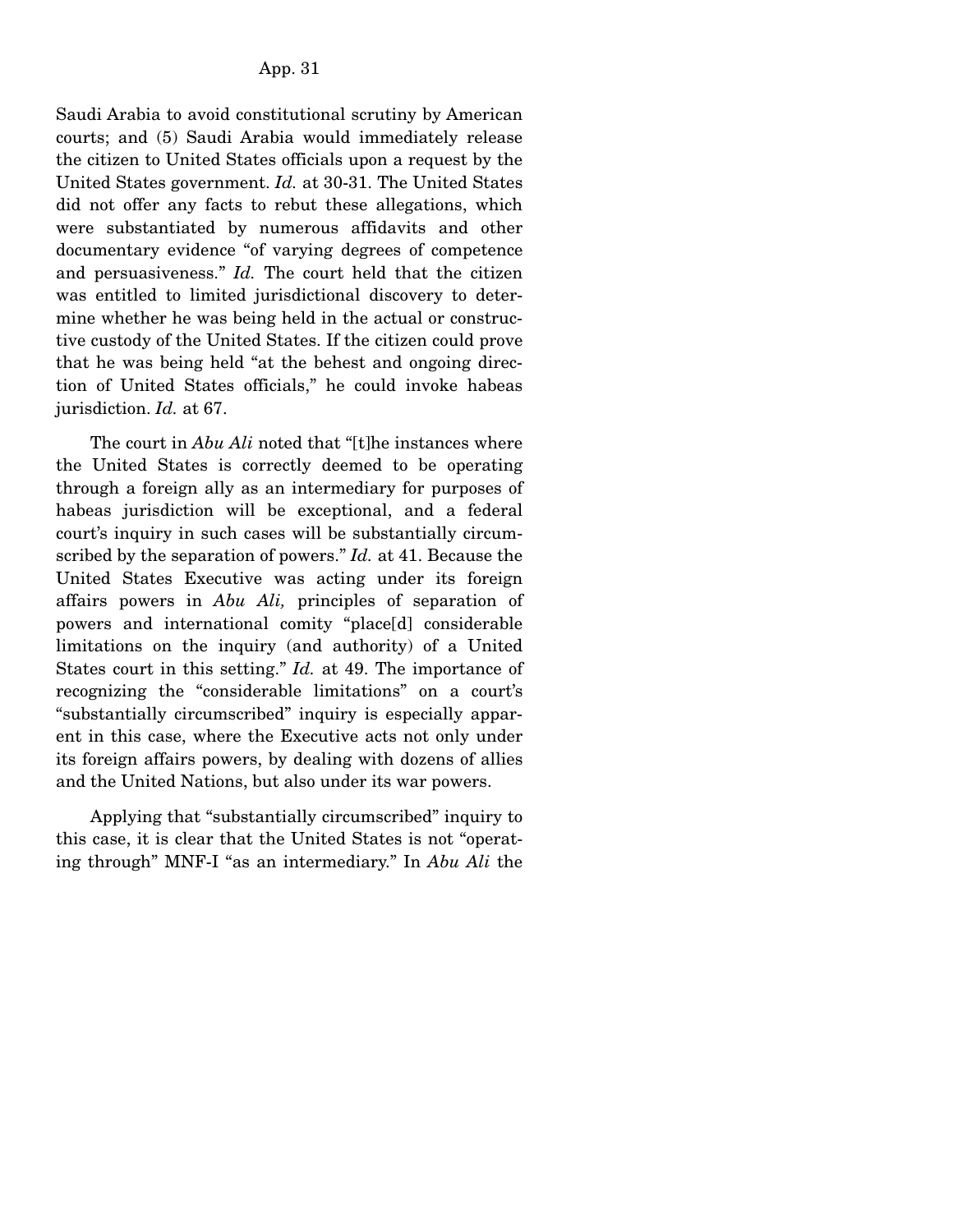petitioner presented, and the United States did not attempt to rebut, substantial evidence that the petitioner was arrested and held by officials of the Kingdom of Saudi Arabia at the request of the United States, that America controlled his ultimate disposition, and that his immediate custodians had no independent interest in detaining him. In this case, petitioner offers little real evidence that the United States is using MNF-I as an "intermediary to detain the citizen." The habeas petition alleges that petitioner is "in U.S. custody," and does not allege that the United States is acting through some intermediary. In their briefs, petitioner's counsel merely handpick quotations from U.S. military leaders to imply that the United States has control over MNF-I. *See* Reply Memorandum in Support of Petitioners' Application for a Temporary Restraining Order [10-1] at 5-6 n.2.

 Petitioner also submitted supplemental information regarding his hearing and sentencing before the Iraqi Trial Panel. *See generally* Second Riordan Decl. Therein, petitioner apparently attempts to allege that U.S. military personnel interfered with the Iraqi proceeding. This statement, which is disputed by respondents at every point, and which does not point to any evidence that the Americans were acting outside of their roles in MNF-I, falls far short of the kind of allegations that were required in *Abu Ali* to obtain jurisdictional discovery, let alone to establish jurisdiction. To the extent petitioner claims that the Americans interfered with the fairness of his trial, his remedies lie in the Iraqi courts. Petitioner has not alleged the kind of jurisdictional facts that would qualify this case as one of the "exceptional" instances where the United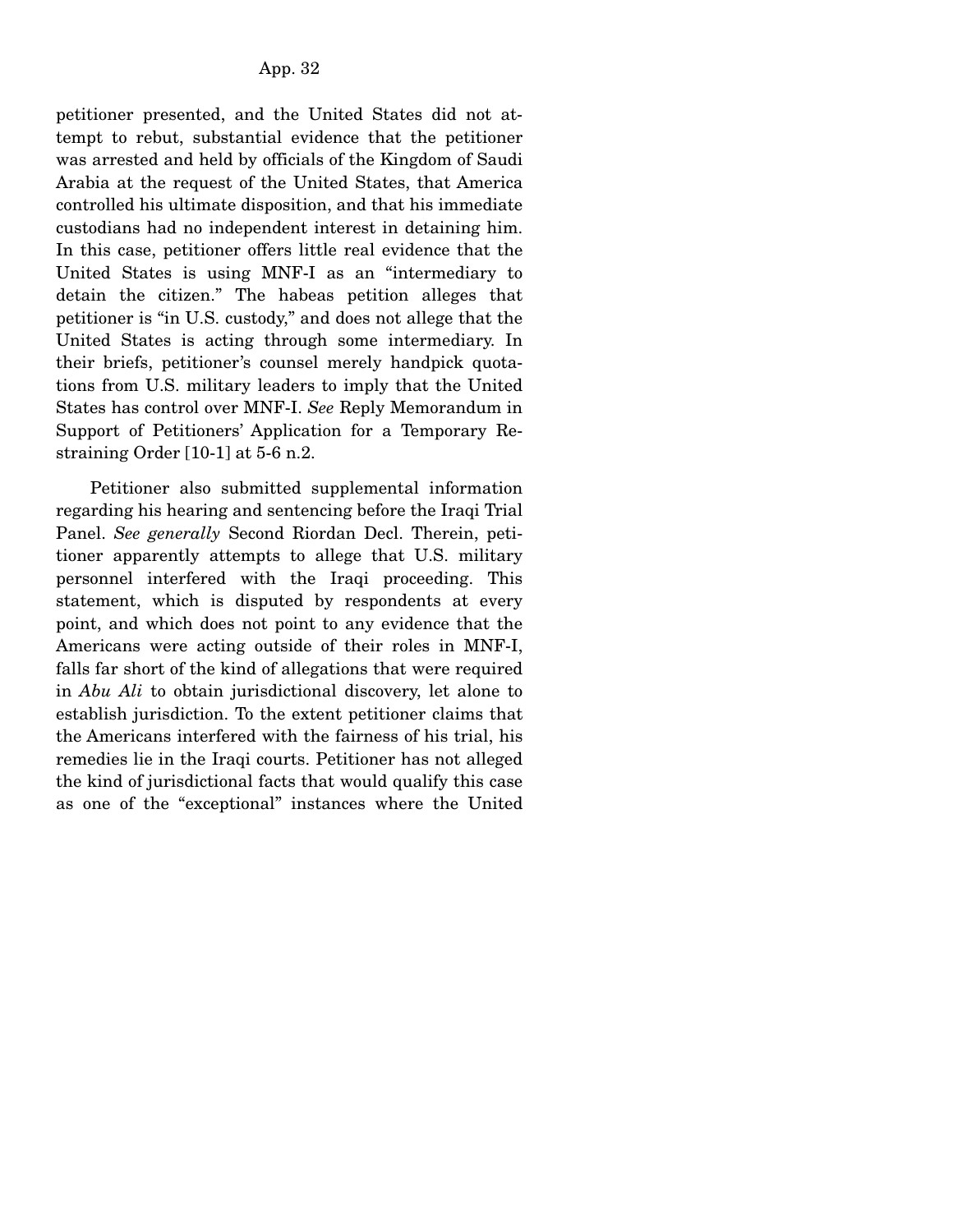States is acting through an intermediary to detain a citizen.<sup>12</sup> Given the paucity of allegations that petitioner is in the custody of the United States and not MNF-I, and the necessarily "substantially circumscribed" nature of the Court's inquiry, jurisdictional discovery is not warranted.

 Finally, *Eisentrager* and *Rasul* strongly suggest that there are constitutional aspects to the right to habeas

12 This puts the Court at odds with the ruling in *Omar v. Harvey,* 416 F.Supp. 2d 19 (D.D.C. Feb. 13, 2006), whereby Judge Urbina issued injunctive relief to bar the transfer of an American citizen from MNF-I to Iraqi authorities. Judge Urbina held that the citizen, Omar, had pled sufficient jurisdictional facts to warrant injunctive relief. The "strong evidence that [Omar] is in the custody of the United States military" consisted of two e-mails from State Department employees to Omar's wife, saying that he was "under U.S. military care, custody and control" and that he was "under control of Coalition Forces (U.S. and MNF)." *Id.* at 25. The Court respectfully disagrees that the casual representations of a State Department employee provide a sufficient basis for what amounts to piercing the veil between the United States and an entity comprised of the United States acting jointly with its allies. For instance, in this case petitioner Munaf's sister claims that a State Department employee "confirmed that Mohammad [Munaf] was in U.S. custody" in a telephone conversation. Mohammed Decl. 14. By the logic of *Omar,* this statement would be allowed to trump the determination by the United States and its allies and the United Nations that the allied forces shall act jointly through the distinct entity of MNF-I. The government has been careless in its language, which sometimes reflects the reality that it is mostly U.S. troops who are carrying out the mission of MNF-I, and thus it is usually U.S. troops who are doing the physical "holding" of the petitioner. But it takes more than some offhand remarks by a few government officials to change the nature of a multinational force that has been created by the governments of over two dozen sovereign nations. Much more is required to establish habeas jurisdiction in the face of Supreme Court precedent respecting the distinction between the United States when it acts alone and when it acts as part of an allied force, as well as the "substantially circumscribed" nature of the Court's inquiry under *Abu Ali.*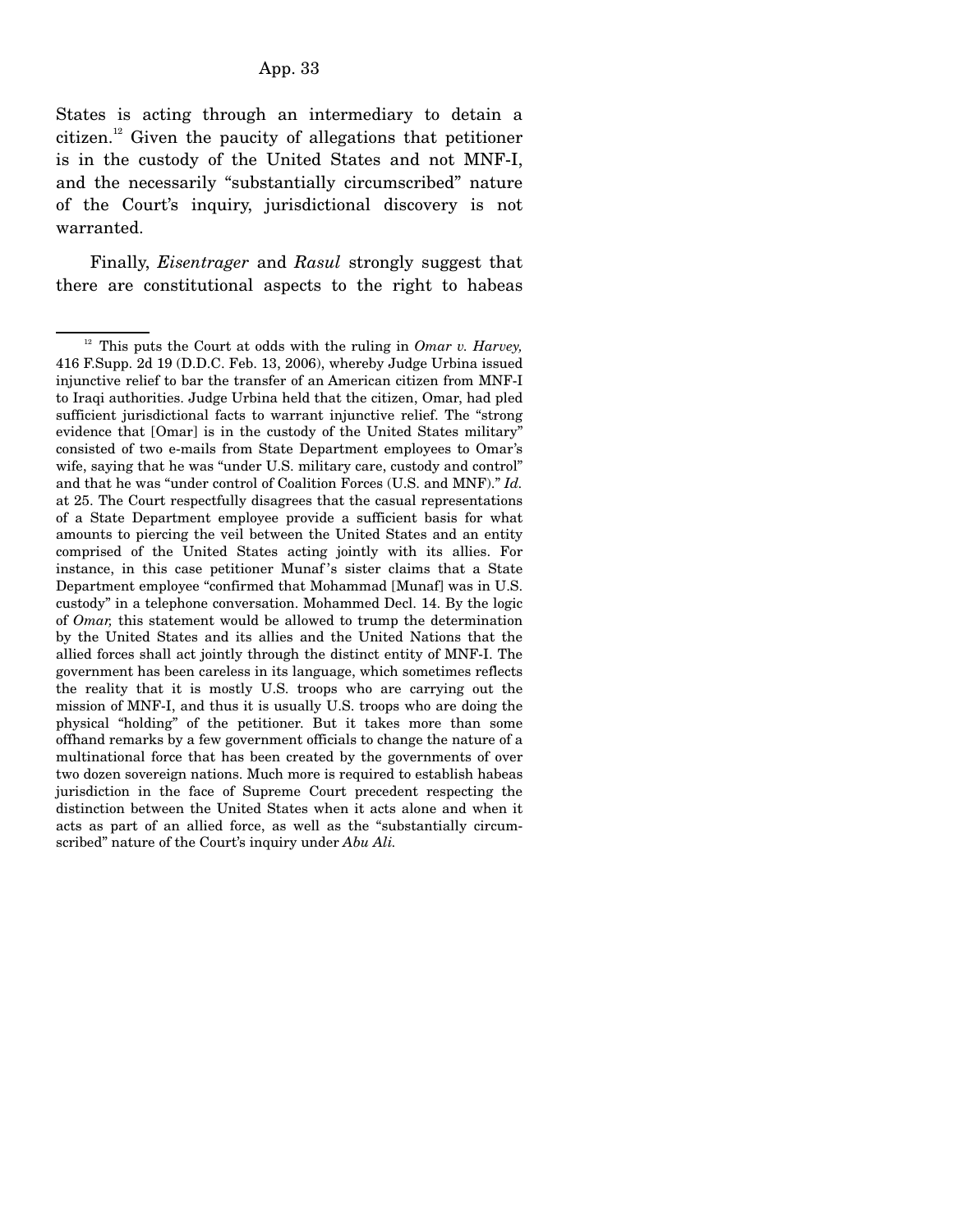corpus, whether or not they are embodied in the jurisdictional statute. To the extent that there remain constitutional aspects of the right which have not been covered by recent Supreme Court decisions, this does not change the outcome of this case. The right to habeas corpus embodied in the statute reflects the fundamental nature of the writ as captured in the Constitution and as it has survived for centuries in the common law. It is a right against the sovereign.

 Courts have struggled to describe the scope of the right by reference to territorial bounds, citizenship, and the malleable meaning of custody itself. *See, e.g., Rasul,* 542 U.S. 466, nn.11-14 and accompanying text (collecting authorities on the territorial ambit of the writ at common law); *Ex parte Mwenya,* [1960] 1 Q.B. 241 (same); 1 Op. Atty Gen. 47 (1794) (Attorney General William Bradford opining that the writ extends to areas or entities within the sovereign control of the government). But at least one thing is constant about the right: it applies only against the sovereign that grants it. The petitioner here is challenging his detention on foreign soil, under the authority of a multinational force, at the request of a foreign government. "[P]rovisions of the Federal Constitution relating to the writ of habeas corpus, bills of attainder, ex post facto laws" and the like "have no relation to crimes committed without the jurisdiction of the United States against the laws of a foreign country," because there the citizen is treating with a foreign country, and our Constitution gives him rights only as against the United States. *Neely v. Henkel,* 180 U.S. 109 (1901). The same holds true of a duly constituted allied force, against which petitioner does not have constitutional rights. Whatever independent effect the habeas provision of the Constitution may have,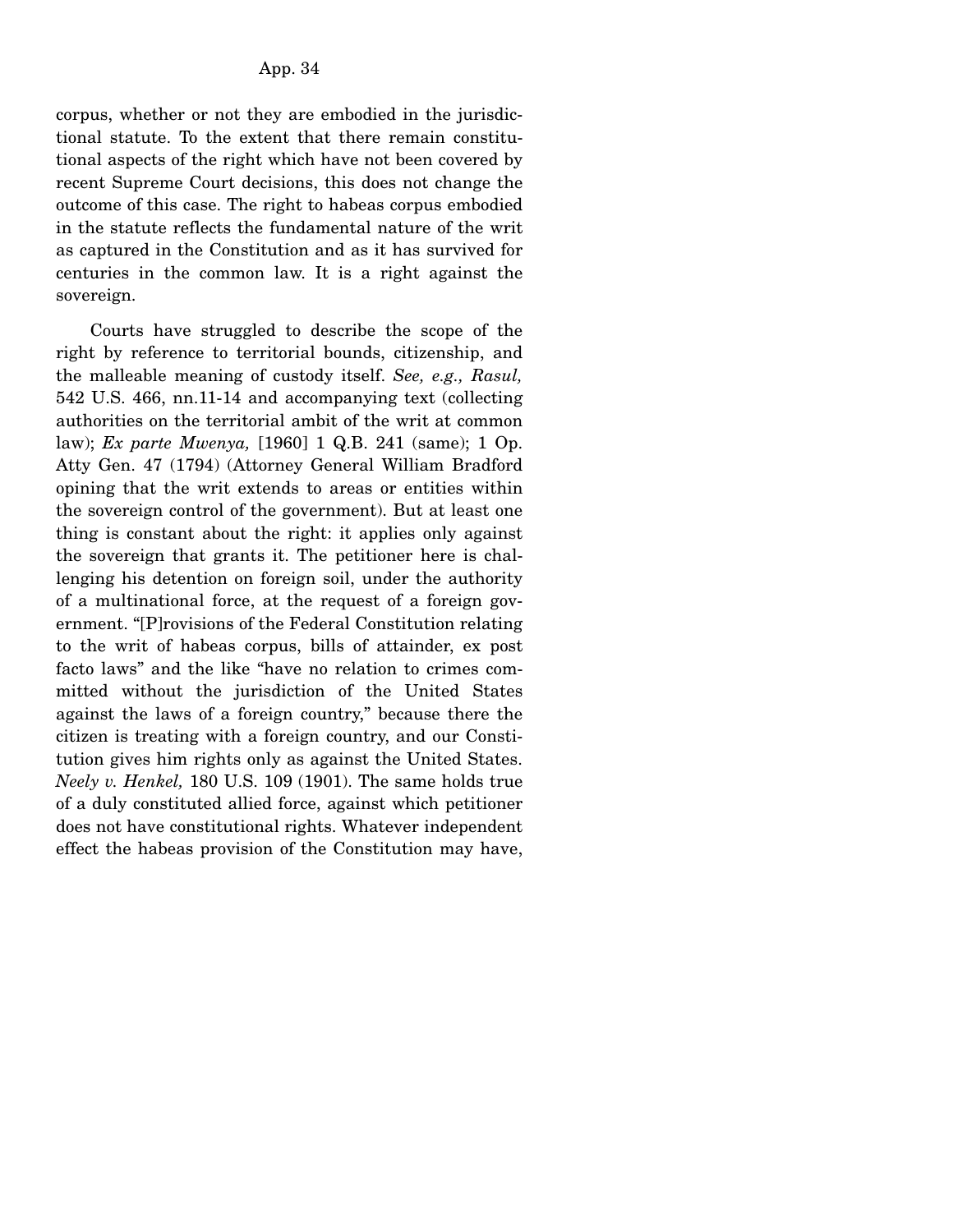it does not grant petitioner the right to secure the writ against one who does not hold him in custody "under or by color of the authority of the United States" or "in violation of the Constitution or laws or treaties of the United States." The habeas provision of the Constitution therefore cannot expand the jurisdiction of the Court in this case beyond that granted by the statute.

 In cases such as *Hirota,* the Supreme Court recognized that when the United States commits troops to a multinational, allied force, that force is a unique juristic entity distinct from the United States. The distinction between unilateral American action and multinational, allied action is no mere nicety or matter of form. It is a real distinction with real, substantive consequences. This distinction was summarized by Justice Jackson, in a separate memorandum, when he described his reluctance to vote for review of the claims in *Hirota:*

On American initiative, under direction of the President as Commander-in-Chief, this country invited our Pacific allies, on foreign soil, to cooperate in conducting a grand inquest into the alleged crimes, including the war guilt, of these defendants. Whatever its real legal nature, it bears the outward appearance of an international enterprise, undertaken on our part under the war powers and control of foreign affairs vested in the Executive. For this Court now to call up these cases for judicial review under exclusively American law can only be regarded as a warning to our associates in the trials that no commitment of the President or of the military authorities, even in such matters as these, has finality or validity under our form of government until it has the approval of this Court. And since the Court's approval or disapproval cannot be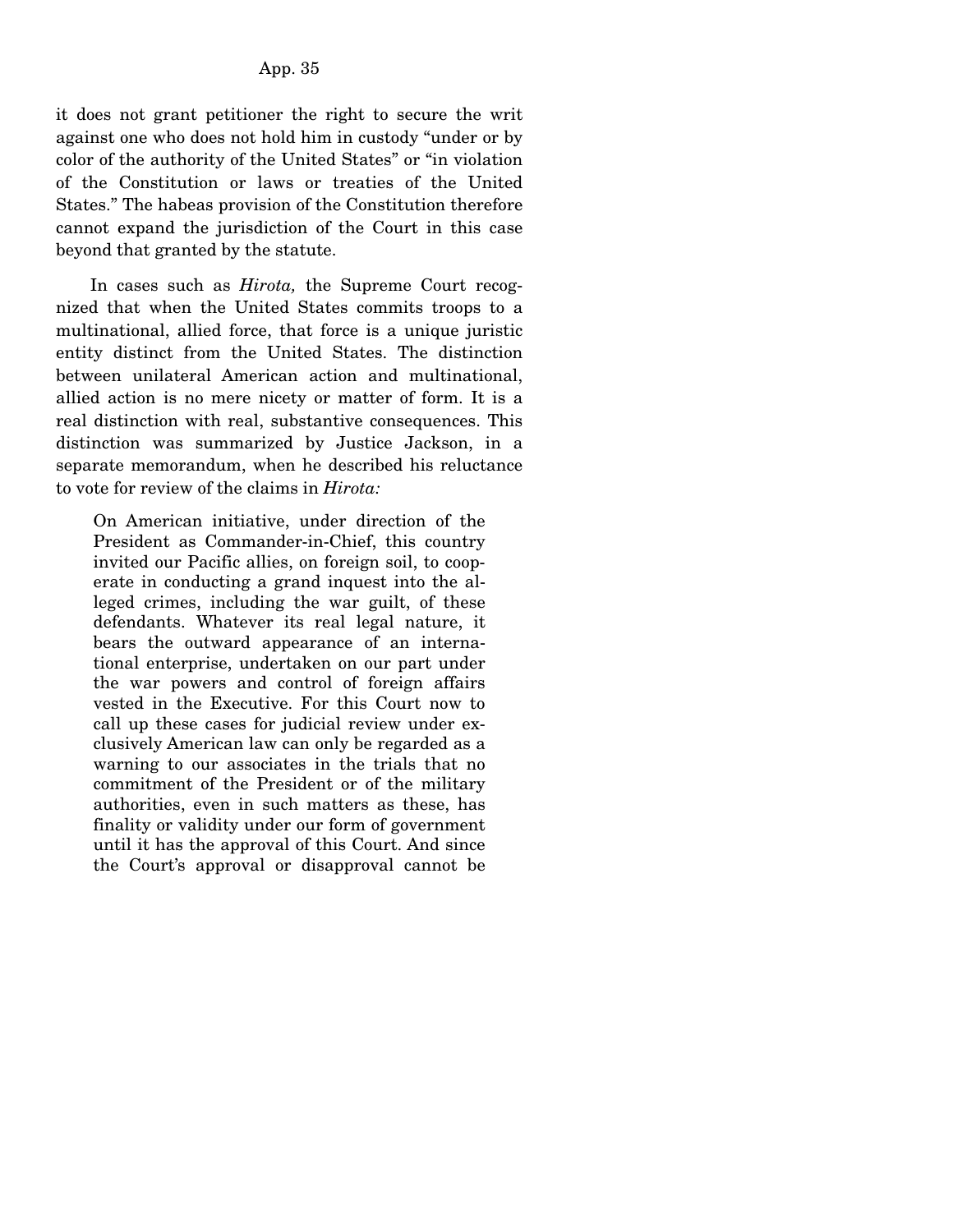known until after the event – usually long after – it would substantially handicap our country in asking other nations to rely upon the word or act of the President in affairs which only he is competent to conduct.

*Hirota v. MacArthur,* 335 U.S. 876, 878 (Jackson, J.) (Memorandum).<sup>13</sup> The United States has placed troops in Iraq under the unified command of a multinational force. It has not thereby placed that force and all its troops, whatever flag they may fly, under the strictures of the Constitution and the reach of this Court. There is evidence that this force is a true coalition over which no single nation has sovereignty, and petitioner has not demonstrated that it is a mere sham by which the United States seeks to avoid constitutional accountability. Petitioner is in a foreign country and in the custody of MNF-I, not the

13 Justice Jackson did not participate in the decision in *Hirota,* because of his involvement in the Nuremberg war crimes tribunal in Europe. He explained that his decision to break the tie and allow argument in *Hirota* stemmed from a desire to put to rest criticisms of the tribunal by America's enemies, and he did not express an opinion on the Court's jurisdiction. *Hirota v. MacArthur,* 335 U.S. 876 (1948) (Jackson, J.) (Memorandum). While petitioner in this case attempts to treat the Court's ruling in *Hirota* as an isolated case, it is worth noting that a divided Supreme Court declined to review numerous habeas petitions implicating dozens of petitioners in Germany following WWII, though four members of the Court wanted to hear argument on the jurisdictional issues raised by the petitions. Justice Jackson, who recused himself from the cases involving German petitioners, intervened to break the tie and secure review in *Hirota.* The precedential value of *Hirota* should thus be considered in light of the robust debate that centered around the issues at the time. *See generally* Charles Fairman, "*Some New Problems of the Constitution Following the Flag,*" 1 STAN. L. REV. 587 (1949) (discussing post-WWII habeas petitions by German and Japanese prisoners).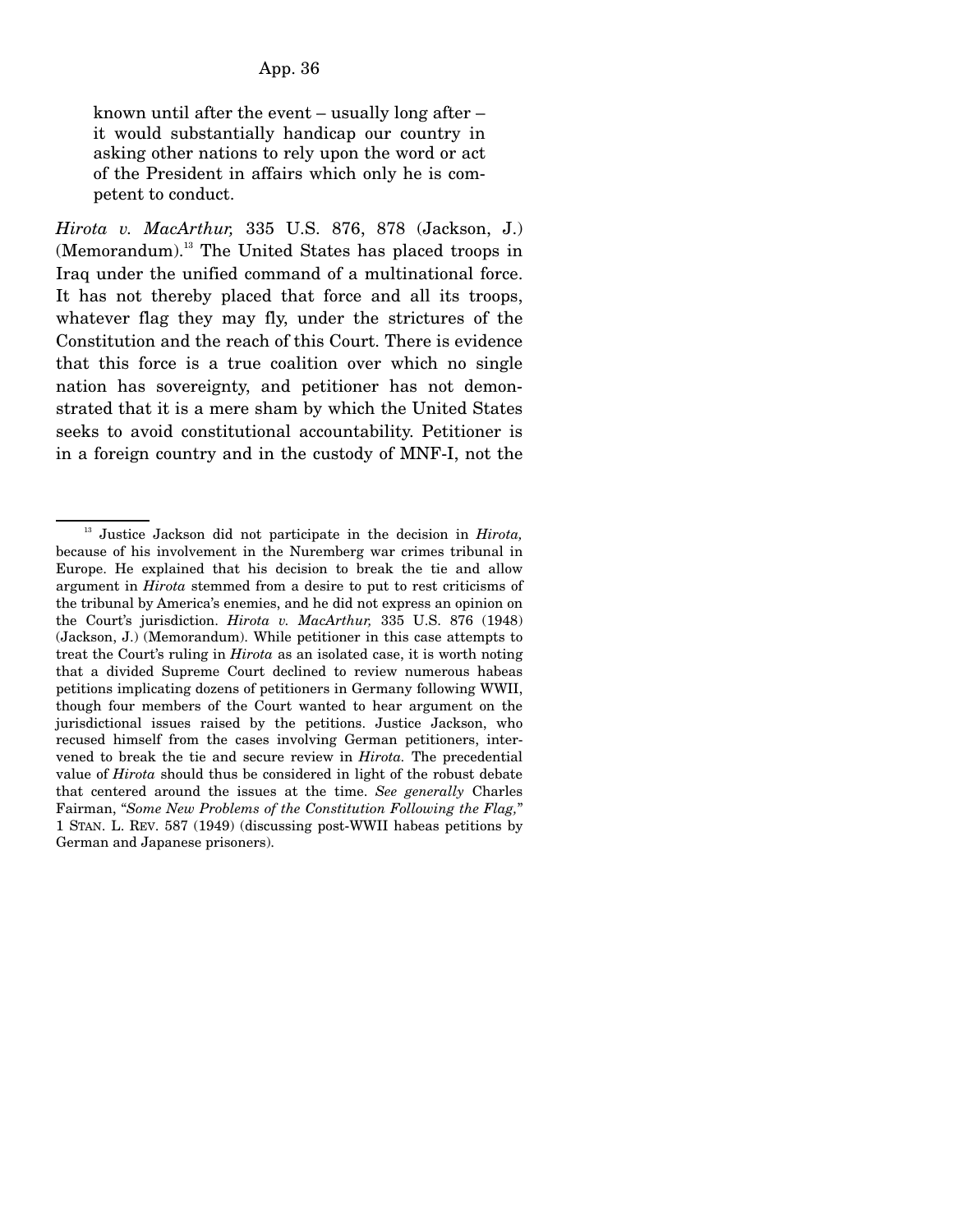United States, and he is therefore beyond the habeas corpus jurisdiction of this Court. $^{14}$ 

## **III. CONCLUSION**

 The Court is aware of the debate over the right of aliens to obtain the writ of habeas corpus, even when they are not held in the United States, and so it is aware that some will consider today's decision anomalous. But no court in our country's history, other than *Omar,* has ever found habeas corpus jurisdiction over a multinational force comprised of the United States acting jointly with its allies overseas. And the law is legend that in time of actual hostilities or war, as in Iraq, courts should tread lightly and give the President, as Commander-in-Chief, the full power of his office. The President has the power to "employ [the Nation's Armed Forces] in the manner he may deem most effectual to harass and conquer and subdue the enemy," *Fleming v. Page,* 50 U.S. (9 How.) 603, 615 (1850), and such decisions are "delicate, complex, and involve large elements of prophecy. They are and should be undertaken only by those directly responsible to the people

 $14$  Petitioner also attempts to invoke jurisdiction under 28 U.S.C. §§ 1331, 1651, 2201, and 2202, Article I, § 9, cl. 2 and Article III of the Constitution, and the Due Process Clause of the Fifth Amendment. None of these provisions provide a proper basis for jurisdiction. Because the petitioner is in the custody of MNF-I, against whom no U.S. law secures him rights, he cannot point to a constitutional provision, law, or treaty of the United States that his case arises under, and thus he cannot invoke federal question jurisdiction. His invocation of the All Writs Act and Declaratory Judgment Act is unavailing because those remedial statutes presume jurisdiction and do not create it. Likewise, the constitutional provisions he cites do not independently create jurisdiction for him, nor for that matter do they secure any rights for him against his custodian, MNF-I.